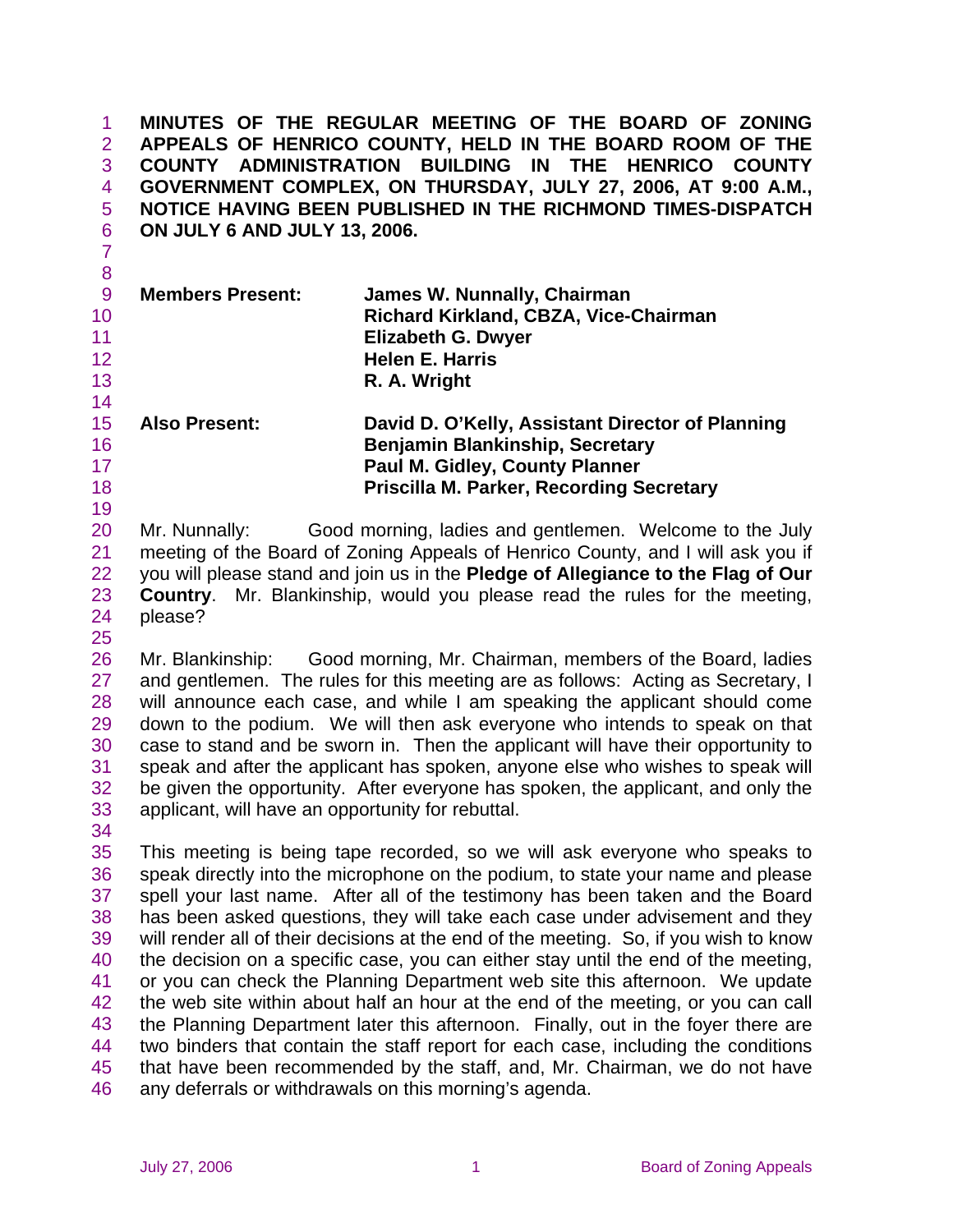- 48 Mr. Nunnally: Thank you, sir. Please call the first case.
	- **UP-9-2004 Tidewater Quarries** requests a conditional use permit pursuant to Section 24-52(d) and 24-103 to extract materials from the earth at 11400 Staples Mill Road (Parcels 756-773-3302 and 759-773-4746), zoned A-1 Agricultural District and M-2C, General Industrial District (Conditional) (Three Chopt).

50

47

49

51 52 53 54 55 56 Mr. Blankinship: We are continuing a Show Cause Hearing from last year concerning a conditional use permit. Mr. Chairman, I am not sure who is going to speak to this. This came to the Board on a series of complaints a year ago, and the people presenting those complaints probably should be the first to speak. I see Mr. Jack Wilson is here to represent Tidewater in response to this complaint. Is there anybody who would like to speak?

- 57
- 58 59 60 Mr. Nunnally: Is anyone interested in this case? Will you please stand. Are you in opposition?
- 61 62 63 64 Mr. Blankinship: Does anyone else intend to speak on this matter? Please stand so we can swear you in. Would everyone please raise your right hand? Do you swear the testimony you are about to give is the truth and nothing but the truth, so help you God?
- 66 People Standing: I do.
- 67

77

81

65

68 69 70 71 72 73 74 75 76 Mr. Nunnally: Before we get started now, I would like to say we have heard all of the testimony we need to hear. Now, we've got several reports that we received last week, and what we would like to have is one spokesman for each crowd, one for Tidewater and one for the people on the committee. You all had several meetings I am sure during the past year. Is that correct? So, what I want is one spokesman for that committee to speak, and I am going to allow you 10 minutes at the most to go over that. We heard everything last year. We have heard plenty, and we've got plenty of information since then. So, whoever wants to speak, as spokesman, please come forward and tell us your problem.

- 78 79 Ms. Darr: My name is Tammy Darr.
- 80 Mr. Nunnally: Tell us what you have to tell.

82 83 84 85 86 Ms. Darr: I won't say I am not speaking for the CLC. I am a member of the CLC and have learned all of the things that they have given us to learn about at the meeting was about the blasting operation, about the possibility of what happens to your home as a blast occurs. I am sorry. I am real nervous. I have to say as far as a report on structure response by Ms. Cathy Aimone-Martin that I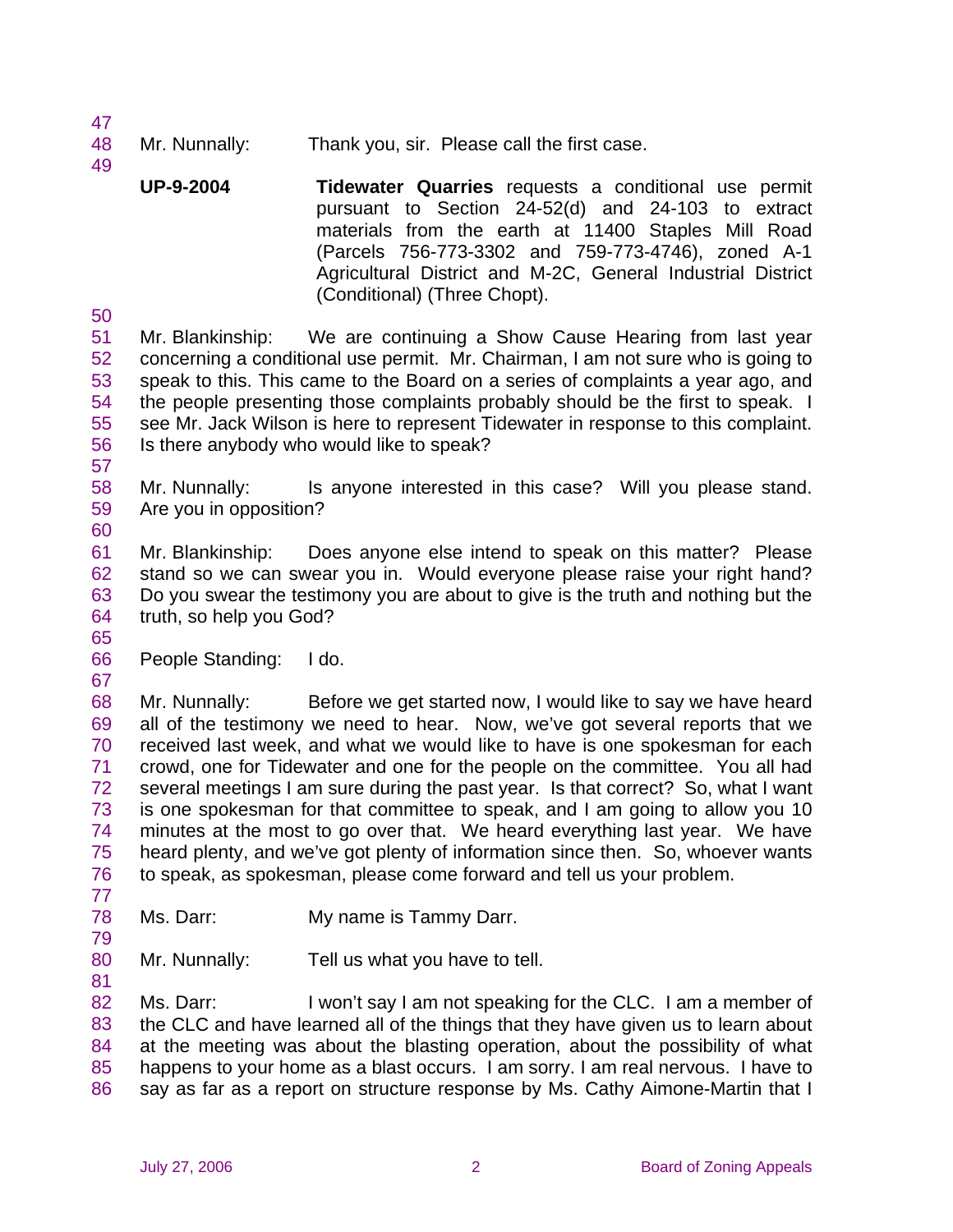87 88 89 90 91 92 93 94 95 do not agree, and the reason I don't agree is because she relies solely on the numbers. No one came into our home until July 10, when Frank (unintelligible) came in to view what I felt was the problem of a blast occurring on December 7. Cathy's report also indicated that there was an increase in temple strain in the second story of my home on that day. So, we had three corners of our tile in our bathroom come loose on the same day. I think that there is a correlation. They say it is the humidity. I can't say it is not the humidity, but I feel that if everybody in this room lives in Henrico County, how many people have in one day seen their tile pop loose, on this one day on three corners?

96

97 98 99 100 101 102 103 104 105 106 107 108 109 I also have another issue, despite the fact that no one came in to see if any damage was occurring or measuring the cracks, or if there were new cracks. I also have an issue now that is considered with the safety factor and should be your main issue. As of July 10, there have been two blasts. Now we have a sheet of drywall above out bed in our bedroom that has come loose from my ceiling. I have pictures. They are not good, but you are welcome to look at them. That is just my house. You can imagine all of the people who live around the quarry who have come and spoken and told you that they think that they have a problem. The quarry has not come in to see that before blast or after blast, if anything occurred. And so, we as a community, I speak for Summerbury Subdivision, and I have talked to a number of the residents, are concerned with the safety factors of living next to a quarry and nobody coming in to verify that we have a problem.

110

111 112 113 114 115 116 117 Ms. Dwyer: I have a question, Ms. Darr. When I looked at the report, Dr. Aimone-Martin, it appeared that extensive (unintelligible) had been done on your house. We have pictures of your attic, pictures taken from all over your house. There were measurements taken, lots of instruments, using the house during test blasts, so I am confused when you say no one has come to your house to examine it.

118 119 120 121 122 123 Ms. Darr: No one has come after the instruments were installed to see if there was any damage that occurred throughout the test period. They relied solely on the numbers, and if you look at the places where you get the numbers, the structure response and damage procedure and ground vibrations from surface mining blasting at the report of the investigation, 8507, on pages 58 and 59.

- 124
- 125 126 Ms. Dwyer: Whose report is that?

127 128 129 130 Ms. Darr: This is issued by the United States Department of the Interior. It states in there that their measurements are for 95% of the building. Five percent could possibly have even small cracking from the blasting, according to what I understand by that statement on pages 58 and 59.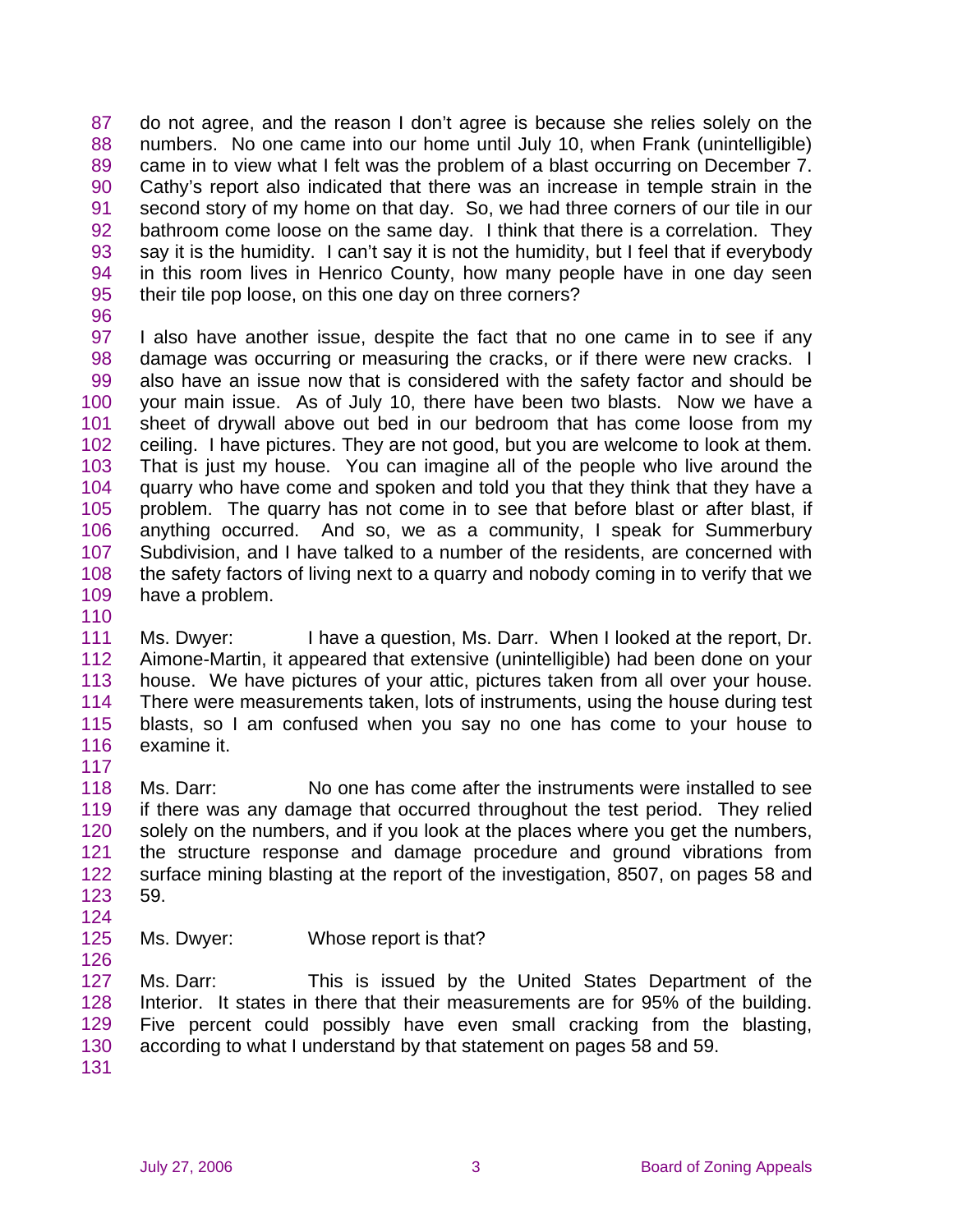132 133 Mr. Blankinship: Wasn't that the purpose behind doing specific measurements on two houses in Henrico County?

134

135 136 137 138 139 140 141 142 Ms. Darr: That was, but they only went by the numbers. The numbers say we should not have a problem, but nobody came in to verify that the numbers were correct. There are 5% of buildings that don't respond the way that all of the numbers say they should. We don't know if we are that 5% because nobody came in throughout the monitoring to check and see whether or not there were problems, and that was what we wanted to have done, to have them come in and make sure that we didn't have problems from the blasting, that these things aren't related. We still don't know that.

143

145

144 Mr. Blankinship: You don't feel that the monitoring served that purpose?

146 147 148 149 150 151 152 153 154 155 156 157 158 159 160 161 162 163 164 165 Ms. Darr: The monitoring served a purpose to show them that our house should respond in the way the government says it should, but in the report it also says 5% of the houses don't, and the only way to determine that is to come in to see, with your eyes, to see a visual inspection, as to whether or not anything is going on. Nobody came in. I don't feel that there is a conclusion to this problem yet. I am concerned with, if my ceiling is dropping down, what about the people with children and their bedrooms. Is that going to fall down on top of the kids while they are asleep? I am concerned about it, but it does say in Kathy's report that there are questions about the structure, the building and the tresses in our house and Mr. Revels came through and did an inspection at the home and said there were no problems in the ceiling, the floors, the whole mess, and you know at that point the ceilings were there. I think that if Mr. Revels did question that, the second to the last paragraph at the end he states that it could possibly be the condition of the original construction done that could play a factor in it. Now my question to you then is, wasn't our house inspected by the County, you know. Did we not have an inspection? Why were we allowed to move into our home if it is not meeting, according to Mr. Revels and Ms. Martin, not meeting the safety criteria? Our house is only seven years old. I am sure that you all, with seven years living in your home, haven't had to put the ceilings back up.

166

167 168 Mr. Nunnally: Mr. Blankinship, have we had any complaints over the past year from these people?

169

174

176

170 171 172 173 Mr. Blankinship: Most of the complaints over the past year have been handled directly through Tidewater. They have been through their community liaison committee they have been communicating directly with the neighborhood, so we haven't. If we have received complaints, we have just referred them on.

- 175 Mr. Nunnally: So it hasn't been that many?
- 177 Mr. Blankinship: Not that have come through us.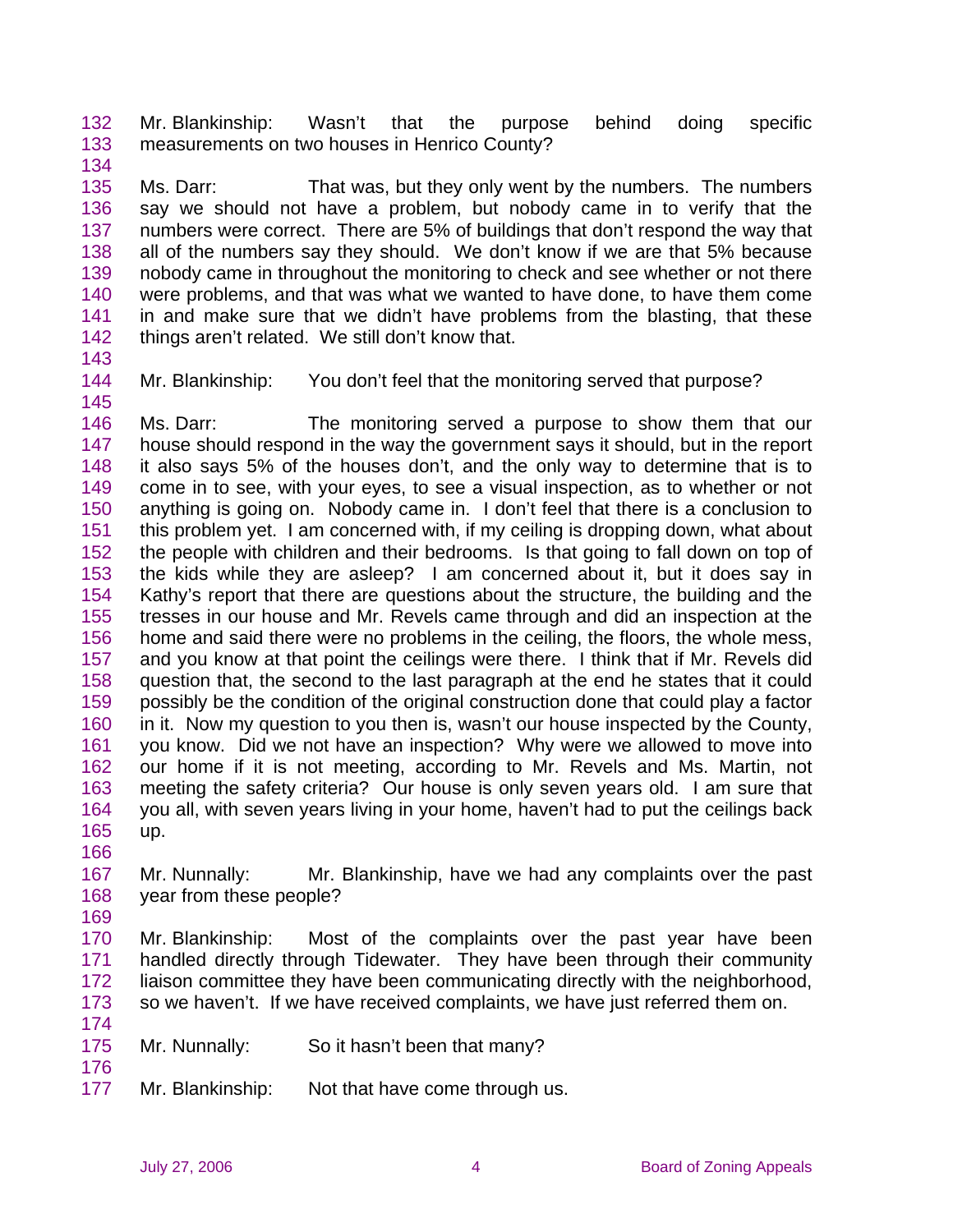179 180 181 Ms. Darr: We have been directed to call the hot line number, and I am sure they have the numbers of how many people have called.

182 183 184 185 186 187 188 189 190 Ms. Dwyer: Ms. Darr, I am just looking at the summary in this 72 page report that was given to us. One of the statements made is that there were 46 blasts, 24 weeks of instrumentation; data collected during this project represents some of the largest data ever collected and analyzed to date on any project in this history of structural monitoring. It seems to me that that is a pretty powerful statement, that your house and all of the other tests that were done on the soil, air blasting, air blast effect and it seems to be one of the most comprehensive data collected, yet you are saying that is irrelevant, that what matters is that no one came in to see if the cracks were…

192 193 194 195 196 197 198 199 200 Ms. Darr: I think Mr. Petit can address that, because we asked that question, too. If this is the most comprehensive, that is even scarier, because he says we only have 46 blasts monitored to see if there is damage. You know, life changes. The weather changes, summer, winter, everything changes, all the aspects; they tell you are a problem or cause and effect. We questioned how we trust a study of only 46 blasts and Mr. Petit clarified for us that it was probably the longest study for Cathy, but there have been ongoing studies, not just Cathy's. They have gone on longer than the 46 blasts. The house in Michigan or Minnesota, someplace they actually blasted it like 2,000 times.

- 202 203 204 Mr. Kirkland: Ms. Darr, did you or your husband contact Mr. Revels when you got this, when you received this letter from him saying there was no substance damage in your house?
- 206 Ms. Darr: Did we contact him afterwards?
- 208 Mr. Kirkland: When you received this letter?

210 211 212 Ms. Darr: No. They came in to inspect to make sure there was no structural damage or problems going on. We didn't see a need to contact him afterwards. Did you want us to?

- 214 Mr. Kirkland: You had damage. You said the ceiling was falling.
- 216 Ms. Darr: Right.
- 218 Mr. Kirkland: And he says it is no...

219

178

191

201

205

207

209

213

215

217

220 221 222 Ms. Darr: At the point of his inspection there wasn't. This has just occurred since July 10 that we have had this along with the December 7 cracking part of the tile on the wall.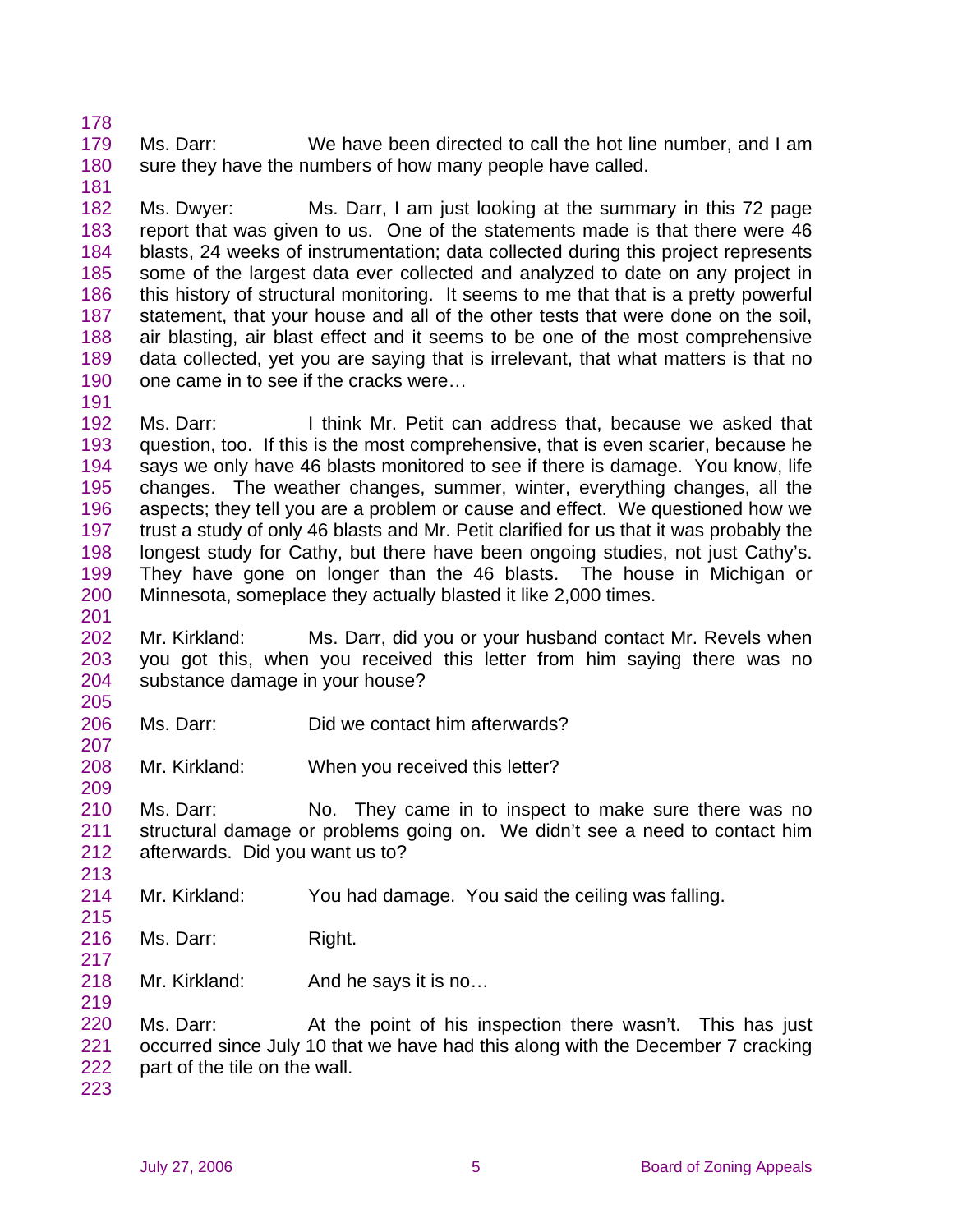224 225 226 227 228 229 Ms. Dwyer: Well, there are other factors that could contribute to structural damage, among them are temperature changes, humidity changes, human activity. You mentioned the problem, the potential problem with the truss structure in the attic of your home. Why do you think that the cracks in the drywall and the other things you have in your home are solely due to the quarry and not to these other factors?

231 232 233 234 235 236 237 238 239 240 241 242 243 244 245 246 247 248 249 250 251 252 253 254 255 256 257 258 259 Ms. Darr: I guess if we know other people who live in this area who don't have the problem and suffer with the same humidity, temperature changes, who have little kids that run through their house, they don't have the problem. I have talked to a lot of people who grew up here who said their parents weren't doing repair work constantly on their house that they grew up here. They know. I trust that this is a true statement. I feel like if it wasn't, why would the County not change their Code to accommodate the humidity and temperature changes just to keep this from happening, because there obviously are going to be cases similar. Somebody is not going to see that their drywall ceiling is hanging loose. You know it has come down. You can step on it and it is dust. So, I mean, I feel like a comparison to other Henrico County residents who are not suffering these same things in a 7-year old house. According to the bank, it is supposed to last 50 years, you know. I just don't see that the only other connection area is the blasting. Everybody here has the same room temperature changes. I try and find really hard every other reason under the sun that it not be the quarry. I mean, the people at the quarry are decent human beings. This is their livelihood and I respect that, and I can live in our house and we can live in it. You know who I think about, the people who have children, the people who have health issues. It is not just about my health. It is about the community around it. There are people on the Hanover side who should totally be allowed to speak to this, because there are issues on their side of the quarry, but this affects everyone who lives around the quarry. Everybody has similar or the same problems. You can go outside of this area and people don't have the amount of cracking and things to come up. OK, we don't know if Eagle Construction used decent materials in building our house. That was, we were going to go with that. Now, we are just going to go through the house and do these repairs, but it is like, how can they be ranked No. 3 in the State of Virginia if this is what you get? It doesn't make sense.

260 Mr. Nunnally: All right, Ms. Darr. We thank you for your information.

262 263 264 265 Ms. Darr: I have one more request. I am requesting that the Tidewater signs be moved to Staples Mill Road so that anyone who is buying a house in that area has an option not to buy a house if they don't want to live by a quarry.

266 Mr. Nunnally: Thank you.

268 Ms. Darr: Thank you.

230

261

267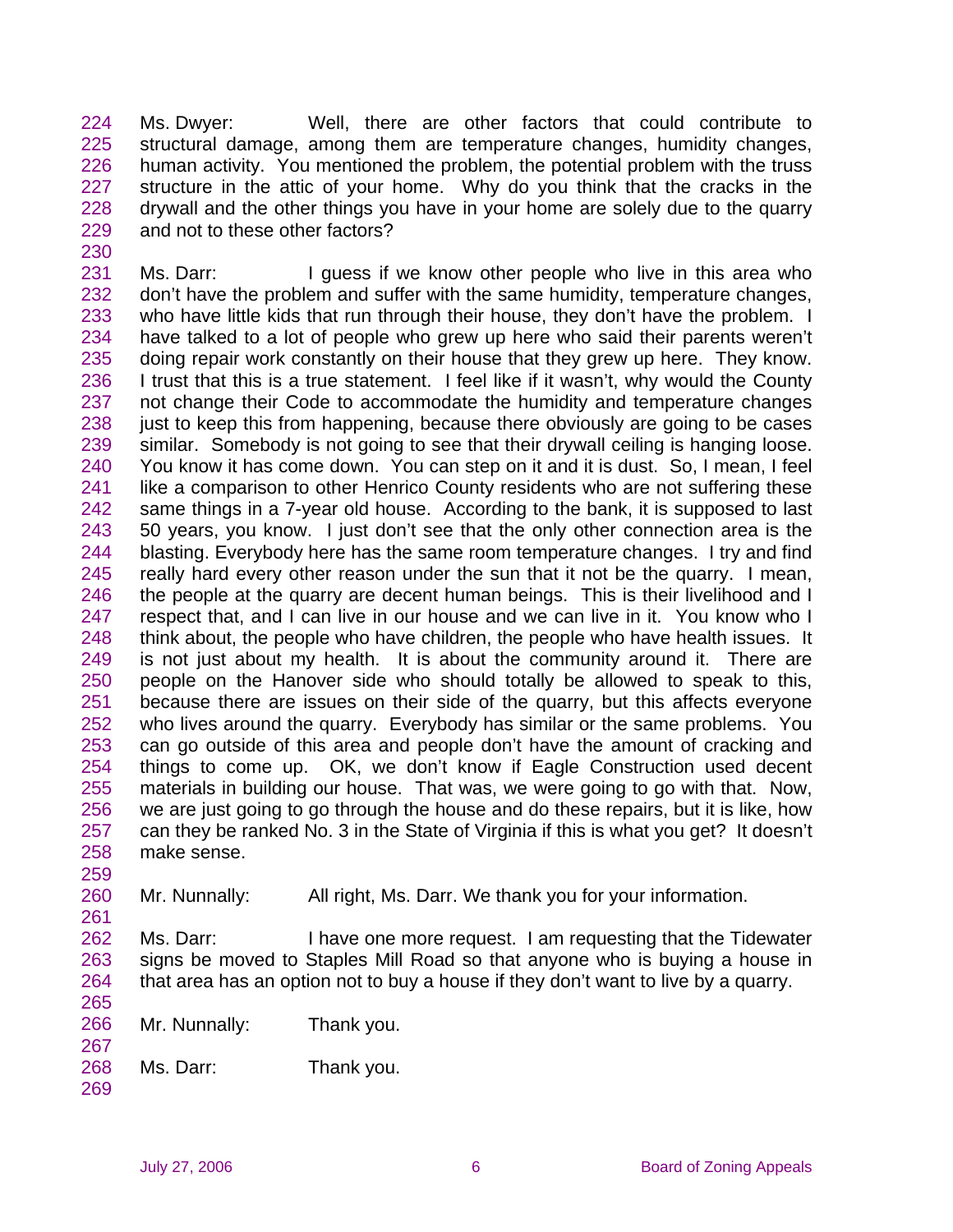270 271 272 273 274 275 276 277 278 279 280 281 282 283 284 285 286 287 288 289 290 291 292 293 294 295 296 Mr. Wilson: Good morning, Mr. Chairman, and members of the Board. My name is Jack Wilson and I represent Tidewater Quarries again this morning. By way of housekeeping, I just wanted to make sure that you were certain, as the Chairman, mentioned that this is a continuation of a previous show cause and the materials that were submitted last year are a part of this record for purposes of a decision. Historically, again, as the Chairman mentioned, we did have a hearing on this about a year ago, June 16, and we've heard a number of citizens' complaints, a lot of discussion, and I presented a fair amount of information, that is of pretty technical nature, showing that the quarry was not the cause of the damage to the individual homes, that there was no link between blasting at the quarry and the complaints that the neighbors were raising, so that a use permit could not easily be revoked. At that time, Tidewater committed to forming and funding a community liaison committee to work with the neighbors and that is really what has happened over the course of the past year. This community liaison committee met at least 17 or 18 times over the past year to discuss the quarry operations and to try to address our citizens concerns. One of the things that the community liaison committee did was interview and ultimately hire two experts to perform structural analysis of homes and to review Tidewater's blasting operations, and I will provide a very brief overview of their findings shortly. Also, since we were last here, VDOT submitted its report, I think October 7, of 2005, which was in response to some questions by members of the Board of Zoning Appeals regarding what impact the blasting was having on I-295 and some of the damage that had been observed on 295. VDOT's conclusion in that report again was that the blasting was not the cause of any of the damage to I-295, and as mentioned this morning, Henrico County's building inspector investigated several of the nearby homes and concluded that there was no structural damage to any of those homes.

297

298 299 300 301 302 303 304 305 306 307 308 309 310 311 312 313 314 315 Going back now to the actual study, which is really the heart of the work which the community liaison committee did. Again, they retained, and this was a community liaison committee's decision as to who the experts would be and Tidewater funded the study, but they did not pick the experts. The community group did. The first study, which obviously you have received and have read fairly detailed was Dr. Cathy Aimone-Martin's report on the structural analysis, and, in brief there were three questions that she wanted to research in that work. The first was "Does the U. S. Bureau of Mines state blasting criteria that we discussed a year ago, do those criteria apply specifically to and protect the homes and other structures near Tidewater Quarries from damage caused by the blasting at the quarry?" I am going to put this for reference. (Referring to chart) By way of reminder, this again is the chart that we had discussed in some detail a year or so ago, and again that shows the line, essentially the space line. Below that limit there is no document to cosmetic cracking to any of your structures and the signs and such that they can be certain to blast below that line will not cause any cracking of even the weakest materials in a house. That was the first question that Dr. Aimone-Martin wanted to explore. Does this genre U. S. Bureau of Mines base blasting criteria apply specifically to these houses or are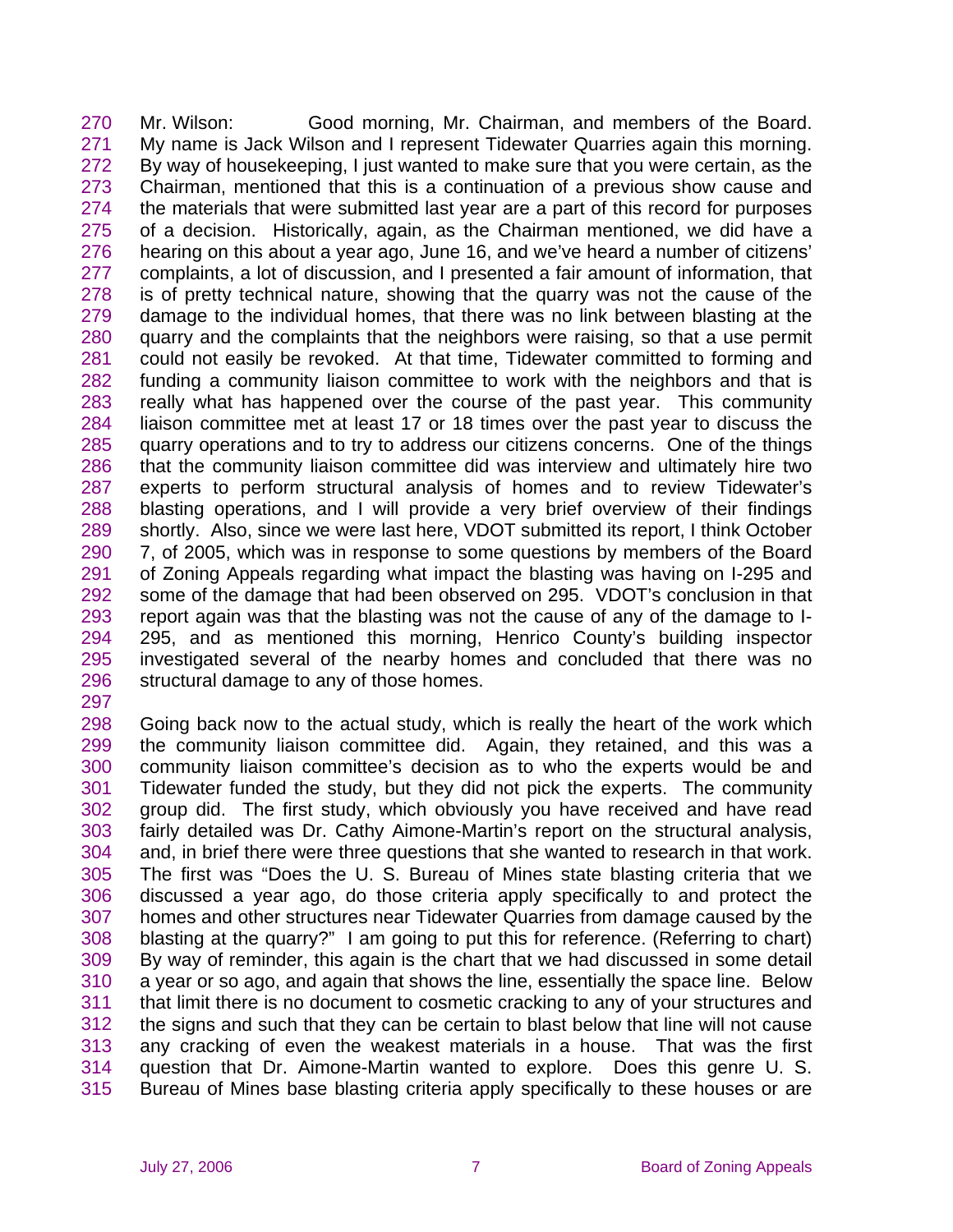316 317 there any peculiar characteristics of these houses that would suggest that the criteria doesn't apply?

318

319 320 321 The second question she studied was whether there was anything unique about the geology in this particular area, specifically the soil with the neighbors' homes that would compromise or have any impact on this criteria.

322

323 324 325 326 327 328 329 330 331 332 333 334 335 336 337 And then the third question was specifically, which was the question we really wanted to get to, are the blasting operations at the Tidewater Quarries causing damage to nearby homes. Again, as you saw from the study that has been discussed so far this morning, the study involves placing sensors on the homes, observing things that are cracked, taking soil samples, monitoring changes during the blasts at Tidewater, and did an exhaustive survey of two homes in the area that had exhibited or had some concerns about that damage. There was a fairly exhaustive study and I am not going to go into the details of all of that, because it is in the report that you have. But again, there were three answers and three questions. The first answer to the first question was, based on her observations and review, construction materials and the dynamic properties of these citizens' homes are the same that were used to establish these criteria. So, this standard does apply to these homes. There is nothing unique about the homes adjacent to Tidewater Quarry that would say that these criteria shouldn't apply. It does and that was established in her study.

338

339 340 341 342 343 344 345 346 347 348 349 350 351 352 353 354 The second answer was that the area soils involved in this geography are not vibration sensitive. They are not marine clay, so there was nothing unique about the soils in this area that would suggest that these criteria did not apply, and then finally she reached the conclusion that was in the study that the air blasting vibration and over pressure were well below the blasting limits. She established that during the study period all of the blasts were well within the safe limits and reviewed historical data that we had reviewed with you a year or so ago, she also concluded that the historical data show all of the blasts were within the safe limits of the U. S. Bureau of Mines. So, based on her study she concluded that there was not sufficient blast to cause cosmetic damage. If it was not sufficient blast to cause cosmetic damage, then it would not be sufficient blast to cause minor damage, and if it wasn't enough blast effect to cause minor damage, there clearly would not be enough blasts to cause structural damage, because they have to obviously progress. You are not going to get structural damage to a house if you are not going to get some cosmetic damage. You get cosmetic damage before you get more intense type damages.

- 355
- 356 357

Those are the conclusions from the first study.

358 359 360 361 The second study was done by Frank Chiapetta, who did a blasting analysis at Tidewater Quarry's operation. The purpose of his study essentially was to see what needed to be done to reduce the impact on neighboring residents. Even though the blasting is being done well within all of the regulatory limits, Tidewater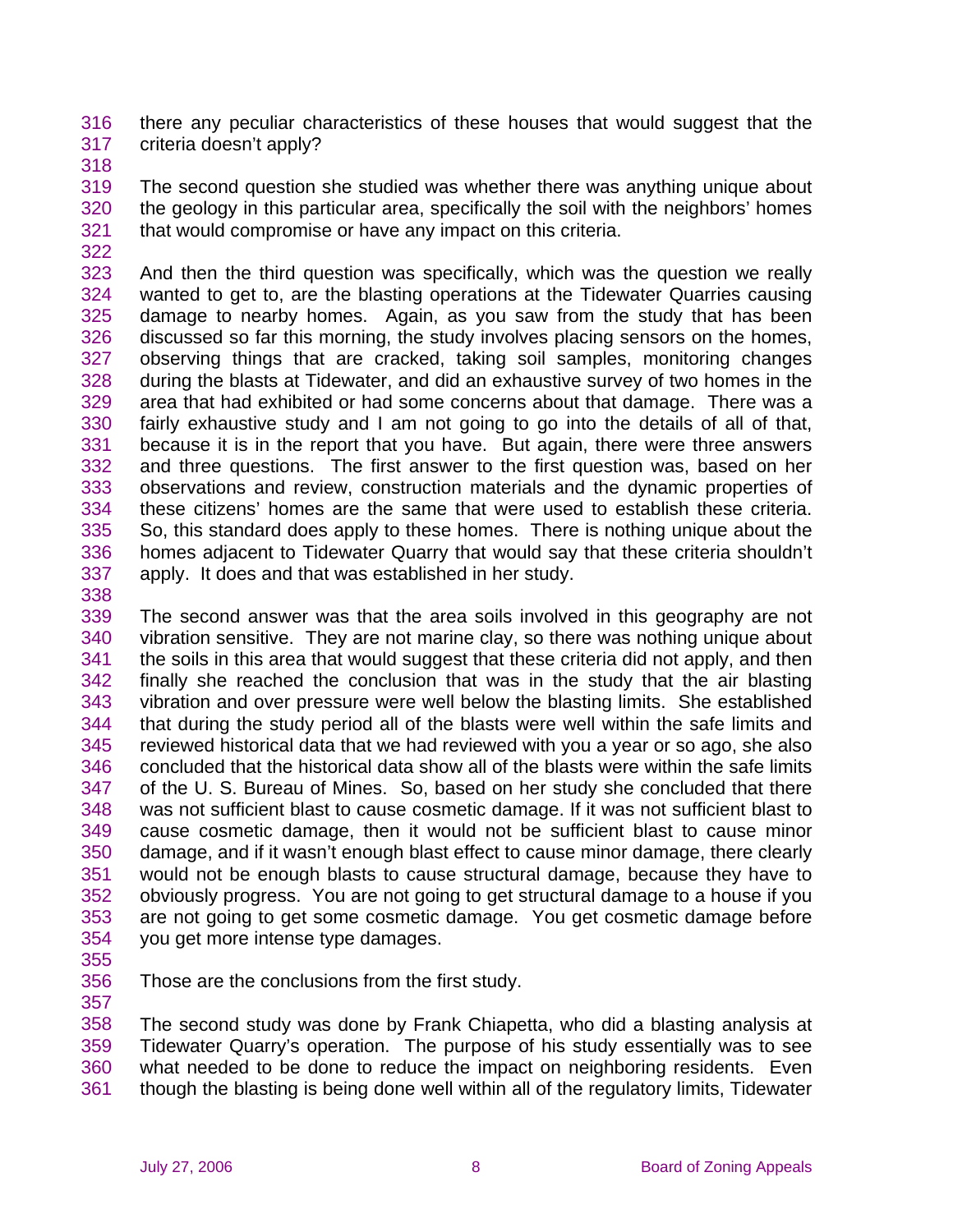362 363 364 365 366 367 368 369 370 371 372 373 374 375 376 377 378 379 380 381 wanted to be and still wants to be a good neighbor and so it wanted to do whatever it could to reduce the impact on the neighbors, and that is what Frank Chiapetta did. He conducted several blasts and then observed several of the blasts and based on that was able to come up with a number of recommendations. It is a little fuzzy on the screen, but you can still get the point. Again, you can still see the same blast criteria, the safety line essentially and this data just down below that reflects all of the blasts that were conducted between the end of September of last year through earlier this month. We tried to sharpen that earlier, but for whatever reasons the screen didn't seem to sharpen it. But again, the most important thing from there, you can see is that all of the data points are well below the safe blasting criteria. Of particular significance on this slide is the two dots right here reflect a blast prior to Frank Chiapetta's work, the one back in January of 2005 and then another one that was done again prior to the initiation of his work. Those were the two blasts that if you recall a year ago generated the most concern from the area residents Those are the ones they said they felt the most impact from. Based on what Frank's recommendations were and studies they have done over the course of the past year, Tidewater Quarry has been significantly able to reduce the effect of the blast well below even those two that were an anomaly using a year ago, but now we are keeping all of those blasts well below the safety level.

382

383 384 385 386 387 388 389 390 391 392 393 394 395 396 397 398 399 400 401 402 403 404 405 Notwithstanding the fact that Tidewater is complying with all of the regulatory requirements, Frank Chiapetta did come up with a number of recommended changes to Tidewater's blasting operation, and, for example, he suggested more detailed pre-planning for the shot. The more pre-planning that would be done, the better it would be for the shot. Greater monitoring of the weather conditions in advance, because as we discussed a year ago, the weather has an impact on the effects of the blast. Frank Chiapetta recommended that Tidewater purchase a new laser serving system to better and more accurately layout their blasts. He also recommended that the explosives there are a number of holes that are drilled closet to create the blasting in the rock. He recommended that those explosives be reduced. More drill control, different explosives for a wet over to the dry hole and rising sinker are pretty technical. More training, more explosive quality control check, better shot analysis after a blast to see what went well, what perhaps could be improved on, all of those were done. Those were a number of the recommended things that Mr. Chiapetta made and Tidewater has accepted all of those. They are in the process of purchasing the laser equipment, so I understand that about 90% of the recommended changes have already taken place, and 100% of them will be, as soon as the equipment comes in. So, those are all being done. Again, they further lower the blast. All of the blasts are well within the regulatory criteria and well within the State standards, but again, for minimizing the impact on the neighbors, Tidewater has gone beyond the regulatory standard and done what it can to effectively reduce those and more.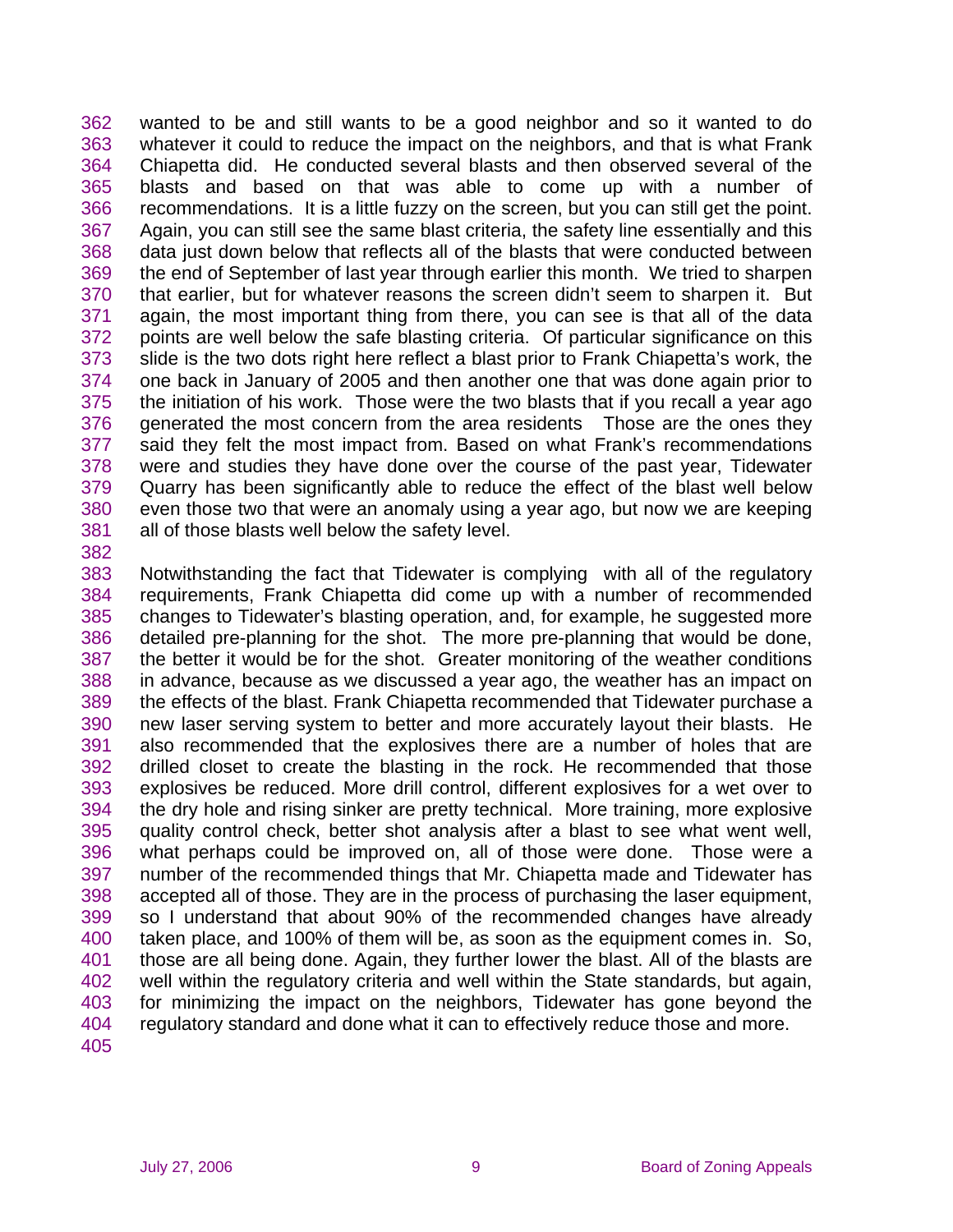406 407 408 409 Ms. Dwyer: I have a question about that. Do all of these changes affect the actual impact of the blast on structures or do they merely affect the way a human would perceive those blasts, or both?

410 411 412 413 414 415 416 Mr. Wilson: Well, again, the data shows that there is no impact on the structures themselves. Most of the effects are felt with the human body, as we talked about again a year ago. The human body is very sensitive to the over pressure and the vibration and so this, reducing the over pressure and the vibrations would affect the impact you would feel if you were in your home, but, again, there isn't any impact on the home because all of the blasts are below the safe blasting criteria.

- 417
- 418 419 420 Ms. Dwyer: The problem we solved before this one and we talked about his performance. Can I ask you that again, please.

421 422 423 424 425 Ms. Harris: You talked here about cracking the weakest material. It seems that I recall several residents indicated they had a diagonal crack in their window, and I would think that is the weakest material structurally speaking. Will you address that?

- 426 427 428 429 430 Mr. Wilson: Actually, the glass would be stronger than the gypsum board. The sheetrock would be the first item to crack if there was actually going to be cosmetic damage, you would get the cracks in the sheetrock, if I am correct, before you would ever see it spread to the glass.
- 431 432 433 Ms. Harris: But we heard testimony from several of the residents that they had in common a diagonal crack in their window. Now, maybe that is addressed in one of these reports, but I have been unable to find it.
- 434

435 436 437 438 439 440 441 442 443 444 445 Mr. Wilson: And I think the analysis would be that a couple of them may have identified cracks in windows, but they were unrelated to blasting at the quarry. Again, because you would not expect to see a crack in windows without having first observed a significant crack in the sheetrock and other things in that same house, in the absence of that, you are not going to get the cracking of the windows related to the blasting activity. Again, you are going up the scale. You are going to first see cracking in the sheetrock of the house well before you see cracking of windows and well before you see cracking of glass and foundations in brick, etc. So a crack in a foundation, in the absence of damage to the sheetrock, would suggest that crack is unrelated to the blasting at the quarry. It is caused by something else.

446

447 448 449 450 Ms. Harris: Again, residents here who experienced cracks in the windows, I would like to see a show of hands because I think there is something in common here that they share. You say it is not the weakest material, but this is going on and I'd like to see a show of hands of people who live in different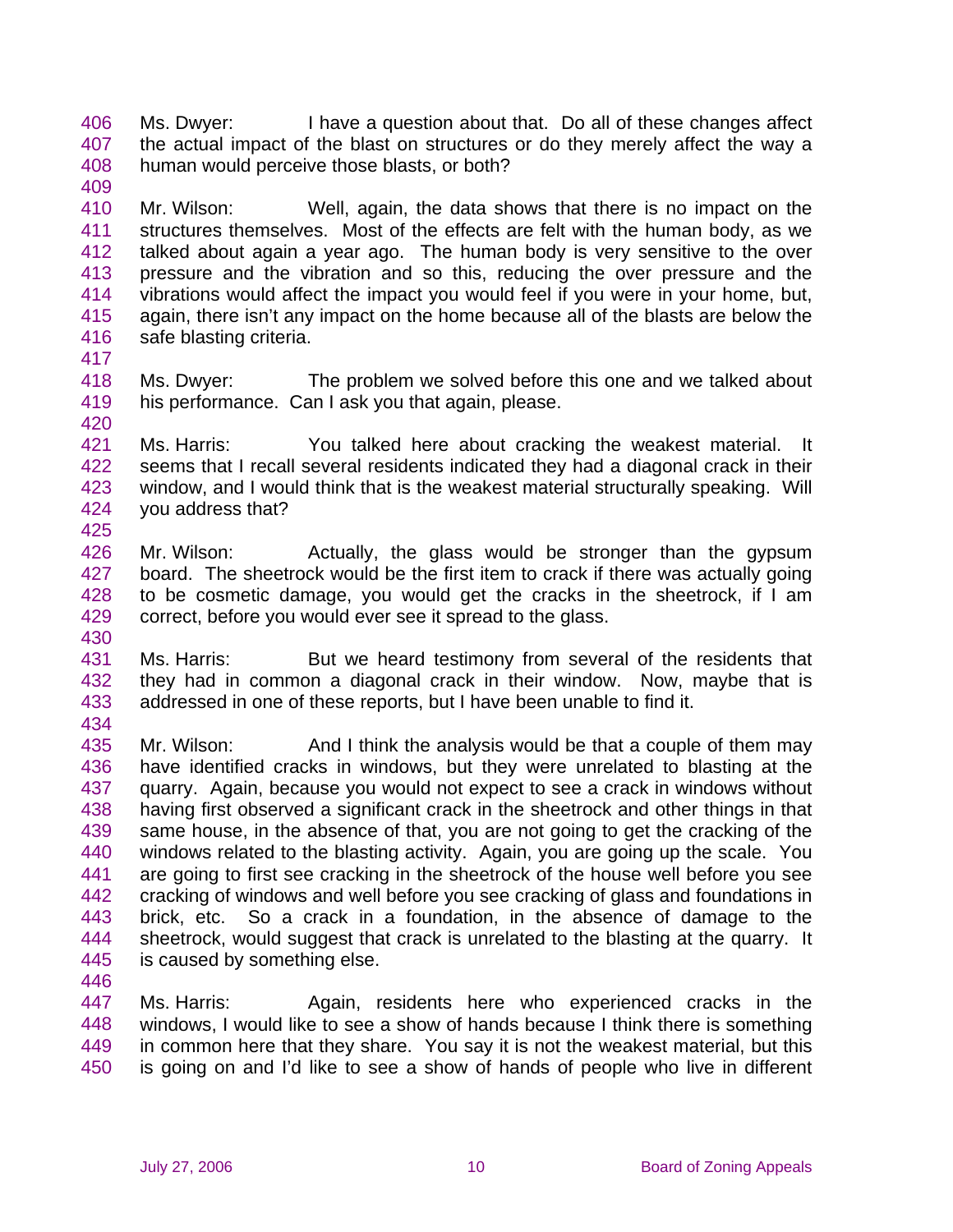451 452 households on different streets, and have experienced diagonal cracking in their windows.

453 454 Mr. Nunnally: Would you raise your hand?

456 457 Mr. Kirkland: Mr. Wilson, how many complaints have you all addressed since we met last June?

- 459 460 461 462 463 464 465 Mr. Wilson: The quarry has set up a hot line and received a number of calls when a blast occurred, etc. I don't know if they would all be classified as complaints. A lot of them may have been inquires, but it is probably in the neighborhood of 30 calls to that hot line over the course of the year, several of them from the same person, but just inquires, "Was there a blast today." "When are you going to blast again?" and those types of questions.
- 466 467 Mr. Wright: When there was a structural complaint, did you all respond and go out and fix that?
- 469 470 471 472 473 Mr. Wilson: My understanding is every complaint was investigated during the course of the study. They were addressed and during the course of the time, the experts were doing their work, obviously to the extent that they felt needed to be addressed and they were doing their work, and generally that was done as well.
- 474

468

455

458

- 475 476 477 Mr. Kirkland: Were these windows replaced? Mr. Wilson, couldn't you get in touch with those people, and if they did replace those windows that you could reimburse them?
- 478

483

486

489

- 479 480 481 482 Mr. Wilson: Again, if it was established by some reason that the quarry was responsible for the cracks in the window, Tidewater would reimburse them, but all of the scientific data shows that the cracks in those windows were not caused by the blasting in Tidewater Quarry.
- 484 485 Mr. Nunnally: Well, according to the hands that were raised, I don't think it is that many, so I don't think it would break them.
- 487 488 Mr. Wilson: And I suspect that obviously if they had done anything wrong, Tidewater will clearly meet with them.
- 490 491 492 Mr. Nunnally: Thank you. I think the Board would like to hear from the citizens on the Committee. Is someone here to speak for them? Is the Committee here?
- 494 495 Mr. Blankinship: A chairperson, or someone who could speak on behalf of the Commission.
- 496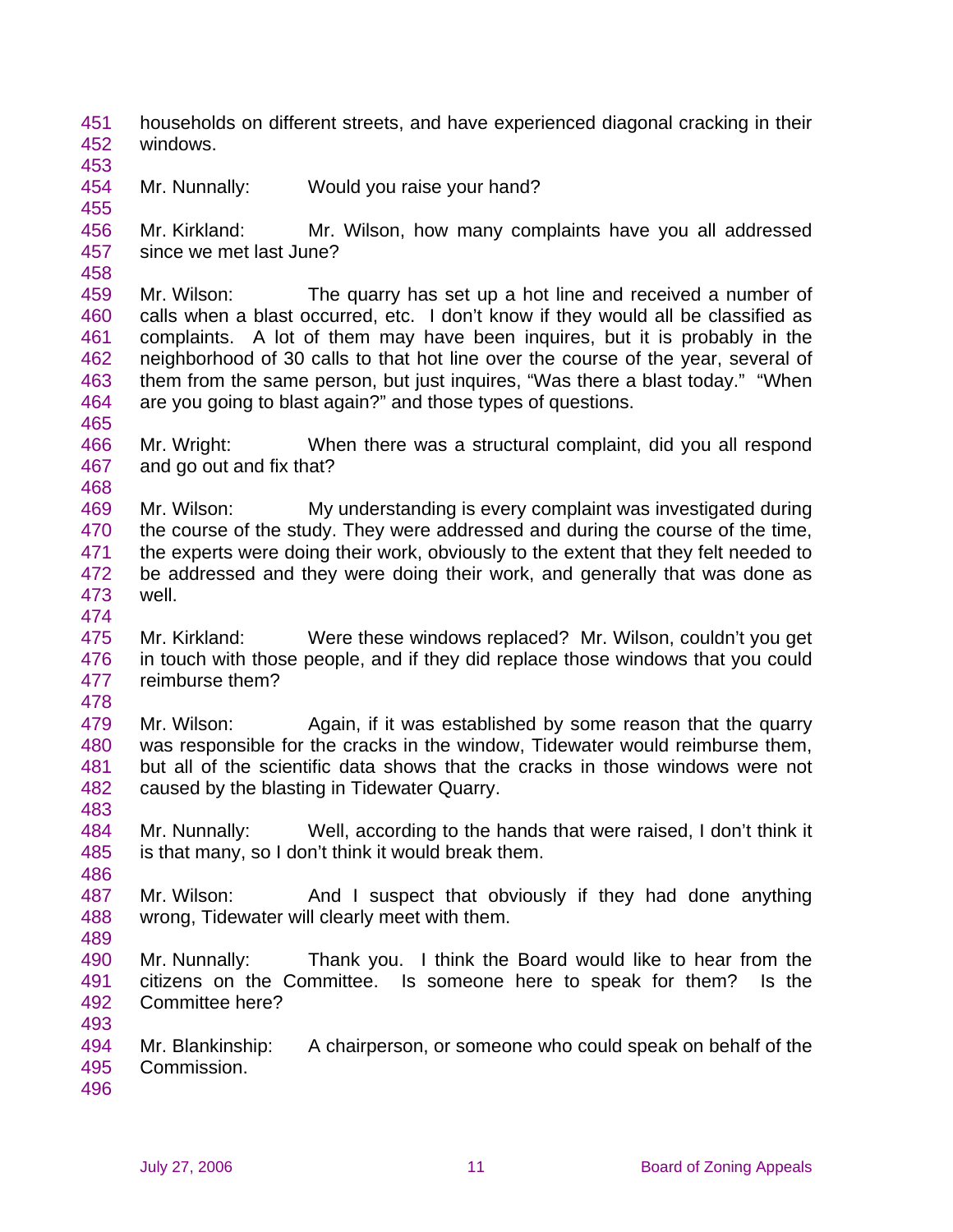497 498 499 500 501 502 503 Mr. Wilson: My understanding is that the community liaison committee specifically met and voted or made a decision among themselves that they would not speak as a committee, because obviously Ms. Darr was on the committee. She had some concerns. The other members of the committee who believed what Tidewater had done was more than adequate and satisfied their concerns, but as an entity itself, the liaison committee decided they would not speak as a committee today.

505 506 507 508 509 Ms. Dwyer: I wonder if just for the record you could have someone from the committee validate that? Did the committee in fact vote and decide not to speak today as a committee, and if you are going to speak you need to come down to the podium and please identify yourself and please only speak if you have been sworn.

511 512 513 514 515 516 517 518 519 520 521 Mr. Dunavin: My name is Fred Dunavin. I live at 5536 Wintercreek and am a member of the committee, along with my wife. My last name is spelled Dunavin. It is correct. I think Ms. Darr said that she would not speak for the committee. I don't either. I think we had like 18 members and it was a free ranging group. The only common denominator was that we felt that there was something going on in our homes that was related to the quarry. That was No.1, and No. 2, the fact that the blasts were taking place unannounced created some emotional situations in homes with children and with pets, and for those of us who like to have time to ourselves. A blast could jar you out of whatever you were doing for a moment or two, so unless you could experience what goes on in our homes, you wouldn't fully understand what the blasting does.

523 524 525 Mr. Wilson: So you all voted as a committee not to speak as a committee?

526 527 528 Mr. Dunavin: That was correct. We have never had a chairperson or anything like that and we've made it a point to not ever speak, as there was no spokesperson for the committee.

529 530

531

522

504

510

Mr. Nunnally: Thank you, sir. All right. That concludes the case.

532 533 534 535 536 537 538 539 540 541 542 Ms. Dwyer: Mr. Chairman, I just have one question to ask the audience. We have this report that is so unequivocal in its statements that these blasts are so – create such a minimal effect on the structures that they could not have possibly have created any damage, including minimal cosmetic damage. This wording on page 2, for example, minor and major levels of structure damage are similarly not possible at these low vibration levels. On page 3, these low amplifications cannot possibly contribute to the situations with wall cracking. In all cases, normal everyday human activities produced wall tensile strain and crack displacements that were greater than those produced by the quarry blasting. These statements are throughout this report, and the report seems clear and convincing and absolutely and unequivocal that it is not possible for the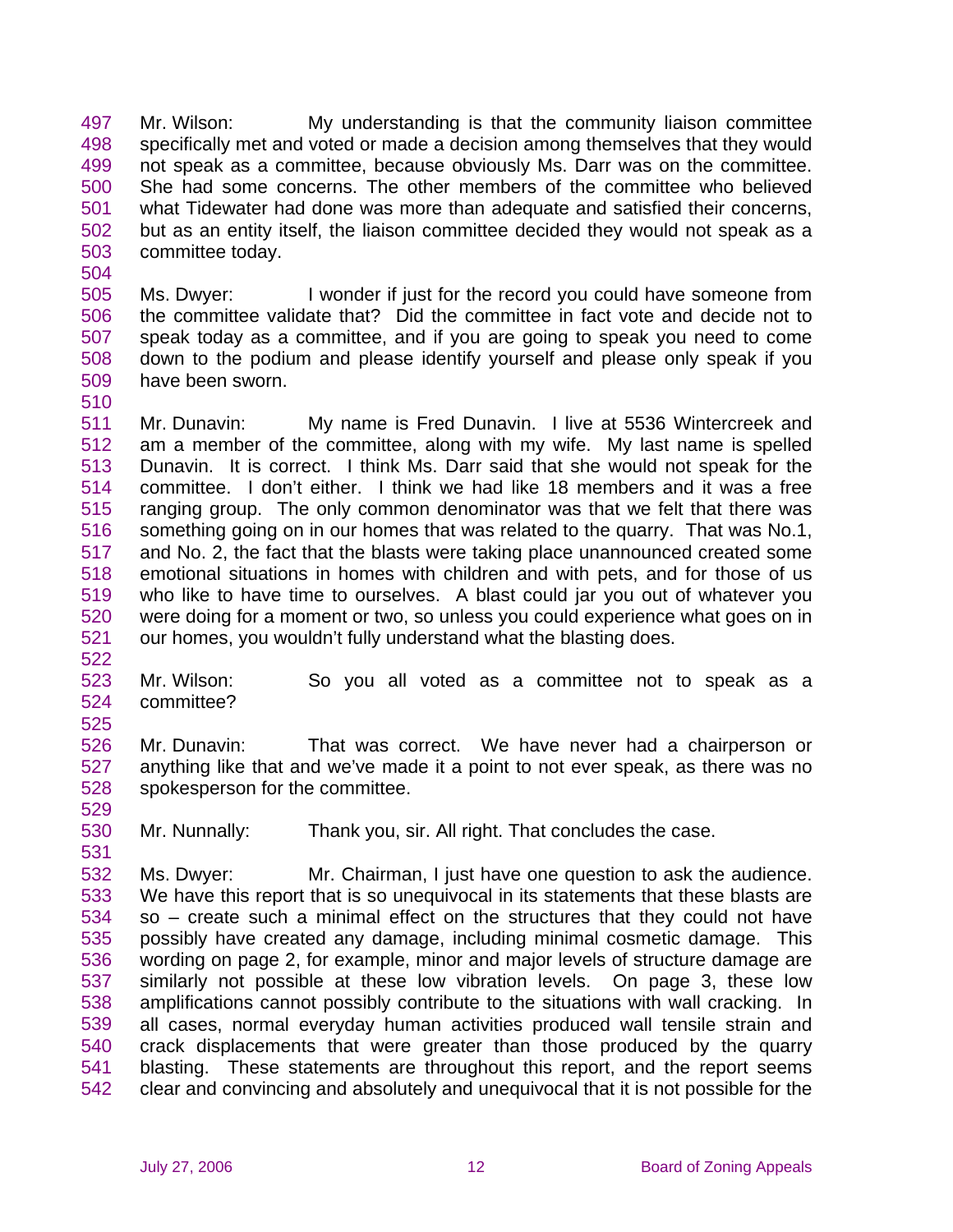- 543 544 545 546 547 blasting and the impact measured from that blasting to have created these, and I am wondering is there anyone who is claiming that the damage has been caused by the blasting? Do you have any scientific or objective evidence, anything other than an opinion, which will support your point of view that the quarry has violated its conditions?
- 548

549 550 551 Ma'am. You can't speak from the audience. You all need to come to the podium if you have a statement to make. And again, I am looking for something objective, not opinions.

552

553 554 555 556 557 Ms. I go back to the z curve with the dots on it. You will see that that is one of the higher or highest blasts recorded on their chart that you see, and nobody is arguing that it brought the mirror down, yet they are telling you in these reports that it is not doing anything to our homes.

558 559 560 Mr. Blankinship: No one disputes that the mirror fell. Our question is did the blasting at the quarry have any relationship to the mirror?

561 562 563 564 565 566 Ms. Well, considering that the blast was occurring and then the mirror came down, I would see that as a direct correlation. Because, obviously, it came down. The blast was of longer duration than normal, so there is an effect, and that dot up there. I would like to say, I would like to see you guys lower their limits to at least that, because we know already that it did affect the house.

567 Ms. Dwyer: What date was that?

569 570 571 572 573 574 Ms. January 25 and Tidewater has taken steps to alleviate that kind of blast. Our concern is that that be made a part of the permit, that it stays below that level. So, even if Tidewater no longer owns the quarry and somebody else comes in, then the community doesn't have to come back. At least if you put some kind of restriction to protect us in that respect, that would be a great benefit to the community. Thank you.

575 576 577

568

Mr. Nunnally: Thank you. Come on down to the front so you can speak.

578 579 580 581 582 583 584 585 586 587 588 Ms. Woolwine: My name is Annette Woolwine. I live at 5417 Jones Mill Drive. The difference is that when there is a blast, it affects my entire house, whereas when my garage door opens, it only affects the room above the garage. When my children, who are not supposed to run through the house, do run through the house, it affects that area where they are in. It does not affect all of the walls in the house. There are outside walls and inside walls. When there is a blast, everything in my kitchen cabinet shakes, the glasses, the plates, everything. The inside wall shakes. The house, I was in the hall one day, it actually felt like when an elevator goes up and comes back down. Luckily, I put my hands on the wall or I would have slipped. You cannot stay this does not affect your house. Now, yes, things have fallen off the bookshelf, mirrors have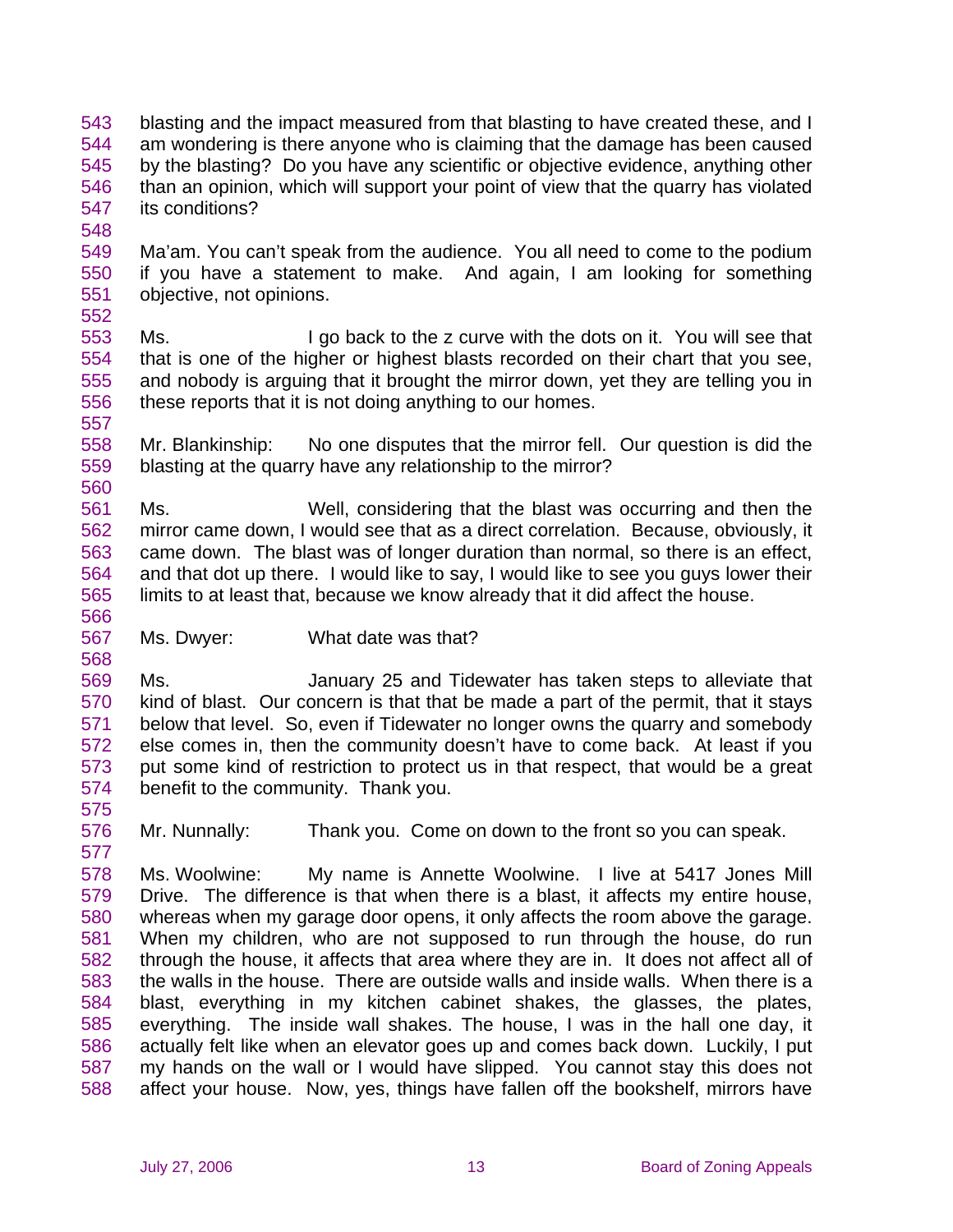589 590 591 592 593 moved, but from a blast, not when the kids are there. There is a difference. We had movers come in for furniture and they dropped a piece of furniture right above the family room. Nothing moved off a bookshelf, but a blast and things do move.

594 595 Mr. Nunnally: Thank you. All right, sir. We have gone way over on these problems here now, so you will be the last one, sir.

597 598 599 600 601 Mr. Hosten: My name is Chuck Hosten. I live in Hartley Plantation. Mr. Chairman, this data I would like to (unintelligible) and it should be included, page 7 of the report. Page 7 of the report (unintelligible) and quantity used, and here we look and the currency is 535 and sound (unintelligible). When you are talking around 16,000 pounds of explosives on 7,000 square feet.

602 603

604

619

621

627

596

Ms. Dwyer: Where are you on this page?

605 606 607 608 609 610 611 612 613 Mr. Hosten: Page 7. Look at the bottom number, 534 pounds, and it is a 29 foot deep hole, and this is 16,000 pounds over 7,000 square feet of explosives. If you go double that, you go 60 feet, you have 33,000 pounds and (unintelligible) manager, does anyone check the default, and he said no. They have no way of controlling (unintelligible) going down, and this was a concern. (Unintelligible) very good report. If you go through all of that, doing the recommendation, I think the County and Commission should insist Tidewater Quarries respect and rely on these recommendations.

- 614 615 616 617 618 Mr. Nunnally: Yes, but he says on page 3 that none of these blasts from 2003 to 2006, including the blast during the test program, had vibrations or air blast levels high enough to have caused damage to the home. That is his conclusion. You can look at all of that, but that is his conclusion. None of the blasting exceeded USDM .75 inches per second.
- 620 Mr. Hosten: I didn't go into the details.

622 623 624 Mr. Nunnally: I reviewed this report very, very carefully. That is the bottom line.

- 625 626 Ms. Dwyer: My understanding is that Tidewater has accepted all of his suggestions with the representation…
- 628 629 630 631 632 633 Mr. Hosten: Yes, Mr. Chairman, and if you do what I am suggesting is that we and the County that we should insist the Tidewater Quarries in the future should abide by these rules and recommendations rather than the USDM recommendation, because it seems the USDM recommendations are much lenient .
- 634 Mr. Nunnally: I think they will. They said they will.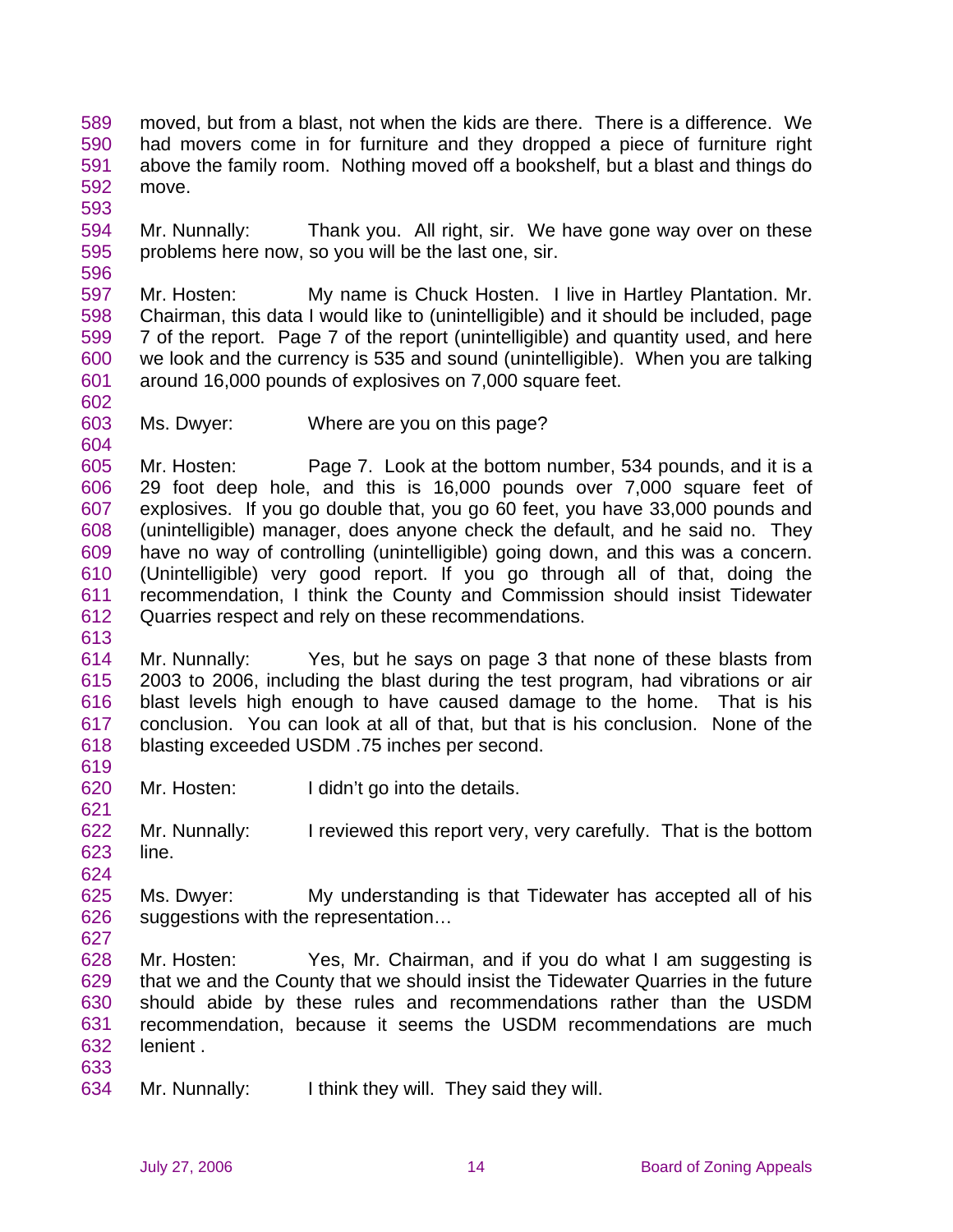| 635 |                 |                       |
|-----|-----------------|-----------------------|
|     | 636 Mr. Hosten: | All right. Thank you. |

638 Mr. Nunnally: That concludes the case.

## 640 **DECISION:**

637

639

641

643

642 Mr. Nunnally: The next case is UP-9-2004, Tidewater Quarries.

644 645 646 647 648 649 650 651 652 653 Mr. Wright: Mr. Chairman, I would like to make a statement and make a motion. The Board at its last meeting in July, 2005, deferred the case and requested that three reports would be submitted, from which the Board would base its decision, or would be considered for a decision. One was the VDOT report and that report indicated that there are no, that the quarry blasts are not at sufficient levels to cause any direct damage to the concrete paving structures, and the paving is not being impacted by the settlement, and further, there is no evidence that indicates the increased traffic is having is having a role in the damage to nearby residences. That took care of the VDOT report.

654 655 656 657 658 659 660 661 662 663 664 665 666 667 668 669 670 671 672 673 674 The second report that I had was dated May 1, 2006, by Mr. Frank Chiapetta, Explosive Application Engineer from Blasting Analysis International, and to sum up this report from my reading of the report says that none of the blasts between 2003 and 2006, including blasts during the test program, had vibration or air blast levels high enough to have caused damage to the homes. None of the blasts exceeded the United States Bureau of Mines damage threshold, 0.75 inches per second, for drywall it is the nearest inhabited structure. However, there were a few incidental shots which were perceived by some home owners as very loud and annoying or intolerable. The investigating team has recommended a number of field decisions, such as monitoring and blast design changes to minimize the blasting impact on the community. Tidewater Quarries management has agreed to take aggressive action to achieve this goal. All future blasts will incorporate design changes to achieve even lower levels than those required. The targeted comfort levels are expected to be between 1 and 2 inches of magnitude less than the minimum vibration levels required for structural damage in nearby homes. This approach is expected to further reduce the community nuisance factors. Tidewater Quarry Management and its explosive supplier have taken aggressive steps to address all of these issues. At the writing of this report, most of the problems were corrected and some remaining issues are still being worked upon. That was the summary of this blasting expert, Mr. Frank Chiapetta.

675

676 677 678 679 680 Then, the third report was on the structural response and the accumulation of blasting at Tidewater Quarries by Dr. Catherine T. Martin and Victor Rosenham. This report was dated July 5, 2006. A summary of this report is that 46 blasts were conducted and monitored between September 21, 2005 and April 6, 2006. The data collected during this project represents one of the largest data sets ever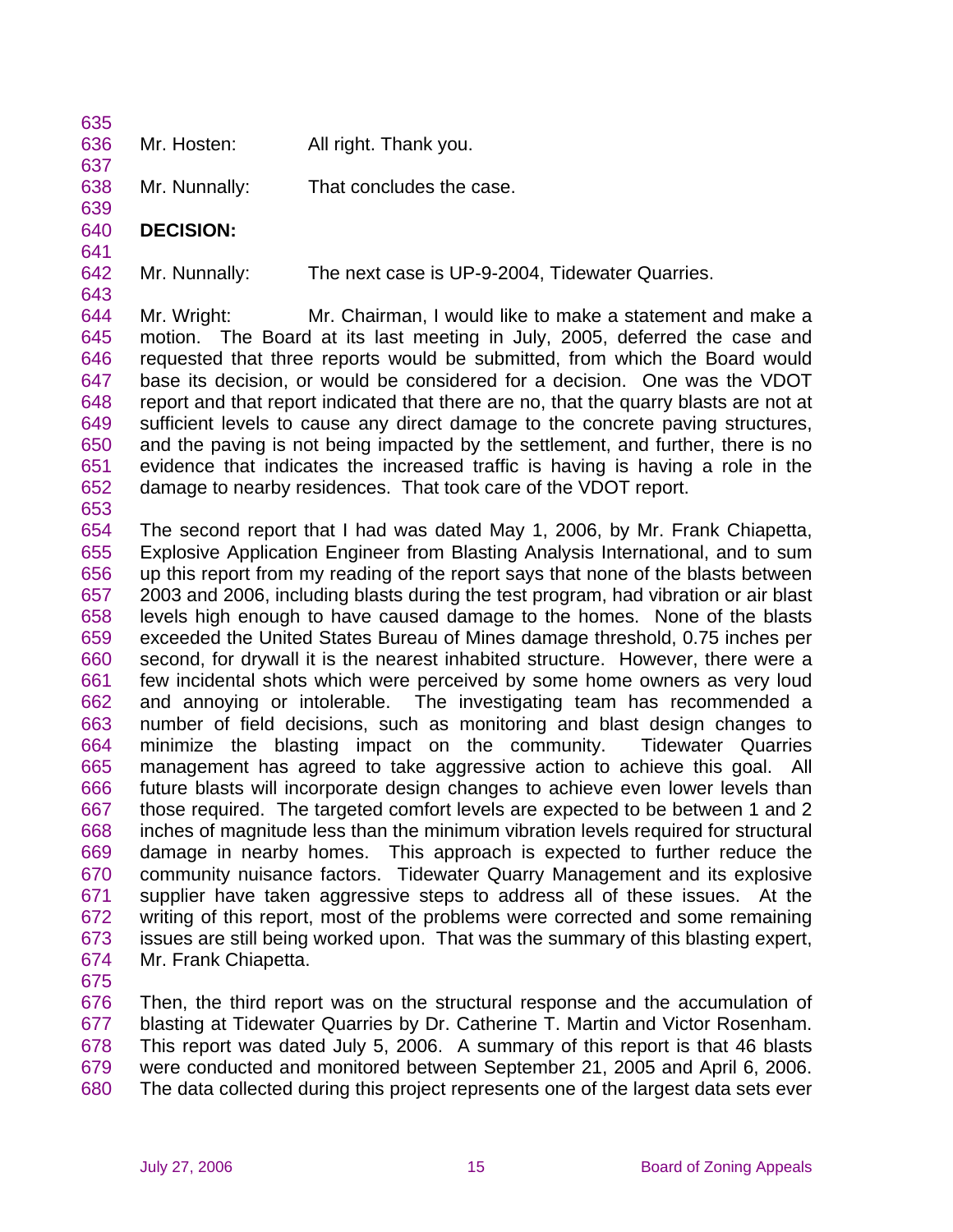681 682 683 684 685 686 687 688 689 690 691 collected and analyzed to date on any project in the history of structure monitoring. As such, the data is being complete and representative of the range of structure responses anticipated for the Darr and Murphy residences. The velocity gauges were mounted at the Darr residence to the south of the quarry and at the Murphy residence to the north of the quarry to measure both whole structure and mid-wall strain from blasting and human activity. All data recorded at these homes during the tests fell well within the U. S. Bureau of Mines safe blasting criteria and far below levels that could cause structural or cosmetic cracking in structures. Minor and major levels of structure damage are similarly not possible at these low vibration levels. The existing defects in such structures cannot be related to quarry blasting.

692

693 694 695 696 697 698 699 700 701 From the findings stated on page 4 for this report based on structure and practice response measurement, the blasting during human activities, and variations in climate, it concluded that blasting is not the cause of cracking in the Darr and Murphy structures. Age and normal use of structures along with influence of weather and human activities are the chief causes of structural materials cracking. Those causes are normal and expected over the life of a residential structure. Thus, nearby residents can be assured that blasting from the Tidewater Quarry is within U. S. Bureau of Mines' recommended guidelines and does not contribute to any cosmetic or structural damage.

703 704 705 706 707 So, based on these findings and since we have no scientific evidence that would rebut them, in my opinion, I could find no evidence that Tidewater Quarries caused the damage to the homes in question nor is it creating an intolerable situation in nearby communities. Therefore, I move that we approve the use permit for Tidewater Quarries.

708

711

717

724

702

709 710 Ms. Dwyer: Mr. Wright, I will second that. Is the use permit before us for approval?

712 713 714 715 716 Mr. Wright: I guess my motion would be that we would not terminate the permit. We found no violations. We found no violations to terminate the permit. It is already in effect. It was before us on consideration that we would revoke it. My motion is that we not revoke the permit at this time and that it continues as it exists in its present state.

718 719 Ms. Dwyer: I would second that motion.

720 721 722 Mr. Nunnally: We have a motion from Mr. Wright and a second by Ms. Dwyer that we not revoke the permit. All in favor say aye.

- 723 Ms. Harris: I have a question.
- 725 Mr. Nunnally: A question?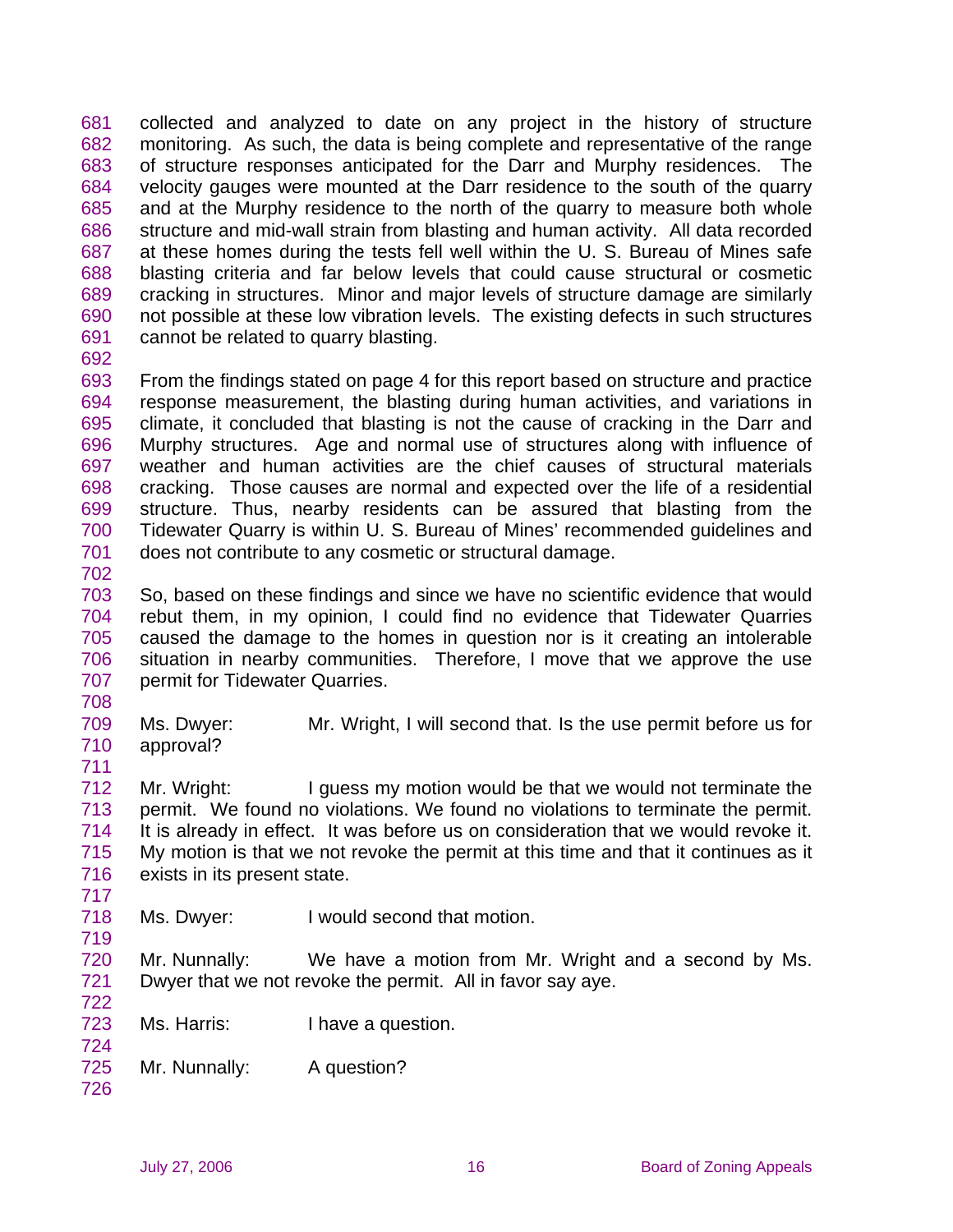| 727<br>728               | Mr. Nunnally:              | Question by Ms. Harris.                                                                                                                                                                                                                                                                                                    |
|--------------------------|----------------------------|----------------------------------------------------------------------------------------------------------------------------------------------------------------------------------------------------------------------------------------------------------------------------------------------------------------------------|
| 729<br>730               | Ms. Harris:                | The expiration of Tidewater Quarries permit is                                                                                                                                                                                                                                                                             |
| 731<br>732               | Mr. Blankinship:           | 2009.                                                                                                                                                                                                                                                                                                                      |
| 733<br>734               | Ms. Harris:                | Is this a temporary use permit that cannot be renewed?                                                                                                                                                                                                                                                                     |
| 735<br>736               | Mr. Blankinship:           | No, ma'am. This is a different permit, a different category.                                                                                                                                                                                                                                                               |
| 737<br>738               | Ms. Harris:                | That was my question. Thanks.                                                                                                                                                                                                                                                                                              |
| 739<br>740<br>741        | Mr. Nunnally:<br>approved. | OK, all in favor say aye. All opposed say no. The case is                                                                                                                                                                                                                                                                  |
| 742<br>743<br>744<br>745 |                            | After an advertised public hearing and on a motion by Mr. Wright and a second<br>by Ms. Dwyer, the Board concluded its hearing on the action to show cause why<br>the above-referenced use permit should not be revoked. Based on the evidence<br>presented, the Board determined that Tidewater Quarries has not violated |
| 746                      |                            | the conditions of its use permit (UP-9-2004) and there is no basis to revoke                                                                                                                                                                                                                                               |
| 747                      |                            | the permit granted under Section 25-52(d) and 24-103 to extract materials from                                                                                                                                                                                                                                             |
| 748                      |                            | the earth at 11400 Staples Mill Road (Parcels 756-773-3302 and 759-773-4746),                                                                                                                                                                                                                                              |
| 749                      |                            | zoned A-1, Agricultural District and M-2C, General Industrial District (Conditional)                                                                                                                                                                                                                                       |
| 750                      | (Three Chopt).             |                                                                                                                                                                                                                                                                                                                            |

751

|     | 752 Affirmative: | Dwyer, Kirkland, Nunnally, Wright |  |
|-----|------------------|-----------------------------------|--|
|     | 753 Negative:    |                                   |  |
| 754 | Abstained        | Harris                            |  |
| 755 |                  |                                   |  |

756

| A-28-2006 | <b>Eugene I. Seargent, Jr., requests a variance from Section</b><br>24-9 to build a one-family dwelling at 1115 Greenview Drive<br>(Parcel 801-707-1459) zoned R-3, One-Family Residence<br>District (Varina). The public street frontage requirement is<br>not met. The applicant has 0 feet public street frontage,<br>where the Code requires 50 feet public street frontage. The<br>applicant requests a variance of 50 feet public street |
|-----------|------------------------------------------------------------------------------------------------------------------------------------------------------------------------------------------------------------------------------------------------------------------------------------------------------------------------------------------------------------------------------------------------------------------------------------------------|
|           | frontage.                                                                                                                                                                                                                                                                                                                                                                                                                                      |

757

758 759 760 761 762 Mr. Blankinship: Mr. Chairman, there was supposed to be an additional condition recommended by the staff, and as Mr. Seargent comes to the podium, I want to ask you to add that and ask him if he would agree to that condition, which is Condition No. 7 that the owner of the property will provide a buffer on the north property line consistent with the County's transitional buffer 25.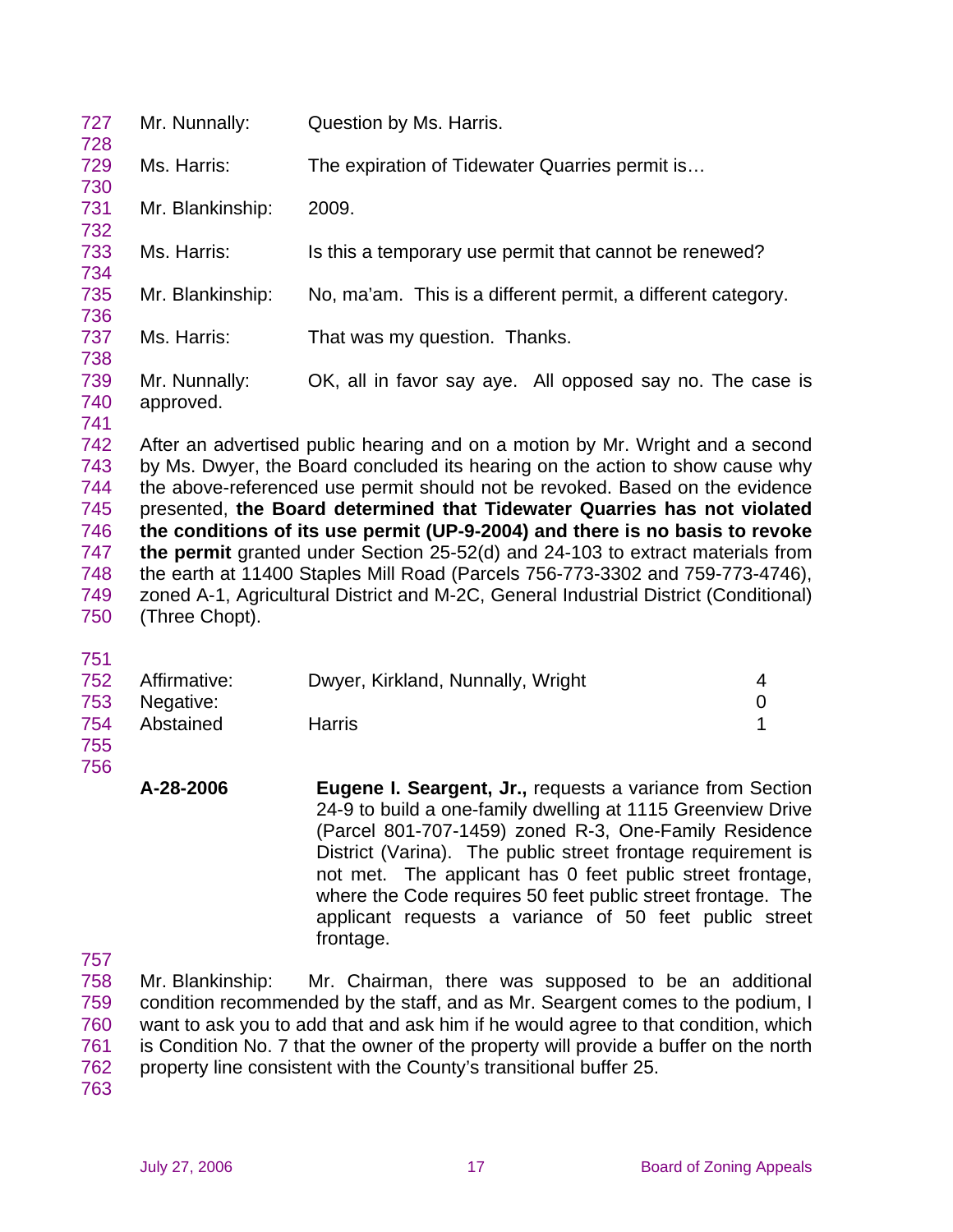764 Mr. Nunnally: Do you agree with that, Mr. Seargent?

766 Mr. Seargent: I am Eugene I. Seargent, Jr.

768 769 Mr. Nunnally: Did you swear everybody in here? Is there anyone else here interested in this case? If so, will you please stand and be sworn in. OK.

771 772 773 Mr. Blankinship: Raise your right hand, please. Do you swear the testimony you are about to give is the truth, the whole truth, and nothing but the truth so help you God?

774

776

778

784

786

765

767

770

775 Mr. Seargent: I do.

777 Mr. Nunnally: Thank you. Please state your name for the record.

779 780 781 782 783 Mr. Seargent: I am Eugene I. Seargent, Jr.; last name S E A R G E N T. I am in favor of this variance. I am not familiar with the specifics of the buffer that you are speaking of. I have seen many different buffers, but I don't have a definitive understanding of which buffer is by this definition, which you just described.

785 Ms. Dwyer: While he is looking that up…

787 788 789 790 791 792 793 794 795 796 797 798 Mr. Seargent: Since our last meeting, I have made several attempts to contact the other property owners to the west of this site. Both of those parties have been previously communicating with another party and both made it very, very clear that they had no interest in allowing any easement whatsoever. I am confident we meet all of the criteria necessary for this parcel to have the easement granted, and while I am sensitive to the concerns of historical preservation, I respectfully request that the panel grant my variance and upon review of the specifics, in terms of trees, although I don't know what value of these trees may be required, I don't know that I can wholeheartedly agree with that condition until I have some analysis as to what it may cost, but I would tend to believe, yes, I am willing to do that. I am not going to bring in 50 foot Magnolias, but I will come close.

800 Mr. Nunnally: OK. Any other questions for Mr. Seargent?

802 803 804 Ms. Dwyer: Mr. Seargent, this property is presently being used for agriculture. Is that correct?

805 806 807 Mr. Seargent: It is presently, to my knowledge, nothing has been done with it in a while in terms of potential farming or agricultural products. It is simply an A-1 zoned parcel sitting behind another residential parcel..

808

799

801

809 Ms. Dwyer: So it has never been used for agriculture?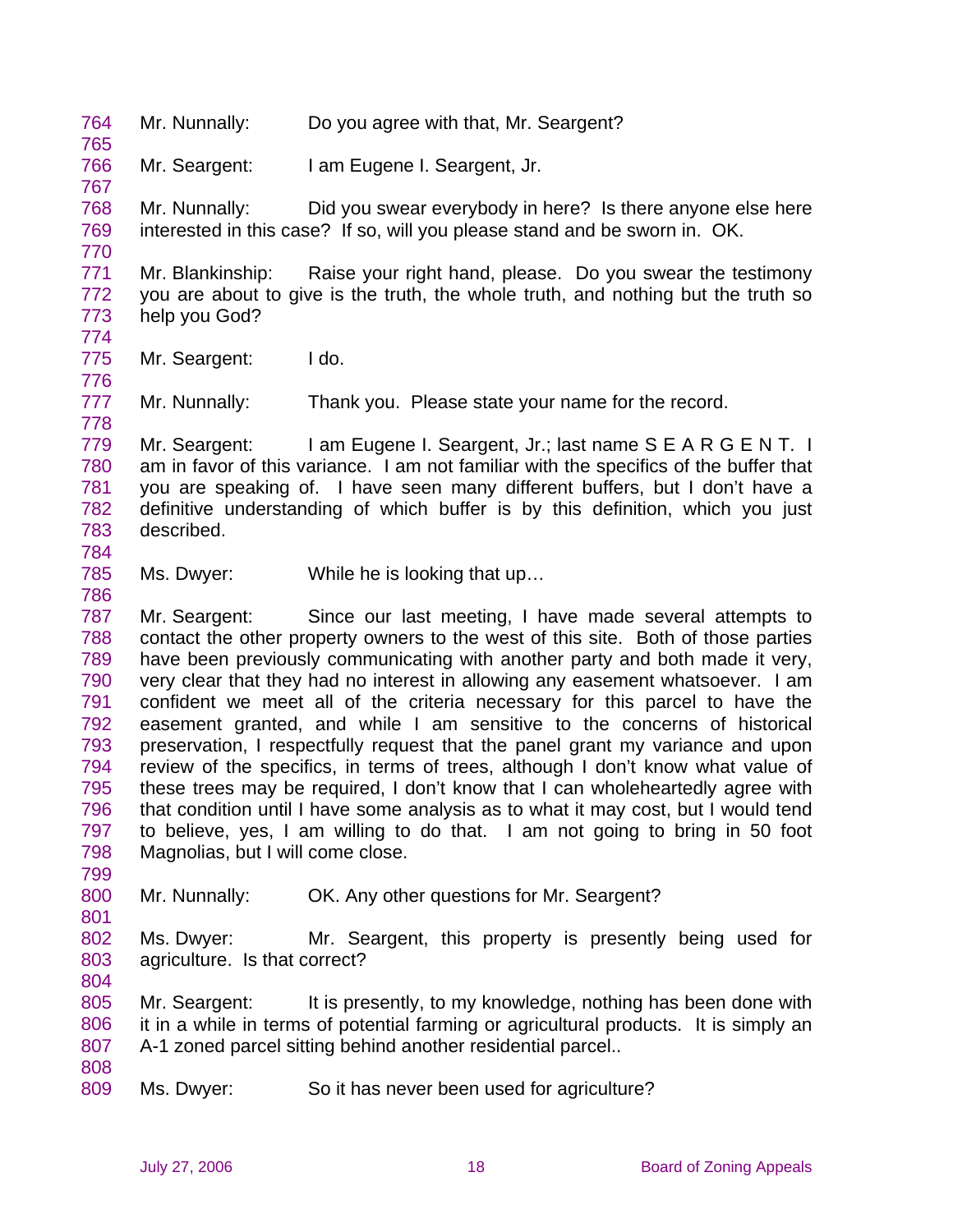810 811 812 813 814 815 816 817 818 819 820 821 822 823 824 825 826 827 828 829 830 831 832 833 834 835 836 837 838 839 840 841 842 843 844 845 846 847 848 849 850 851 852 853 854 Mr. Seargent: I would imagine over time it is bound to have been. It is just an acre and a half of field which was perfect for any crop. Ms. Dwyer: From my aerial photograph it looks as if it has been plowed as part of some of the surrounding property, and I believe there was testimony. Mr. Seargent: The last couple of times I have been out there, I have not noticed any activity presently, and that could be predicated upon the exchange of the properties and other issues. Ms. Dwyer: But you are the contact person to go see if they may not be familiar with it… Mr. Blankinship: Mr. Seargent, what zoning did you just say the property was? Mr. Seargent: R-3. Excuse me. When I said A-1, that was my mind saying agricultural. Mr. Blankinship: You kind of threw me off there. Ms. Harris: Which area is in the process of subdivision approval? Mr. Seargent: I think they had a hearing of some sort yesterday. The property is to the west. All of that treed land and then you see the little clearing up there by Greenview on the corner of New Osborne and Greenview. I did communicate with the developer there per someone here's instruction or request, and he economically could not provide me any access to this particular site and had no interest in doing so. Wally Rowe owns that little 20 foot strip coming off of Osborne to the south of this particular property, and he was very adamant, as anyone who knows Wally, when he is adamant, he is not going to release any easements whatsoever to anyone. Mr. Nunnally: Any other questions of Mr. Seargent? Thank you, sir. Is there any opposition? Mr. Seargent: I thought another gentleman was going to be here. Mr. Nunnally: We have heard all of the evidence on this case as it is. We just wanted to hear a report. Mr. Seargent: OK. He is the agent representing the owner, who has not had a chance to speak.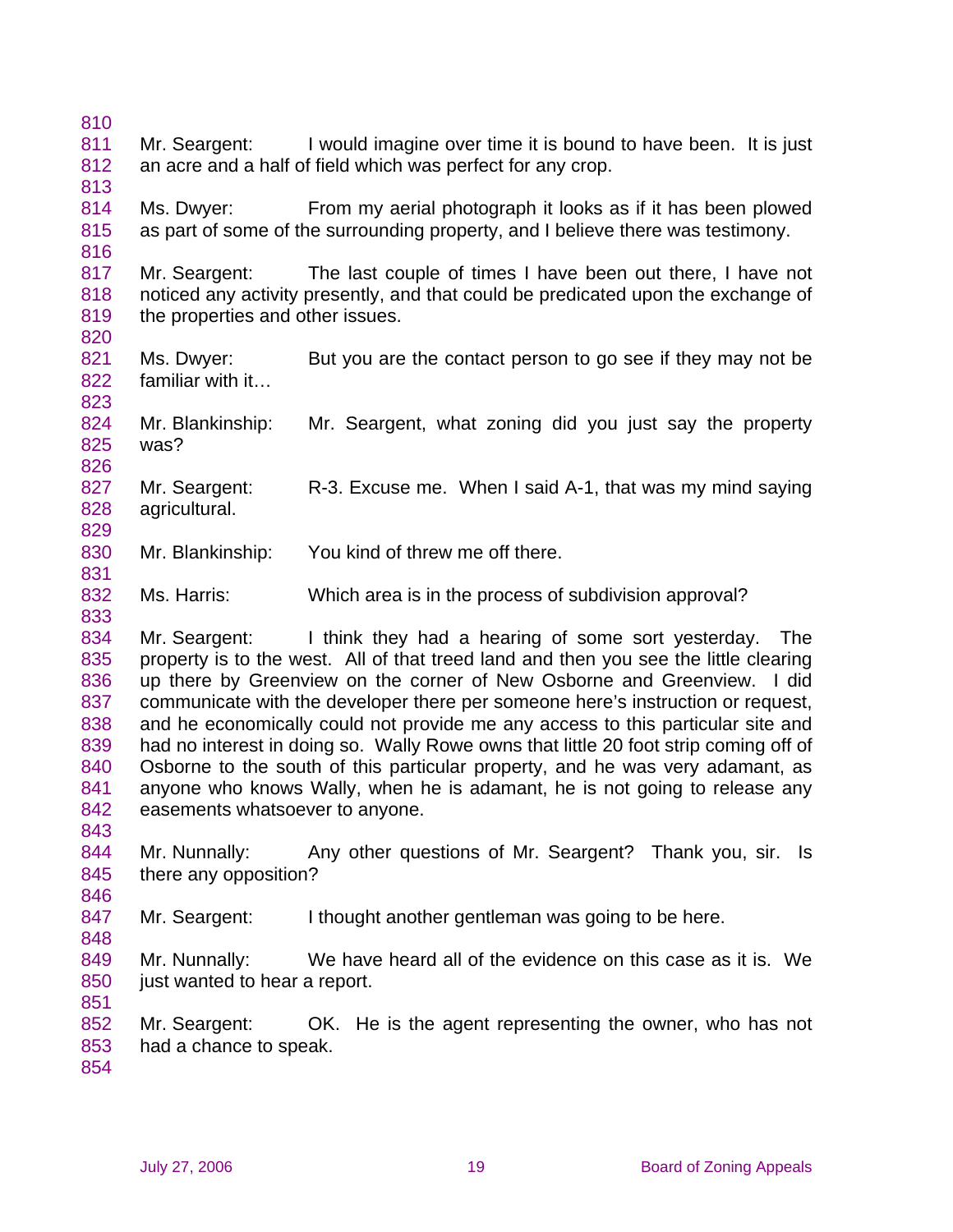855 856 Ms. Dwyer: We did want to hear anything that happened in the meantime, if there has been anything.

858 Mr. Wright: We don't want to hear the same thing over and over.

860 861 862 863 864 Mr. Brosseau: I will be brief. My name is David Brosseau and the debate seems to be in order for a 50 foot easement that, per my seller, is already recorded and deeded. That would convey with the property. That is why my seller doesn't understand why the variance seems to be a pick-up to be granted to Mr. Seargent.

865

867

871

873

857

859

866 Ms. Dwyer: Well, a variance is not automatic.

868 869 870 Mr. Brosseau: I understand, but it says here in the flyer that because of the lack of road frontage that the requirement is 50 feet. There is a 50 foot easement that is already deeded and recorded with the property.

872 Ms. Dwyer: Is that the 50 feet we are talking about?

874 875 Mr. Blankinship: The requirement is that it front on a public street, which it does not.

876 877

878

Mr. Nunnally: Thank you, sir.

879 880 881 882 883 884 885 886 887 888 889 890 891 892 893 894 Ms. Goodwin: Ladies and gentlemen, my name is Ashley Goodwin. I am attempting to purchase the property here, if you look at the map, and it is north of the property that Mr. Seargent is requesting. He actually wants access in this area of the property (unintelligible). During the ensuing time since the last meeting, as per Mr. Seargent's request, I have made him two written offers of the amount of money that he asked me for to purchase that property. This is based on the closing of my home in the western part of the County, which will occur on August 31. I have had both Mr. Broaddus, my attorney who is present here and presented the case, and my closing attorney, David Bernhardt, have been in contact with Mr. Seargent, and I believe my realtor, on the purchase of the house in the front has called Mr. Seargent in response to his request for information on the closing of the property that I am selling in the West End. At the time, my property in the West End closes on August 31, I will proceed on the house here and at that time, immediately upon the closing of my house, I am prepared to pay Mr. Seargent the amount he asked me for, for this parcel with the yellow dotted line around it. Are there any questions?

895

898

896 897 Ms. Dwyer: Has Mr. Seargent accepted your offer, is that what you are saying?

899 900 Ms. Goodwin: No, ma'am. Heretofore, he has not accepted my offer. Actually, the contractor faxed him twice, one with an agreement time of last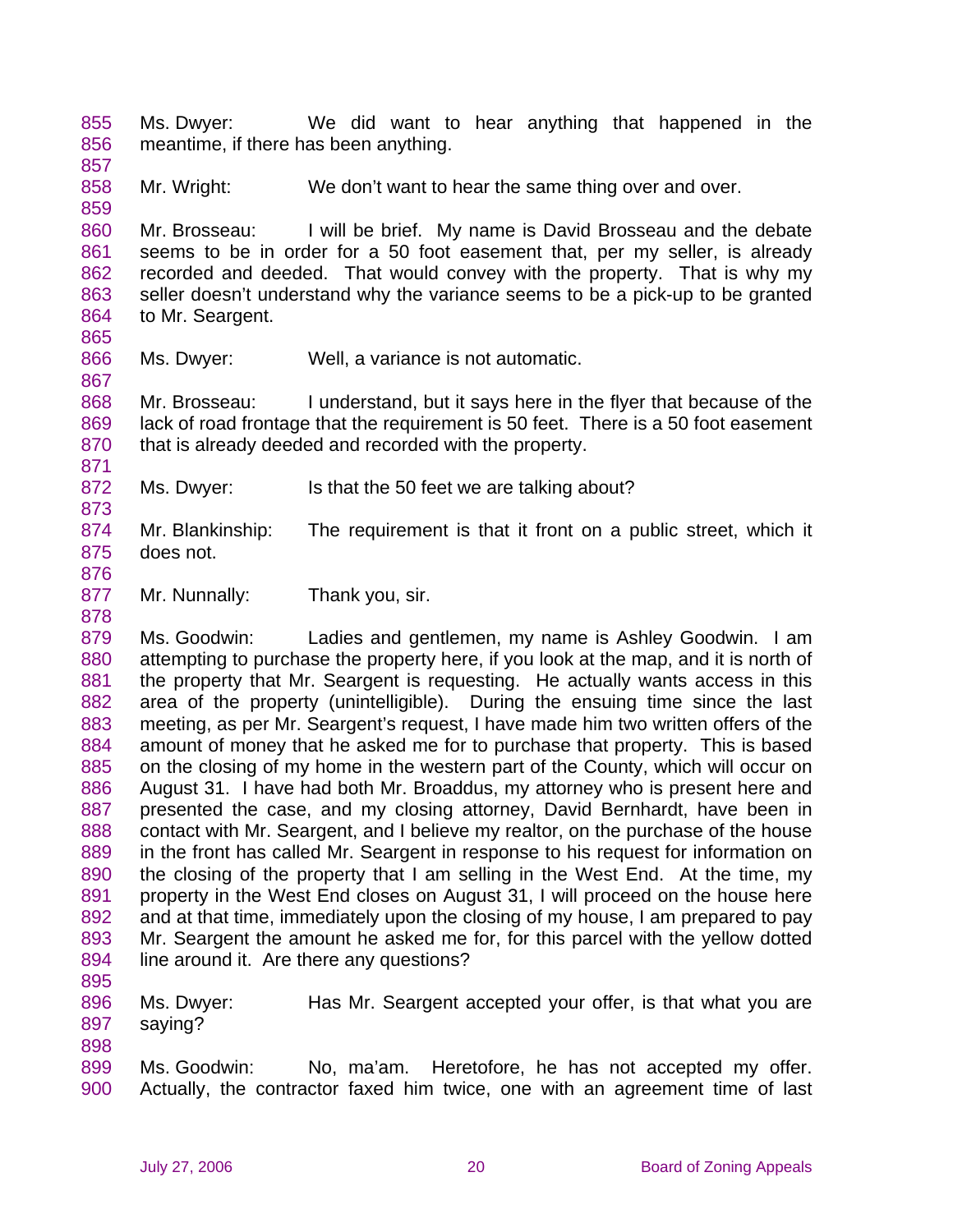901 902 903 904 905 Friday, and one with an agreement time of this week at 4:30 p.m. At that time, he told Mr. Bernhardt that he was waiting to hear from the gentleman from whom he was purchasing the lot to find out whether he could transfer the contract and it was the suggestion of Mr. Seargent's attorney that he transfer the contract rather than closing on the lot and then (unintelligible) the lot up.

907 Ms. Dwyer: Does it look like this will be consummated or not?

909 910 Ms. Goodwin: I'd certainly like it to be. I have done my best to accommodate him and I hope that we can work positively on this.

911

913

906

908

912 Mr. Nunnally: We will ask Mr. Seargent now. Anyone else? Mr. Seargent.

914 915 916 917 918 919 920 921 922 923 924 925 926 927 928 929 930 931 932 933 Mr. Seargent: Thank you. I did receive an offer from Mr. Broaddus an offer to purchase the property with a contractual offer that was somewhat agreeable, but I do not own the property and it would have had to been an assign to the contract. Long story short, in the initial discussions with Ms. Goodwin, and I know she is being very passionate, she expressed concern about the price that I was discussing because of the \$40,000 that she took for her present home to make the repairs and requirements of this existing home in order to house her 94 year old father, that she simply did not have the money. It would put her down to next to nothing to make it a livable environment. I did speak to her second attorney, Mr. Barnhart, with \_\_\_\_\_, Gordon and Brown, and asked him if you are going to do this, I need some evidence, not only as a real estate broker but as a homeowner I would like some evidence that this is a viable opportunity, and I still did not have the option or the opportunity to extend this contract any further than my study period, which is the  $30<sup>th</sup>$ . I made it very clear to her attorney that if I had evidence that this was a viable opportunity, that she had the money, and it could be verified with me, verification of the buyer of her Dad's property, or her property, who her Dad has given to her, that I would still have the opportunity to discuss it with her, but I did not hear anymore back after talking to her attorney regarding some evidence, as any mortgage banker might, as to whether this is viable, given her previous statement.

935 936 Mr. Nunnally: You will have to get together with the attorneys on that. We don't have anything to do with it.

- 938 939 940 Mr. Seargent: I tried a couple of days ago. I just want to step forward and granted, in fact, if we do sell to her, she can do whatever she wants with the variance, but I propose that I have an answer on my variance.
- 942 Mr. Nunnally: All right. Thank you, sir. That completes the case.
- 943 944 **DECISION:**
- 945

934

937

941

946 Mr. Nunnally: Next case is A-28-2006, Eugene I. Seargent, Jr.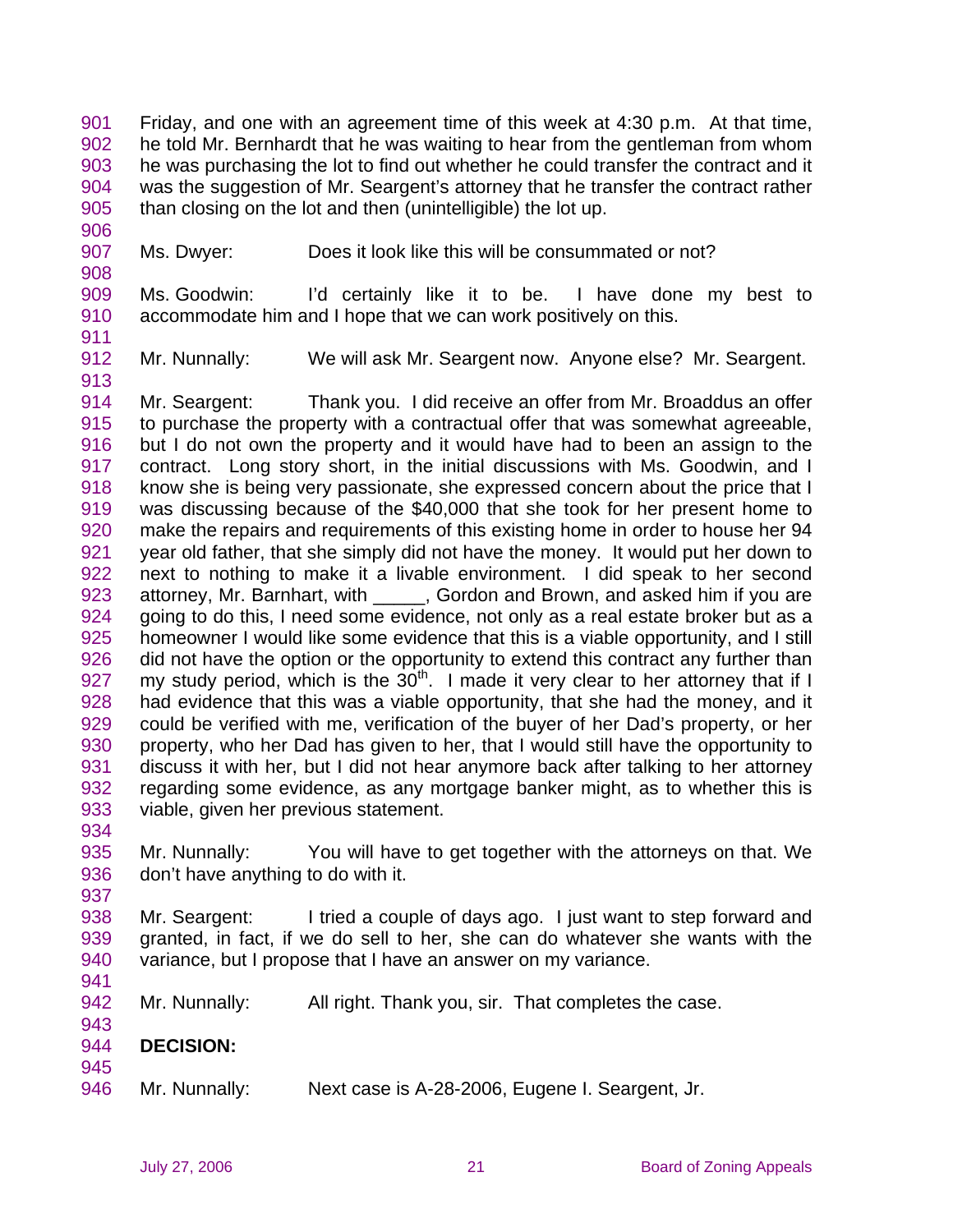948 949 950 951 Ms. Dwyer: I move that this variance be denied and I will be glad to state my reasons if you have a second. I will state my reasons since I made the motion.

952 953 954 955 956 957 958 959 960 961 962 963 964 965 966 967 968 969 It seems to me the threshold question that we need to ask under Cochran, the question is, is whether there is a reasonable beneficial use of the property at this time and I think that there is. The property is presently being used for agricultural purposes and has been used for that for a number of years according to the hearing that we had last month. Even if that were not the case, I think that the request for a variance fails for other reasons. First, this is a request that is of a general and recurring nature. It is not something that is unique, and as the Supreme Court has said, the piecemeal granting of variances may ultimately nullify a zoning regulation, in this case the regulation that 50 feet of public street frontage is required for a buildable lot. I think this request is also not in harmony with the zoning ordinance, which not only requires the 50 feet, but also requires due regard for historic property. In the purpose of the zoning ordinance it states that the ordinance is designed to, or should be applied so that it protects against the destruction of or encroachment upon historic areas. I think that the hardship as argued by the applicant in last month's hearing was self-inflicted, that the current owner of the property engaged in these transactions that created a lot that does not have the proper road frontage and has a self-inflicted hardship. I think that this is not a case that warrants the variance.

970

975

977

947

971 972 973 Mr. Nunnally: All right. We have a motion by Ms. Dwyer to deny. Do I have a second? Any more discussion? Do we have another motion?

- 974 Mr. Wright: I move we approve it.
- 976 Mr. Kirkland: Second.

978 979 980 981 982 983 984 985 Mr. Wright: The basis for my motion is that this property is zoned R-3, Residential, and the highest and best use of this property would be for residential uses, and, therefore, the need for the variance is there, and it will not be able to be used for the highest and best use without the variance. A subdivision is in the process of being approved right next door to this historic site, which will impact more on the site than the house that has been proposed, which would be basically, from my understanding, in keeping with the nature of the property there. That is the basis for my motion.

986

987 988 989 990 Ms. Dwyer: If I may just respond to one statement of Mr. Wright's. I don't think the Supreme Court's standard is that a variance is required so that the property can be used at its highest and best use. I think the standard is "Do they have a reasonable use of it now?"

- 991
- 992 Mr. Wright: That is the same idea.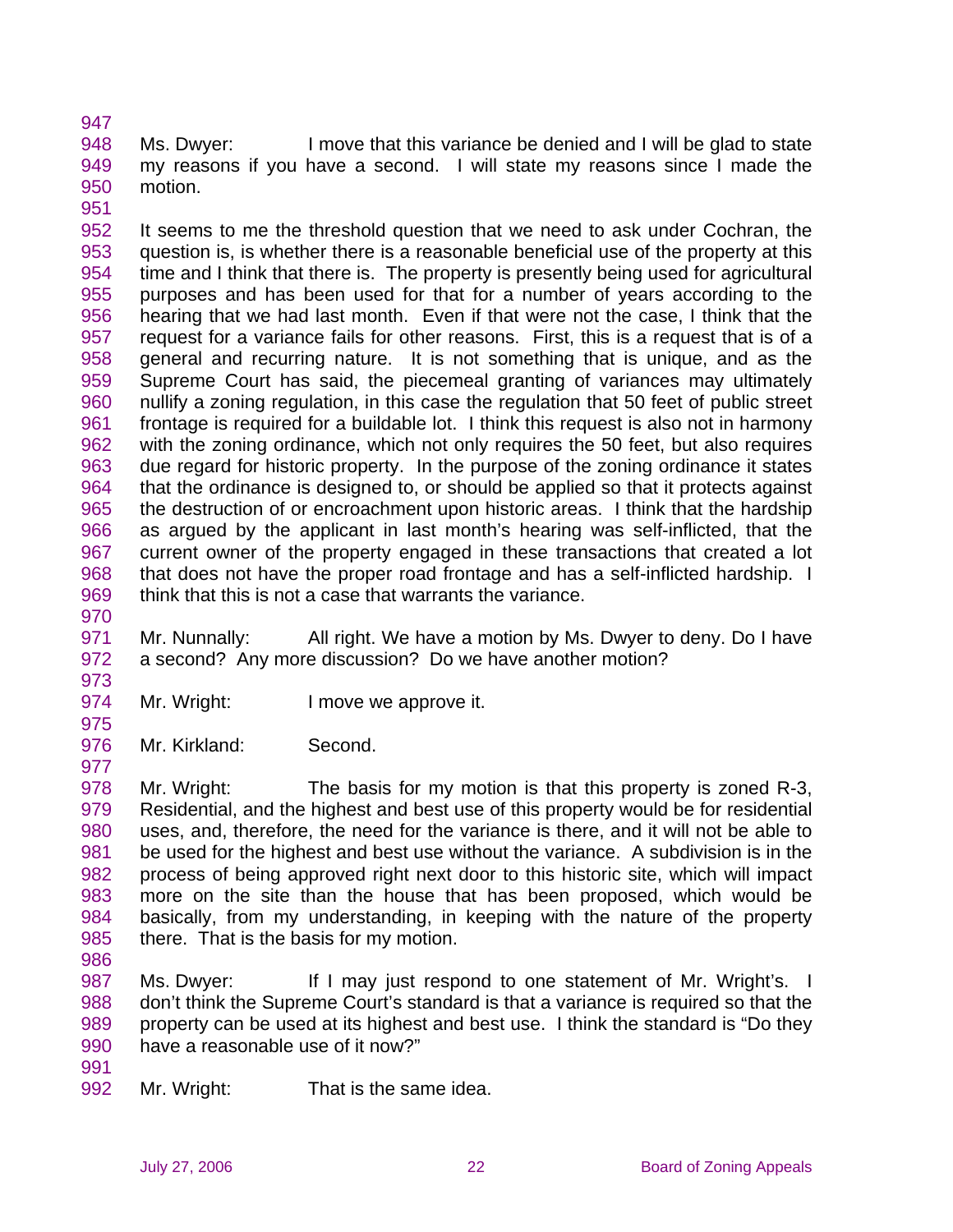993 994 995 996 997 998 Mr. Kirkland: It is R-3 property which is residential, it is zoned residential, and it can't be used for residential purposes unless he has a variance. For the highest and best use, that may have been a mis-statement of the word, but a reasonable use of the property.

999 1000 1001 Ms. Harris: I have a question. Do we want to add the condition No. 7 that Mr. Blankinship mentioned about the owner of the property shall provide a bus…

1002

1004

1003 Mr. Wright: Yes. I would like to add that condition.

1005 1006 1007 1008 Mr. Nunnally: Motion by Mr. Wright and second by Mr. Kirkland to be approved. Everybody in favor say aye. Opposed say no. The motion is approved.

1009 1010 1011 1012 1013 After an advertised public hearing and on a motion by Mr. Wright and a second by Mr. Kirkland, the Board **granted** application **A-28-2006** a request for a variance from Section 24-9 to build a one-family dwelling at 1115 Greenview Drive (Parcel 801-707-1459) zoned R-3, One-Family Residence District (Varina). The Board granted the variance subject to the following conditions:

1014

1017

1015 1016 1. This variance applies only to the public street frontage requirement. All other applicable regulations of the County Code shall remain in force.

1018 1019 1020 1021 1022 2. Approval of this request does not imply that a building permit will be issued. Building permit approval is contingent on Health Department requirements, including, but not limited to, soil evaluation for a septic drainfield and reserve area, and approval of a well location.

1023 1024 1025 1026 3. At the time of building permit application, the applicant shall submit the necessary information to the Department of Public Works to ensure compliance with the requirements of the Chesapeake Bay Preservation Act and the code requirements for water quality standards.

1027 1028

1035

1029 1030 4. The applicant shall present proof with the building permit application that a legal access to the property has been obtained.

1031 1032 1033 1034 5. The owners of the property, and their heirs or assigns, shall accept responsibility for maintaining access to the property until such a time as the access is improved to County standards and accepted into the County road system for maintenance.

1036 1037 1038 6. The applicant shall diligently pursue attempts to acquire access to the property from the west. If he is successful, the dwelling authorized by this variance shall not be served by the easement crossing 1107 Greenview Drive.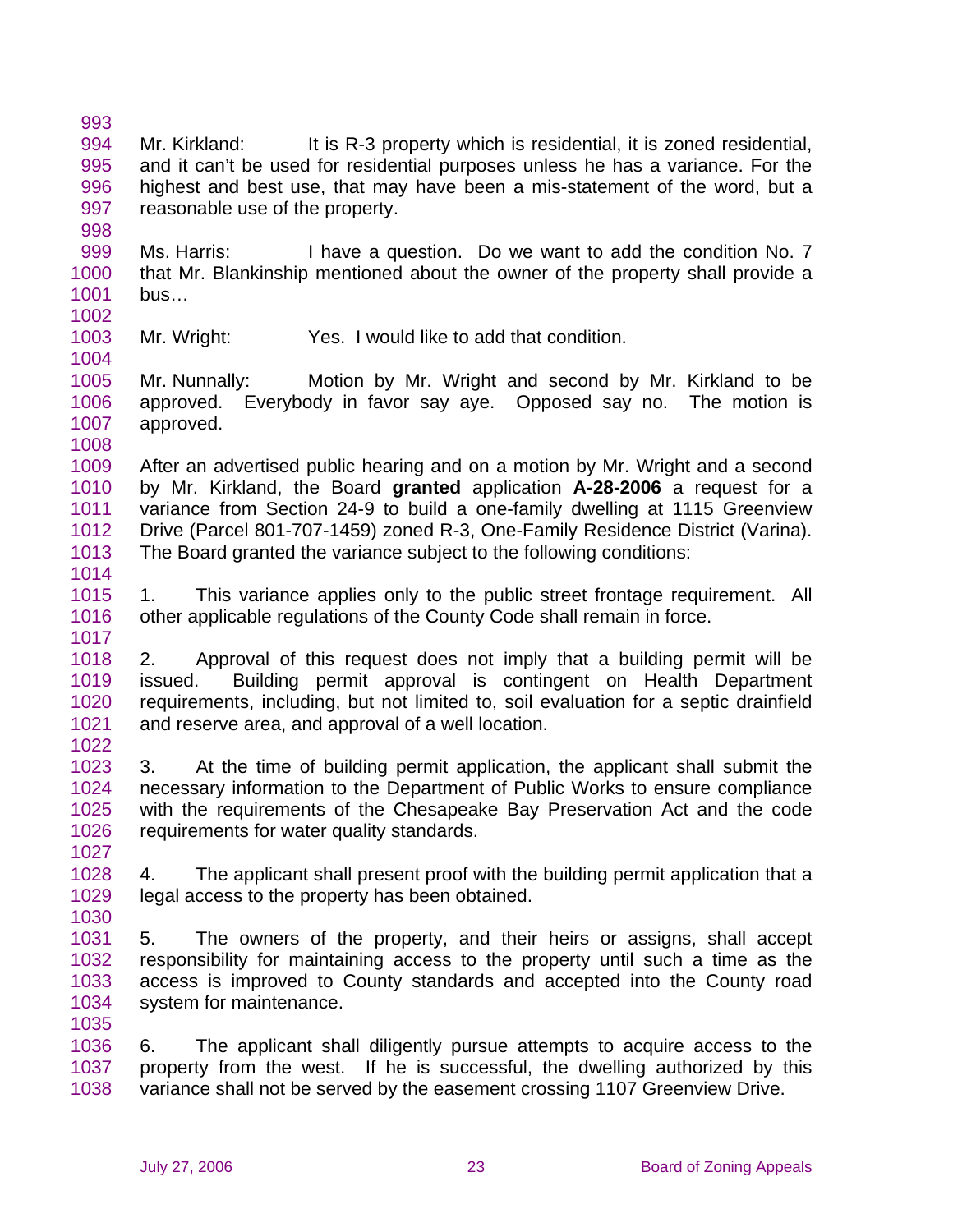| 1040<br>1041<br>1042                         | 7.                                             | [ADDED] The applicant shall provide a buffer along the north property line<br>consistent with the requirements for a transitional buffer 25.                                                                                                                                                                  |                          |
|----------------------------------------------|------------------------------------------------|---------------------------------------------------------------------------------------------------------------------------------------------------------------------------------------------------------------------------------------------------------------------------------------------------------------|--------------------------|
| 1043<br>1044<br>1045<br>1046<br>1047<br>1048 | Affirmative:<br>Negative:<br>Abstained         | Harris, Kirkland, Nunnally, Wright<br>Dwyer                                                                                                                                                                                                                                                                   | 4<br>1<br>$\overline{0}$ |
|                                              | <b>UP-29-2006</b>                              | Living Stones Church requests a temporary conditional<br>use permit pursuant to Section 24-116(c)(1) to set up a<br>revival tent at 1921 Darbytown Road (Fussell Heights)<br>(Parcels 808-705-4368 and 6637), zoned A-1, Agricultural<br>District, and R-3, One-Family Residence District (Varina).           |                          |
| 1049<br>1050<br>1051<br>1052                 | Ms. Harris:<br>Church?                         | Is this the first tent revival you have had at Living Stones                                                                                                                                                                                                                                                  |                          |
| 1053<br>1054<br>1055                         | Mr. Bradley:<br>tent revival that we have had. | This is the first revival at Living Stone, but it is not the first                                                                                                                                                                                                                                            |                          |
| 1056<br>1057                                 | Mr. Nunnally:                                  | What denomination, sir?                                                                                                                                                                                                                                                                                       |                          |
| 1058<br>1059<br>1060                         | Mr. Bradley:<br>Christ. That is it.            | We are non-denominational. We just believe in Jesus                                                                                                                                                                                                                                                           |                          |
| 1061<br>1062                                 | Mr. Wright:                                    | Have you read all of the conditions with this case?                                                                                                                                                                                                                                                           |                          |
| 1063<br>1064<br>1065<br>1066                 | Mr. Bradley:<br>residences.                    | Yes, sir. The conditions were read to me, and that is that 65<br>decibels noise level, no direct light shining into windows of any of the surrounding                                                                                                                                                         |                          |
| 1067<br>1068<br>1069                         | Ms. Dwyer:                                     | Some times a revival can be going on for such a long time,<br>and you know, August is hot. How many people are you expecting to come?                                                                                                                                                                         |                          |
| 1070<br>1071<br>1072<br>1073<br>1074         | Mr. Bradley:                                   | We don't know. We are going to plan for 100, but the tent<br>will be open. There will be no sides on it, so it is going to be evening as well, but<br>there are also daytime activities. We will be giving hot dogs to the kids during the<br>day and just a good fun day for the church. The church is open. |                          |
| 1075<br>1076<br>1077                         | Ms. Dwyer:<br>handle that many people?         | Do you have restroom facilities there that are enough to                                                                                                                                                                                                                                                      |                          |

1078 Mr. Bradley: Yes.

1079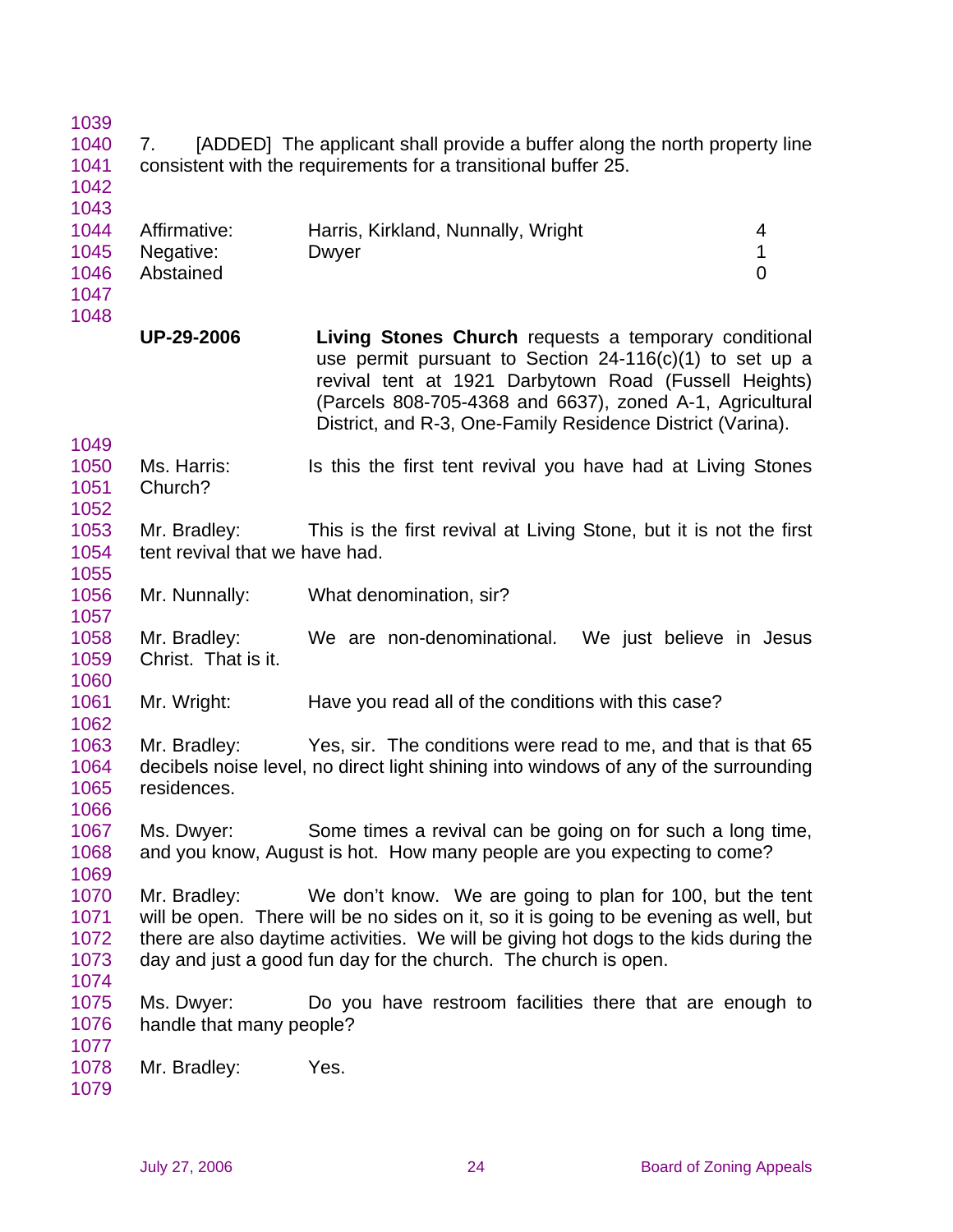1080 Ms. Dwyer: And what about water.

1082 1083 1084 Mr. Bradley: Water will be there. Two water coolers are in the church and we can bring another water cooler. We will have power by a generator and power from the church.

- 1086 Mr. Kirkland: I remember you having the church there.
- 1088 Mr. Bradley: Living Stone?
- 1090 Mr. Kirkland: Yes, sir.

1092 1093 1094 1095 1096 1097 1098 1099 Mr. Bradley: That I don't know, sir, because I am not a member of Living Stone, and I am not, and those are Bible teachers. Some of them run around with snake oil and all that. I am not a revival preacher. I have transferred for a number of years in Hanover and Henrico and the City of Richmond, and now I am into tent revivals. I go all over. I want to go all over the country doing tent revivals, but I don't carry any snake oil, and I don't do any of those types of things. I just want to reach young people and have a young person's day, and elderly, helping them do things, and that is what we want to do.

- 1101 1102 1103 1104 1105 1106 Ms. Dwyer: Mr. Blankinship, I notice on some of the other cases we have had we required permits from, electrical permits and permits from the Building Inspectors and Health Department if they are going to be serving food, and they are going to have a generator, electrical service to the tent, and can you include a condition so that you noted that? I am particularly concerned about the electrical connection.
- 1107 1108
	- Mr. Nunnally: That is No. 5.

1110 Ms. Dwyer: I know in Lady of Lourdes you specified an electrical permit.

1112 1113 Mr. Blankinship: I think we had more detailed information at that time about the meeting and electricity.

1114

1109

1111

1081

1085

1087

1089

1091

1100

1115 1116 1117 Ms. Dwyer: Now that we know we need electricity, I think you should specify electrical as well.

- 1118 1119 Mr. Nunnally: OK. Anyone else interested in this case? Any other questions from the Board or staff? Hearing none that concludes the case.
- 1120
- 1121 1122 **DECISION:**
- 1123 Mr. Nunnally: UP-29-2006, Living Stones Church.
- 1124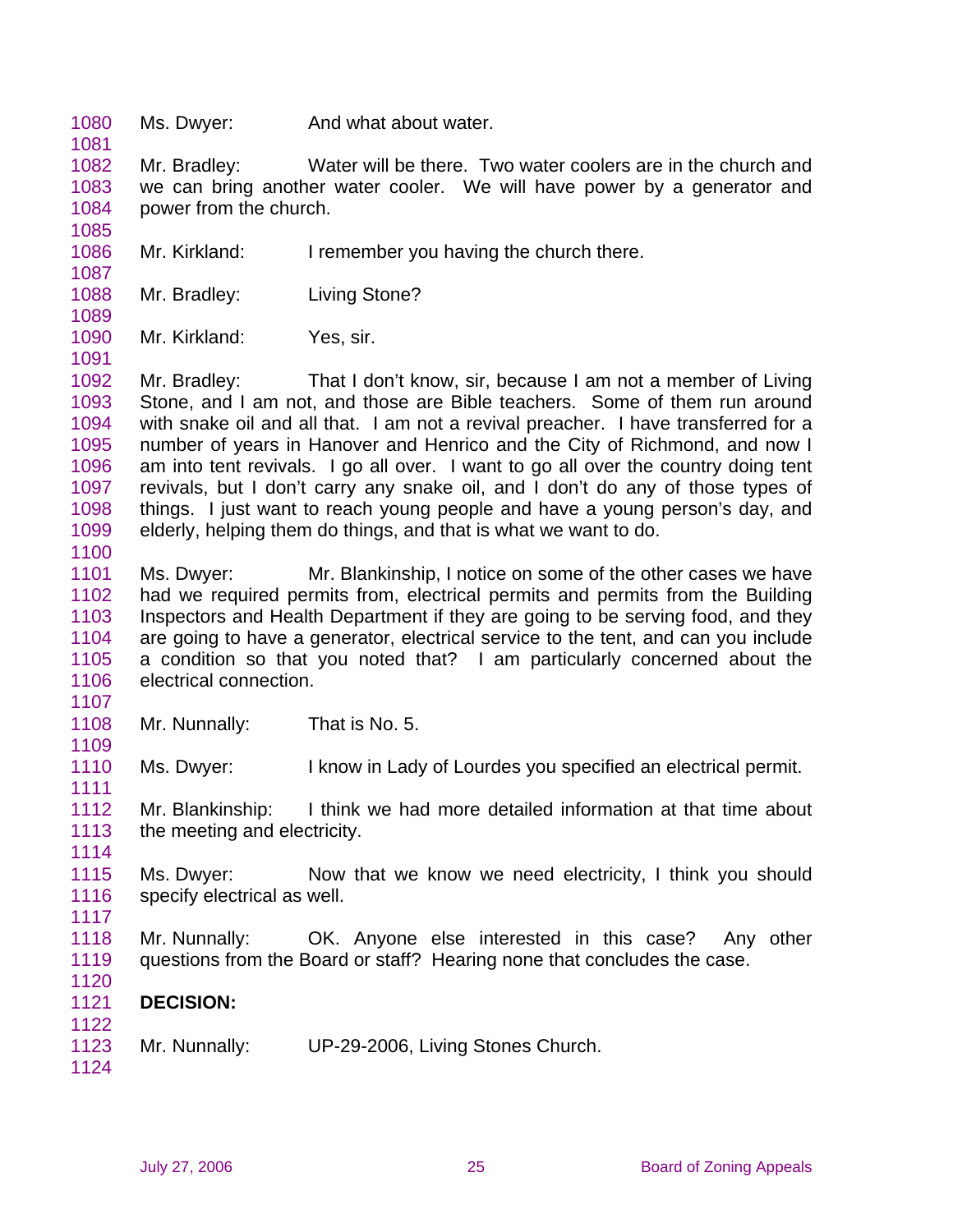1125 1126 Ms. Harris: I move that we approve. We know that the date is changed to August 18 and August 19 instead of July 28 and July 29.

1128 Mr. Nunnally: That needs to be reflected in the conditions.

1130 1131 Ms. Dwyer: And also in condition No. 2 that July 30 date needs to be changed probably to August 21 to allow them to clean up on Monday.

- 1133 Mr. Nunnally: Is there a second to the motion?
- 1135 Mr. Kirkland: Second.

1137 1138 1139 Mr. Nunnally: Motion by Ms. Harris to approve and a second by Mr. Kirkland. All in favor say aye. All opposed say no. This is with the conditions, right?

1140

1144

1127

1129

1132

1134

1136

- 1141 1142 Mr. Blankinship: Yes, sir.
- 1143 Board: Yes, sir.
- 1145 1146 1147 1148 1149 1150 1151 After an advertised public hearing and on a motion by Ms. Harris and a second by Mr. Kirkland, the Board **granted** application **UP-29-2006** a request for a temporary conditional use permit pursuant to Section 24-116(c)(1) to set up a revival tent at 1921 Darbytown Road (Fussell Heights) (Parcels 808-705-4368 and 6637), zoned A-1, Agricultural District, and R-3, One-Family Residence District (Varina). The Board granted the temporary conditional use permit subject to the following conditions:
- 1152

1157

1160

1163

1167

1153 1154 1155 1156 1. [AMENDED] This approval is for a 30' x 50' tent as part of a revival to be held from 12 Noon to 11 PM on Friday, August 18, 2006 and from 12 Noon to 11 PM on Saturday, August 19, 2006. The tent shall be erected at the location shown on the plan filed with the application.

1158 1159 2. [AMENDED] The tent shall be removed from the site on or before August 21,2006, at which time this permit shall expire..

- 1161 1162 3. Any exterior lighting shall be shielded to direct light away from adjacent property.
- 1164 1165 1166 4. The applicant must maintain the property so that noise is controlled. The sound emanating from the revival shall not exceed 65 decibels at the property lines of the nearest residential property.
- 1168 1169 5. Any necessary building and electrical permits shall be obtained from the Henrico County Office of Building Inspections.
- 1170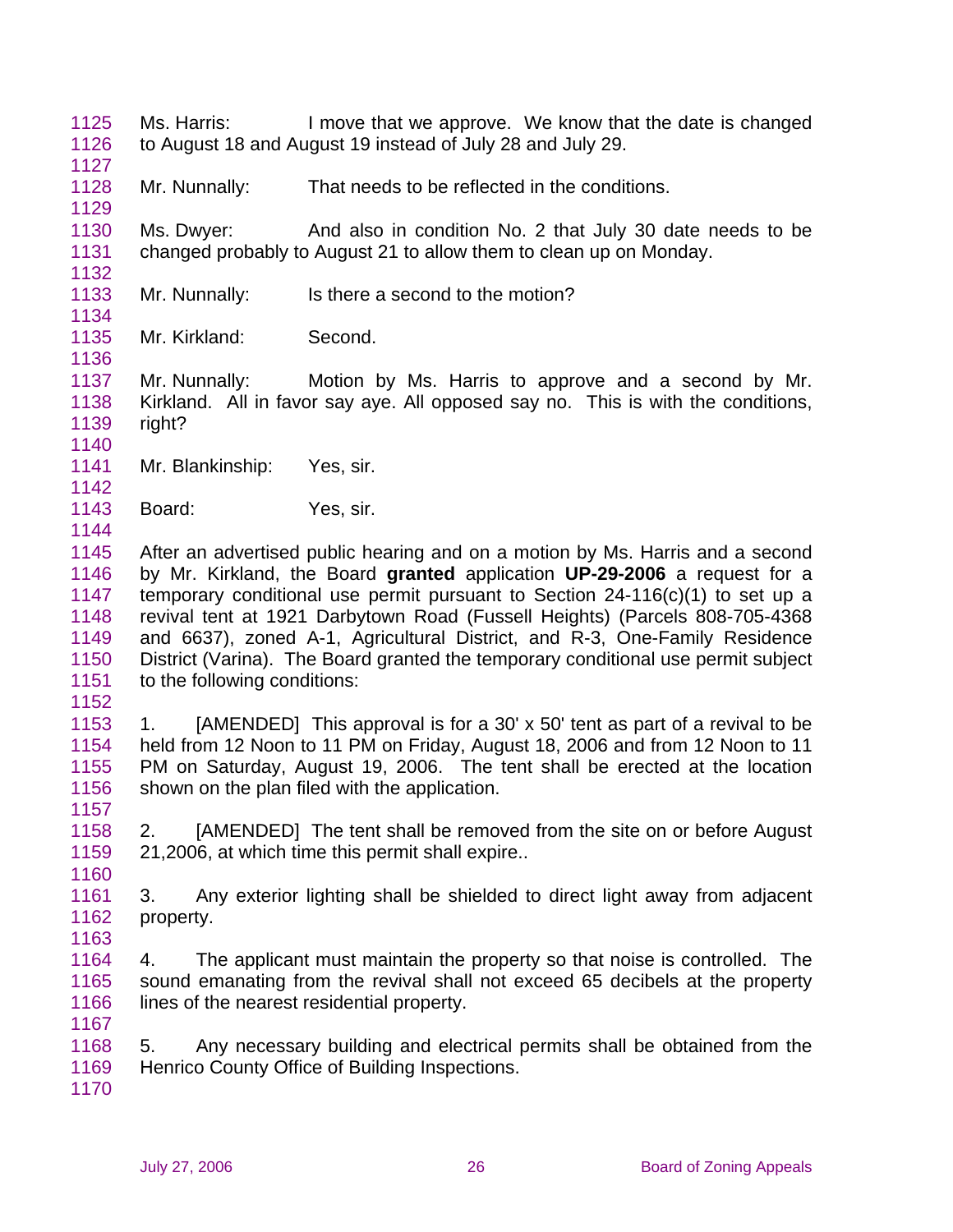| 1171 |              |                                           |   |
|------|--------------|-------------------------------------------|---|
| 1172 | Affirmative: | Dwyer, Harris, Kirkland, Nunnally, Wright | 5 |
| 1173 | Negative:    |                                           | 0 |
| 1174 | Abstained    |                                           |   |
| 1175 |              |                                           |   |
| 1176 |              |                                           |   |

**UP-30-2006 West End Assembly of God** requests a temporary conditional use permit pursuant to Section 24-116(c)(1) to erect a temporary box office and a tent at 401 N. Parham Road (Parcel 753-736-0655), zoned R-1, One-family Residence District (Tuckahoe).

1177

1181

1183

1186

1178 1179 1180 Mr. Nunnally: Is there anyone out there who desires to speak with reference to this case? If so, please stand and raise your right hand and be sworn. West End Assembly of God.

1182 Ms. Dwyer: Can we pass over to the end of the meeting?

1184 1185 Mr. Nunnally: Yes, I just wanted to check it to make sure nobody is here. OK, next case, Mr. Blankinship.

- 1187 **DECISION:**
- 1188
- 1189 Mr. Nunnally: UP-30-2006. That has been deferred.

1190 1191

> **UP-31-2006 Gillies Creek Industrial Recycling, LLC** requests a conditional use permit pursuant to Sections 24-89(c) and 24-103 to extract materials from the earth at 5500 White Oak Drive (Parcels 863-706-3470, 860-709-5622 and 864- 704-2093), zoned C-1, Conservation District (Varina).

1192 1193 Mr. Nunnally: If there is anyone here interested in this case, please stand and raise your right hand.

1194

1195 1196 1197 Mr. Blankinship: Do you swear the testimony you are about to give is the truth, and nothing but the truth, so help you God?

1198 1199 Mr. Nunnally: All right. Would you please come forward? State your name for the record, ma'am, and tell us what you are requesting.

1200

1201 1202 1203 1204 1205 Ms. Fisher: Good morning, Mr. Chairman and members of the Board. My name is Courtney Fisher and I am with Engineering Design Associates and I have with me today two employees of Gillies Creek Industrial Recycling, LLC, Shelby Morgan and Lou Bryant, and as for my application, Gillies Creek is the contract purchaser of three parcels of land totaling approximately 500 acres.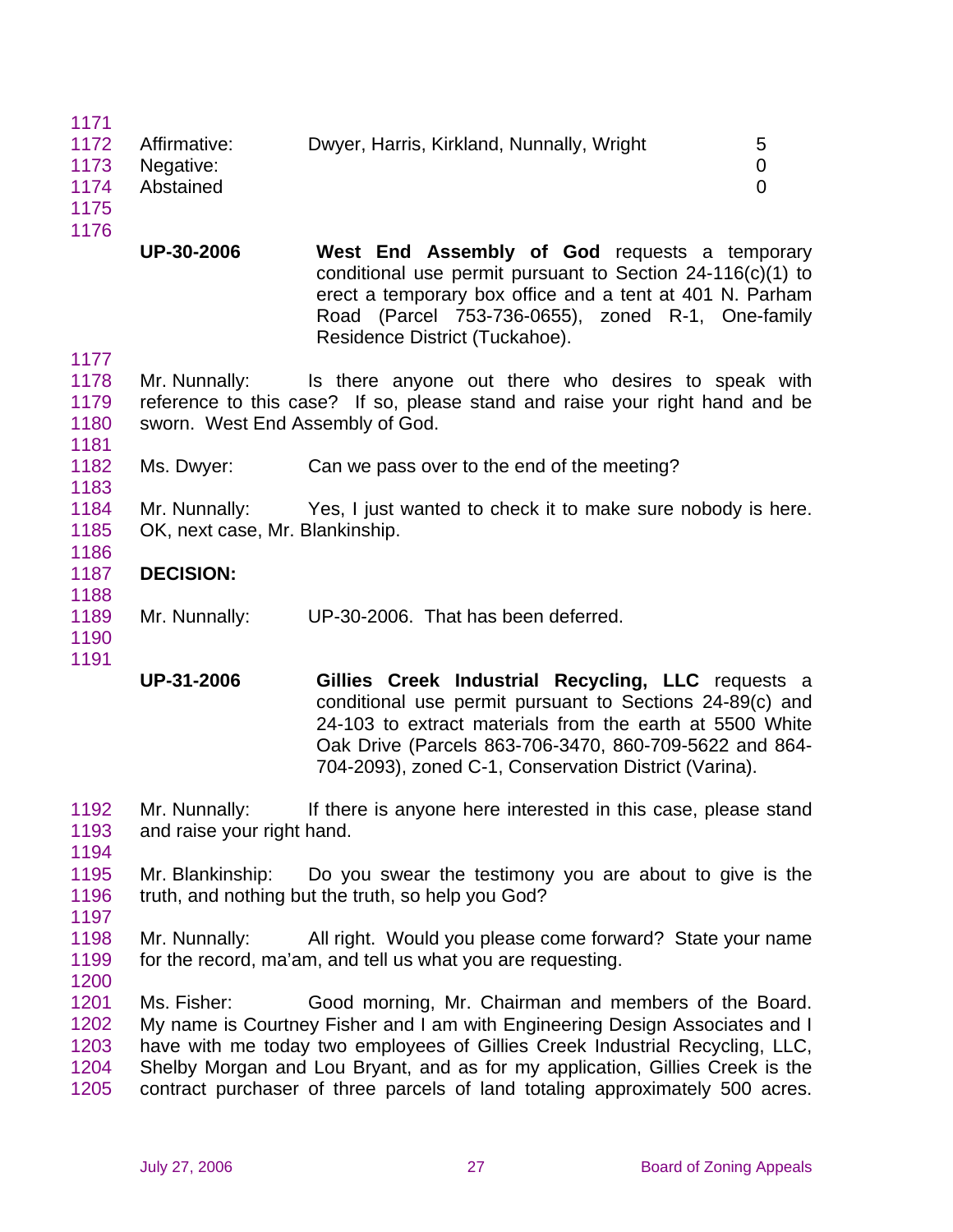1206 1207 1208 1209 1210 1211 1212 1213 1214 1215 1216 1217 1218 1219 1220 1221 1222 1223 1224 1225 Gillies Creek proposes to and is here to request from the County to extract materials from approximately 69 acres of those 500 acres. They hope and estimate that they will extract 1,700,000 cubic yards of sand from this site. The land is a previously mined site and what is left on the land are large pits that are filled with water, and what they propose to do is de-water the pits and then go and extract the remaining material from the bottom of the pit. Gillies Creek adamantly states it will not blast and that is so proposed and stated on sheet 1 of the site plan that was submitted. They are going to use dozers and shovels, and then if necessary, they will use buckets and cranes, but under no circumstances will they blast. I understand that the Chairman has not received any complaints or inquiries about this, but I will be honest, I did receive one call from a land owner and I called the gentleman back and sent him the site plan and that was his concern, if there was going to be blasting, and I explained to him no. It is stated as such on the site plan and that seemed to satisfy his concerns. I guess his other concern was how the vehicles were going to enter the site and, again, I explained that to him, that they are down there off of Route 60 in New Kent County, and they would not come through the subdivision, and that is written on the site plan as well and the application. So, again, I think his concerns were satisfied.

- 1226 1227 1228 1229 Mr. Blankinship: We have also recommended a condition to that effect. We have received one or two phone calls from neighbors who are concerned solely about the access and to make sure it wouldn't come through the subdivision, and, of course, that was never the proposal.
- 1231 1232 1233 1234 1235 Ms. Fisher: I did send the application to New Kent County and they have a copy of that. I have talked with VDOT asking them if they would have any concerns and they are probably going to require a turn lane, so we will certainly make application to VDOT for the appropriate permit to install turn lanes off of Route 60.
- 1237 Mr. Nunnally: Have you read the conditions proposed for this case?
- 1239 1240 1241 1242 1243 1244 1245 1246 1247 1248 Ms. Fisher: Yes, sir, I have, and my clients agree with them. The one condition, No. 26, I would ask and suggest that, I think this is somewhat of a standard condition, and I think I have asked on previous cases that I have been before you, for your extraction permit. Now, this seems to be somewhat of a burden. It is a condition inherent within the permit once they extract, that they will reclaim the land and inherent in that materials will be brought back in, and it seems somewhat burdensome to request prior to every truck coming in, and I ask that my clients be allowed to submit a monthly report detailing where they are getting their material. Other than that, they have read through this, through the conditions, the proposed conditions, and are in agreement with them.

1230

1236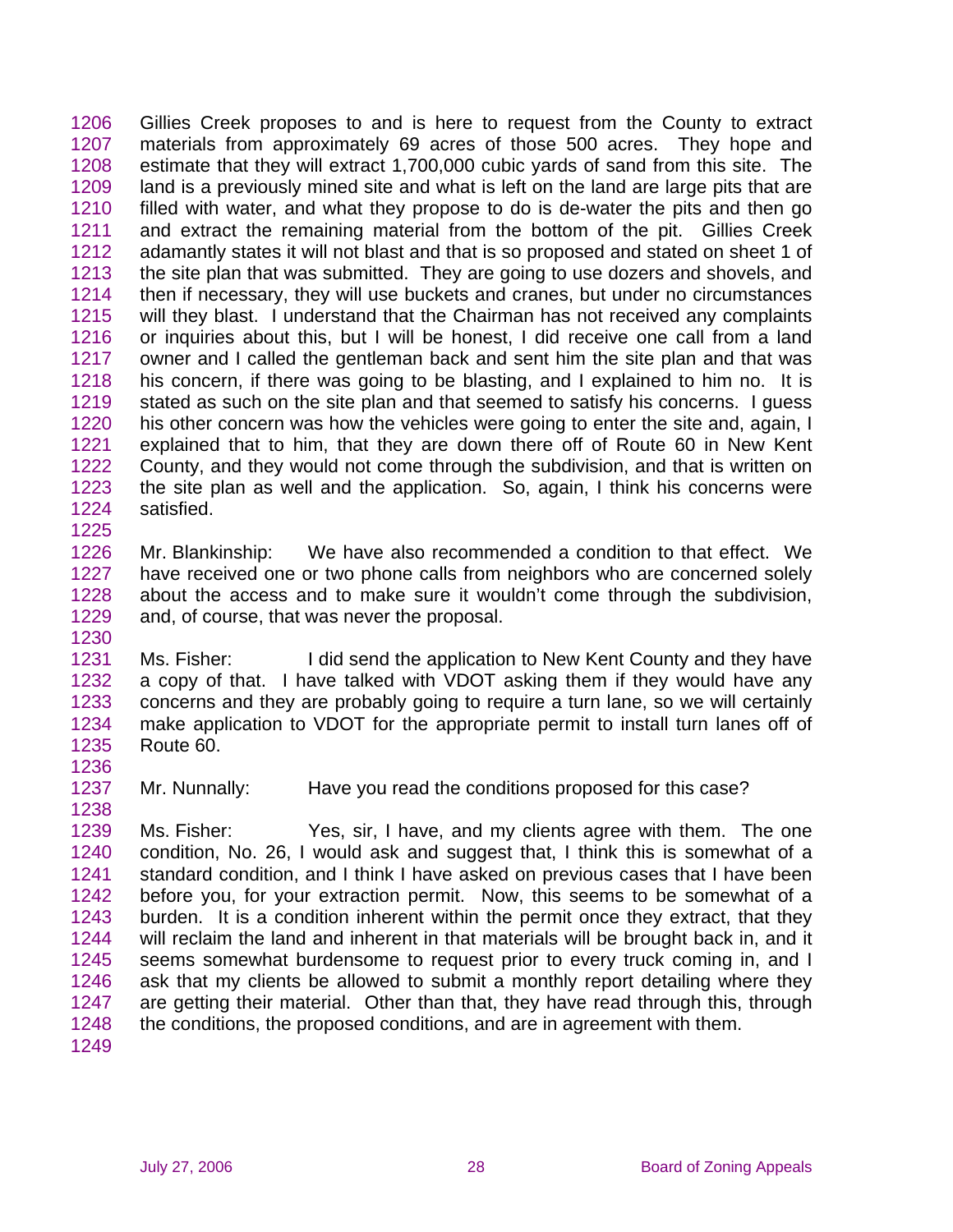1250 1251 1252 Mr. Nunnally: I understand, Mr. Blankinship, that that is not every truck, but in general, where are they going to get the material and ensure that only proper materials would be brought in.

1254 1255 1256 1257 1258 1259 1260 1261 Mr. Blankinship: We have had a request to bring in thousands of yards of material and we have signed off on it, all at once, so we have, also, at Ms. Fisher's request in previous cases, written a substitute condition that rather than stating no off-site materials shall be brought in unless it is previously approved, you could state that they have to get approval. I believe it was either monthly or quarterly. They have to submit a report of any off-site materials that were brought to the site and certify that it is nothing hazardous and nothing that would decay.

1263 Mr. Nunnally: That is the applicant's request.

1265 1266 1267 1268 1269 1270 1271 Ms. Fisher: It is also inherent and in our best interest, we only want to bring in inert material. The ultimate goal of the site, after reclamation, we would like to turn this into a wetland mitigation bank so to plant and spend thousands upon thousands of dollars for permitting and replanting, we certainly would not want to place anything hazardous in there, or anything that could decay and sink the ground level while we are trying to achieve a particular elevation. So, it is inherent to us to restore the property properly.

1273 Mr. Nunnally: Any other questions of Ms. Fisher from the Board?

1275 1276 1277 1278 1279 Ms. Harris: Ms. Fisher, you explained that they are purchasing 500 acres and you plan to use 69 acres, so the other 431 acres you are telling us you are going to use them, and you have a two-year permit here. Are you saying, what are you trying to do with the rest of the acreage?

1280 1281 1282 1283 1284 1285 Ms. Fisher: We may try to use some of that for mitigation. It may be. We have had some preliminary discussions with the Army Corps of Engineers concerning a mitigation bank and it may be that the open water they want us to restore back to exact current conditions, we are better off doing that exactly and using the remainder of land, those that are not wetlands, to turn that into a bank rather than turn what is now open water into mitigation. We may do that.

1287 1288 1289 Ms. Dwyer: You will be extracting materials from the areas that have already had material extracted from them and that are below the water table now, and consequently, the pits are filled up with water.

1290 1291

1292

1286

1253

1262

1264

1272

1274

Ms. Fisher: Yes, ma'am.

1293 1294 1295 Ms. Dwyer: Are you going to dewater the pit and continue to extract and water would continue to flow in, and you will have to keep pumping the water out to extract the new materials?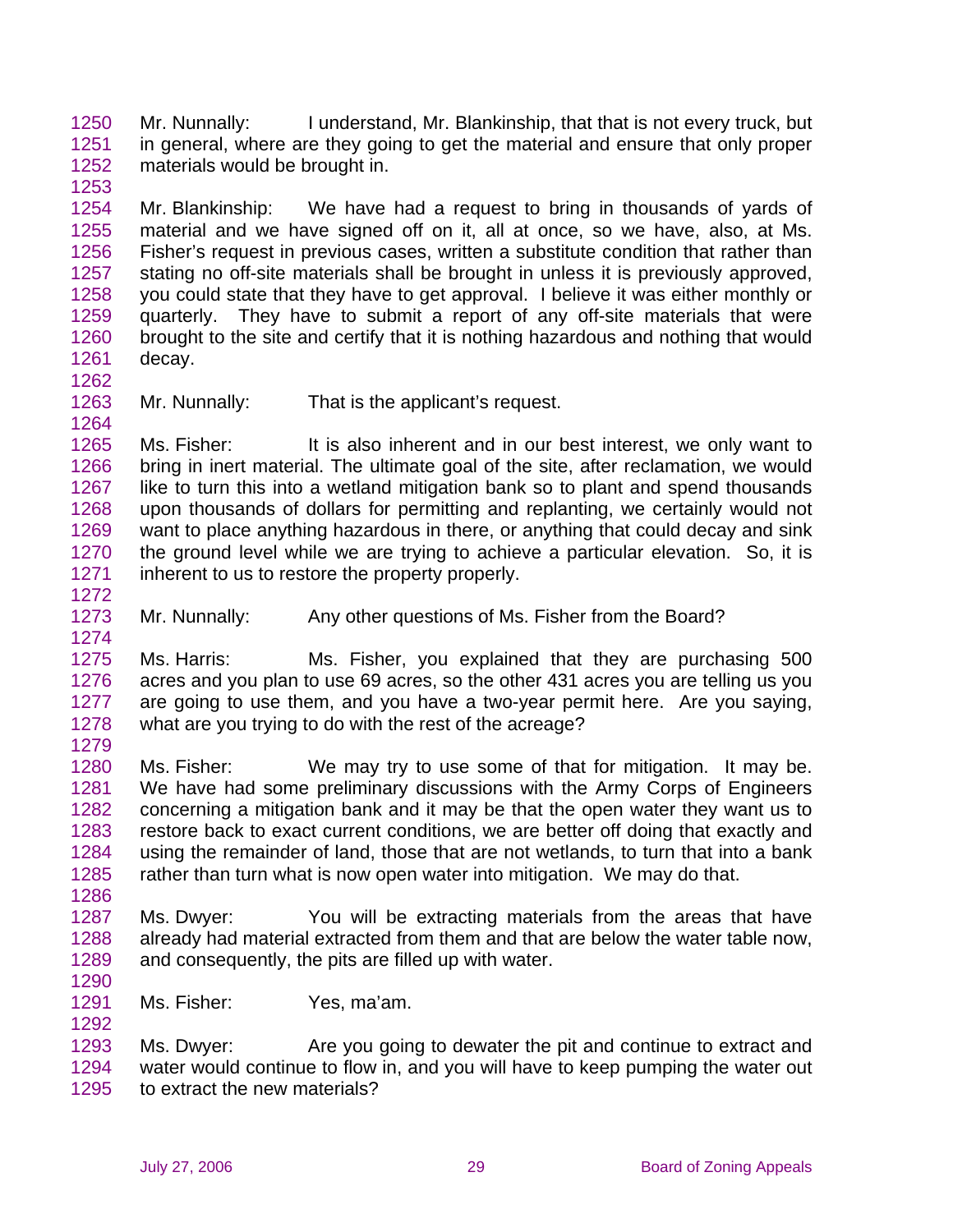1296 1297 1298 1299 1300 1301 1302 1303 1304 1305 1306 1307 1308 1309 1310 1311 1312 1313 1314 1315 1316 1317 1318 1319 1320 1321 1322 1323 1324 1325 1326 1327 1328 1329 1330 1331 1332 1333 1334 1335 1336 1337 1338 1339 1340 1341 Ms. Fisher: Yes, ma'am. Ms. Dwyer: So, I guess I am wondering about the effect of that on the water table, the surrounding houses and the wells in the area. Can you speak to that? Ms. Fisher: The water will be pumped out to adjacent property, so it will be allowed to recharge back into the ground nearby. Ms. Dwyer: Do you pump it out of the pit onto the ground, or... Ms. Fisher: Into the ground nearby, or even if they mine from Pit 4, they pump it to No. 3. Ms. Dwyer: I see. Ms. Fisher: They just need it to be dry temporarily to do the extraction. Ms. Dwyer: And your reclamation plan, you really don't know yet, because it might be wetland creation, it might be restoring it to ground level and seeding it. Ms. Fisher: Correct. We have just initiated talks with the Army Corps of Engineers. Ultimately, they would like to get the highest use out of the property, which would be after the mine is complete to turn it into mitigation. The question is where is the mitigation to take place if the Corps deems it a good idea. If they shoot the idea down completely, which I do not think they will do, we will build something on the property and restore it back to its original condition, which is the plan for this application, should they choose to go forward and be allowed to go forward to do mitigation, a separate erosion and sediment control plan would have to be submitted to the County. That is not anything that would have to come to you all, just to the Department of Public Works and to the Army Corps, the VMRQ and DEQ. Certainly it has its own… Ms. Dwyer: But a good point, you are planning to try to go the mitigation route to keep it for the highest use. Mr. Nunnally: Any more questions of Ms. Fisher? Ms. Fisher: Sir, I would like to state on behalf of my client that you all have issued construction permits to them before. I think they have been good neighbors, good to the County, and they have no outstanding violations with the Department of Mines and Energy. I appreciate your time and attention. Thank you.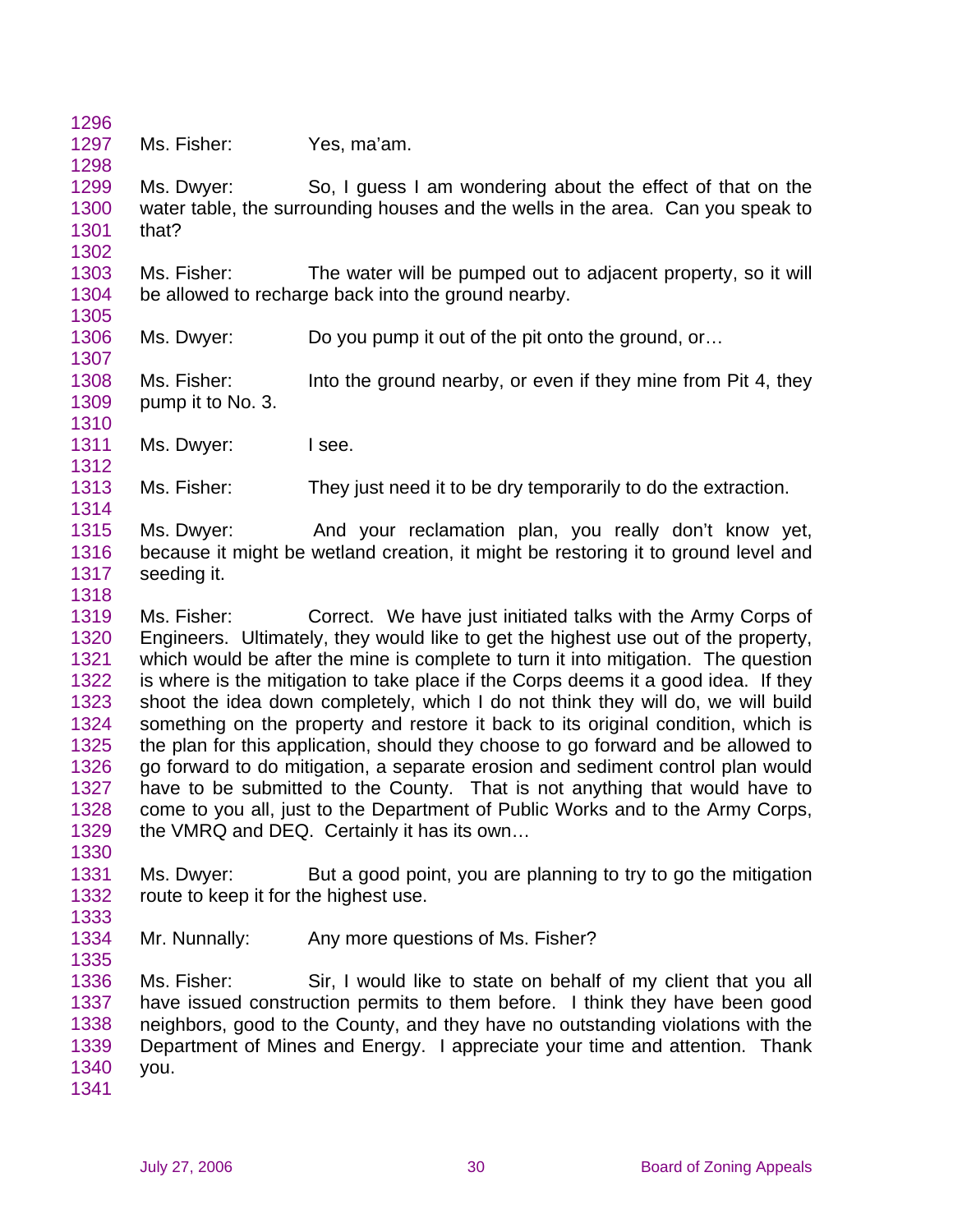1342 Mr. Nunnally: Any opposition to this request? Please come forward

1344 1345 1346 1347 1348 1349 1350 1351 1352 1353 1354 1355 1356 1357 1358 1359 1360 1361 1362 1363 1364 1365 1366 1367 1368 1369 1370 1371 1372 1373 1374 Ms. Bailey: Good morning. My name is Sandra Bailey. I live at 9012 Brieryle Road in Henrico County and this is my husband, Ray Bailey, same address. We are Henrico County taxpayers as well as New Kent County taxpayers, having also owned some property adjacent to this, just on the other side of the Chickahominy River, about 72 acres, and I feel it is important for both of the counties to work together on this program. It seems to me, I know there are advantages for Henrico County, and as a taxpayer I welcome that, but as a New Kent County land owner I am also concerned about the growth and development along Route 60. We are looking to bringing sewer and water, and as property owners we will be spending large amounts of money to do that. It is very exciting how eastern Henrico is growing and new shopping developments are coming in. We would like to see that happen in New Kent, as well, and I am a little concerned that the use of this property is going back to another point in time, and we are trying to move forward. It seems to me that the developers have covered well to appease the land owners in the Scandia Lake area, saying that everything is coming out to 60, but you see, that is right where we are, and I am a little concerned about the use of an unauthorized bridge being made a main route where the egress and ingress of this area and this will send a precedent that we can all start putting bridges across the Chickahominy for future use. I guess my biggest concern, I don't even have notes with me today, is because I just got this letter on July 16. This is not my full-time job and I barely had time to go into it. I just want to make sure that New Kent County Planning has had time to look at this and that it is conducive to what we are planning to do along Route 60, to really upgrade the area instead of looking at hotels and offices and retail. I have some concerns about big trucks going up and down this area. If the hours of operation end at 5:00, do the trucks run all night? Dump trucks only go 5 or 10 miles an hour. Is this going to cause problems when we are trying to build sewers? So, I guess I just wish there was more time to look at this more closely and for both counties to really work together to really make it a good area and not go back to a time when, "Oh yes, New Kent is just not an up and coming area for good use." And that is all I had to say.

1375

1377

1383

1385

1343

1376 Mr. Nunnally: Thank you, ma'am.

1378 1379 1380 1381 1382 Mr. Bailey: There are a couple of things I would mention. When I reviewed that application, that was the first opportunity I had to indicate that these folks were going to burrow those pits and cover them with grass and other plantings and today the committee of (unintelligible) what they are going to do and what they are not going to do.

1384 Mr. Nunnally: I can't hear you. Can you get closer to that mike?

1386 1387 Mr. Bailey: Is this better? OK, I am sorry. Then, the question of this bridge. Who owns the bridge? Is that Henrico or does New Kent own it or do the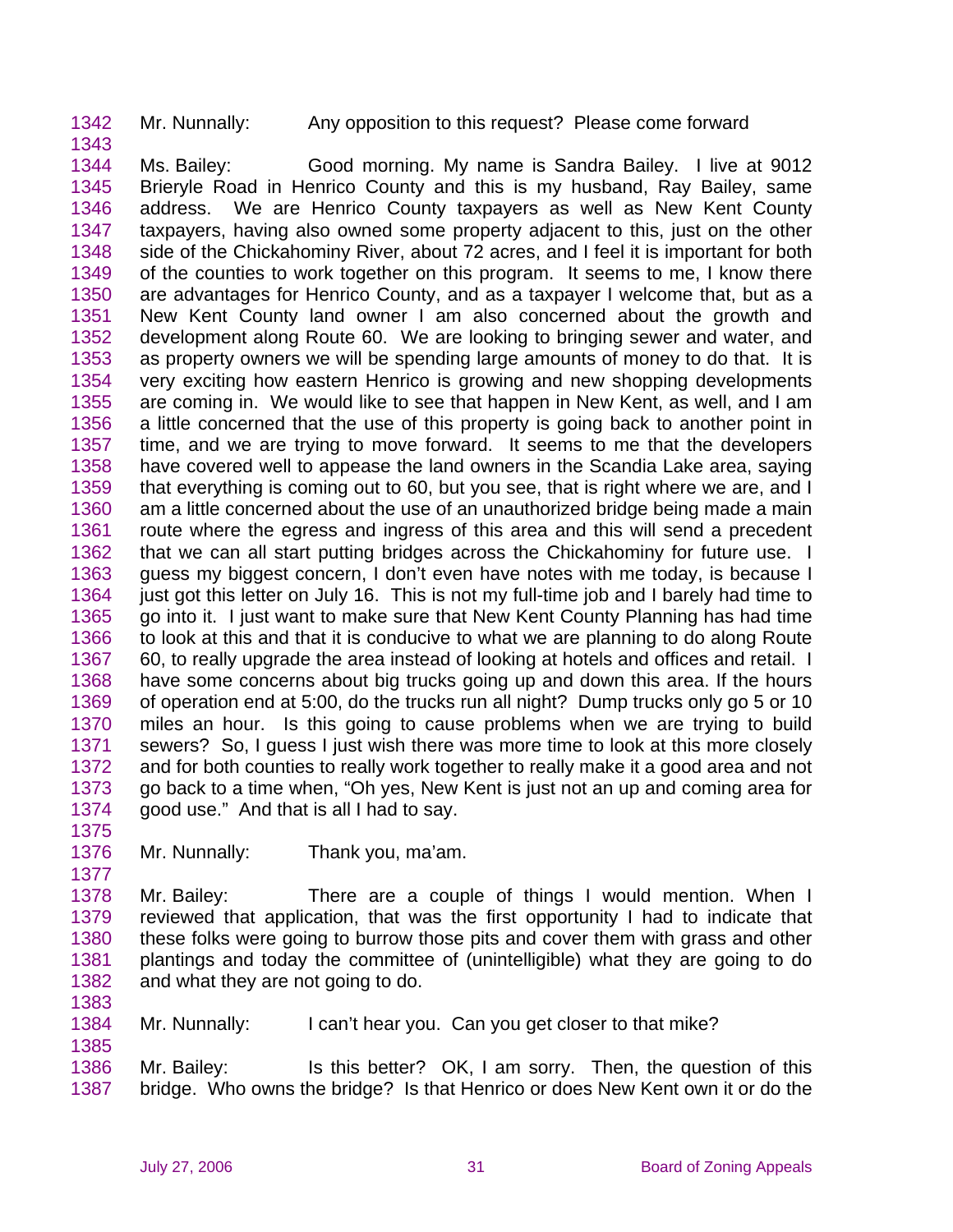1388 1389 1390 1391 1392 1393 1394 1395 1396 1397 1398 1399 1400 1401 1402 1403 1404 1405 1406 1407 1408 1409 1410 1411 1412 1413 1414 adjoining property owners own it? Has VDOT approved rebuilding this bridge or allowing it even to stay in place, then, if I recall, on the application it also said that they are either going to use a flag person down where this gravel road is going to come out to New Kent on Route 60 to direct the traffic. That is a 65 mph speed limit through there. Somebody out there with a flag stands no chance of stopping anybody. The least thing they can do is put another traffic light down there, assuming they locate the road where it can be put in there. Again, we own 72 acres, nominally five or six thousand feet in property from where the Bottom's Bridge is on the eastbound side of 60 all the way down to the red light, and we've got some significant development plants in there. We are looking at some crossovers where the parking lot is and ……..there will be another crossover up past the red light (unintelligible)…and again, we are talking to lots of restaurants and some hotel people, some office people, a medical center, that are pretty significant developments to us, but by the same token if I am going to be looking at trucks, and I really don't know what size these trucks are, what are we talking, 120,000 pound trucks, single-tandem trucks. I mean, obviously, for this to be a cost effective thing, they want to use the largest trucks they can use to move as much of a product as they can, and all of this is not apparent to me when they come out on 60, are they going to take a left and come down in front of my place, or are they going right and go towards Tidewater. If they are going to the interstate, they sure are not going to go through the scales up there on 64, so they have to go one way or the other, but they are not going back on 64 to go across the scales. These are small things, but, again, we have preliminarily had a chance to look at it, given the short fuse they were on, and that is some of the concerns that I have, and I know we are talking about New Kent property as opposed to Henrico property, but I think these are some things that need to be thought through a little bit better before a decision is made. Thank you.

1415

1418

1421

1423

1425

1427

1429

1416 1417 Ms. Harris: I have a question, Mr. Bailey. Could you point out on this map where your property is located and also where the bridge is located?

- 1419 1420 Ms. Dwyer: Is there an aerial photograph? Does that show where it is coming in?
- 1422 Mr. Bailey: It ends...
- 1424 Mr. Blankinship: Here is the bridge right there.
- 1426 Mr. Bailey: OK, and my property is, this is Hanover County property.
- 1428 Mr. Blankinship: Yes, that is mis-labeled. I apologize for that.

1430 1431 1432 1433 Mr. Bailey: This, I believe, is the Texaco Station and the hardware store, the interchange and red light should be right there. I am from here back to the bridge (referring to rendering). And you are going to come out here and get on a four-lane highway and you are going to go down Route I-64, I am sorry, Routes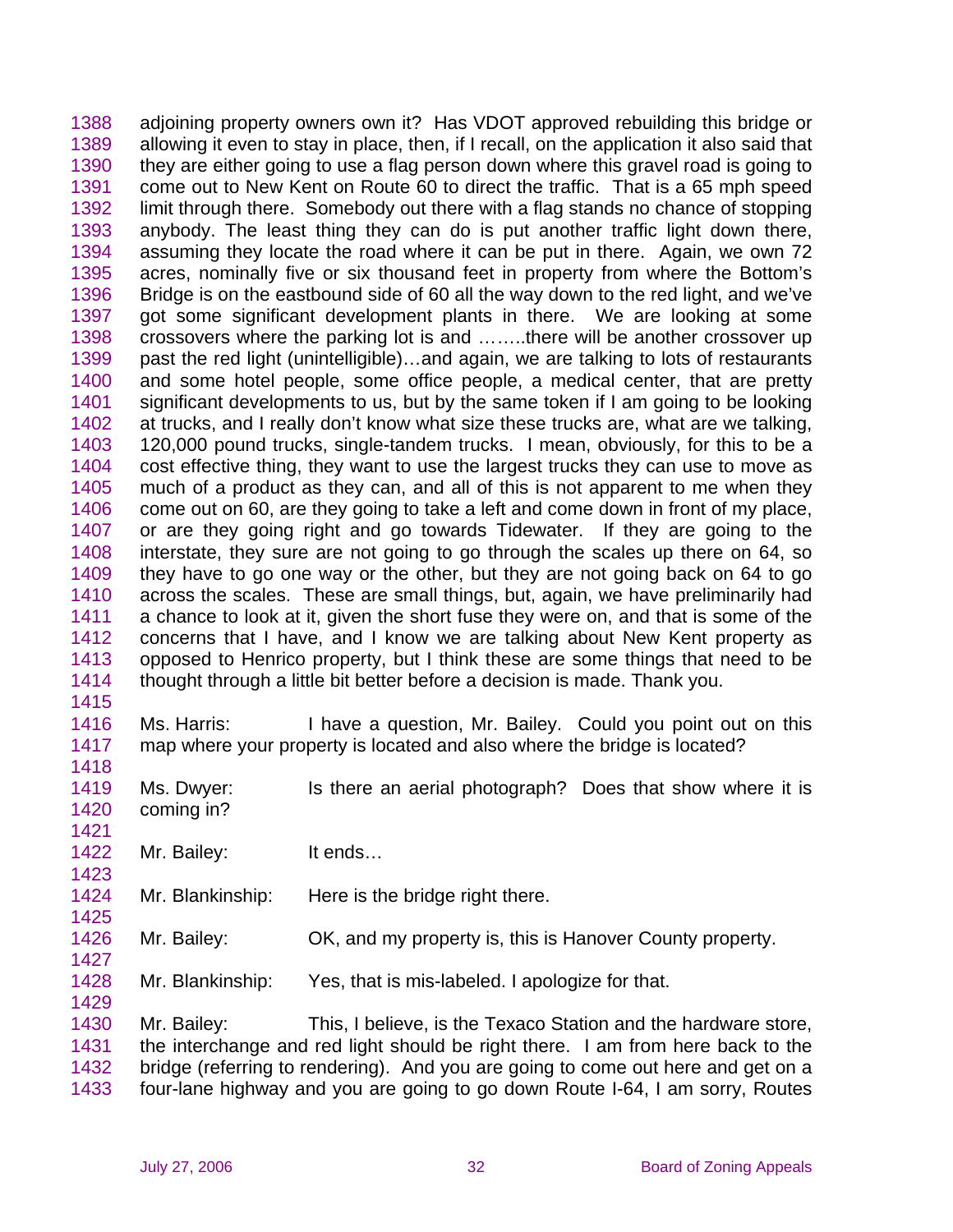1434 1435 1436 1437 1438 288 or 64, or you are going to come up here at Bottom's Bridge and get back over on I-64, or you are going to go to the right to a transfer station. I don't know how good this would work down to the next interchange, which is Talleysville and back on to 64. I am not sure, again. My property starts right here to the river and goes all the way to the bridge.

1440 1441 Ms. Harris: This is Route 60 and you think that a flag man would be out here on Route 60?

1442 1443

1444

1461

1464

1467

1469

1471

1473

1476

1439

Mr. Bailey: It indicates it. Yes, ma'am, right here.

1445 1446 1447 1448 1449 1450 Mr. Blankinship: The conditions require that have to provide a flag man at the request of the police or VDOT, and that is one of our standard conditions. I don't know that we have ever requested it or that the police have ever requested a flag man to be present at a mine, but it is just a way to protect us if it turns out to be a problem with trucks entering the highway, but we can require them to do that.

1451 1452 1453 1454 1455 1456 1457 1458 1459 1460 Mr. Bailey: You have already got a significant amount of truck traffic on this road because they are dodging the scales. This is, I think, a Food Lion or Kroger or food store in there, and from this red light, which is a 55 mph speed limit, and they run higher than that, and you are going to take a truck, quad tandem kind of a dump truck and it is going to have to stop, and it is not going to get across that road very quickly, and I just think that could be a big problem. These people in these cars, they will be doing 55 mph by the time they get there, and I know that VDOT is going to say, OK, you have got to put the turn lane in here and you'd have to put a turn lane up there and all that stuff is pretty standard, but I am not sure how much traffic that would cause.

1462 1463 Ms. Harris: Were you there in the 1970s when they were mining this property?

1465 1466 Mr. Nunnally: All right. Thank you, sir. I want to ask a question, Ms. Fisher. How long do you propose this mining operation will go on?

1468 Ms. Fisher: I am going to have to defer to my client.

1470 Mr. Nunnally: I mean, how much sand is left? It has been mined once.

1472 Ms. Fisher: They approximate it at over 1,000,000 cubic yards.

1474 1475 Mr. Nunnally: How long will it take to take that in? Come to the microphone. State your name, sir.

1477 1478 Mr. Morgan: Shelby Morgan. We estimate approximately five years depending on economy and growth in the area.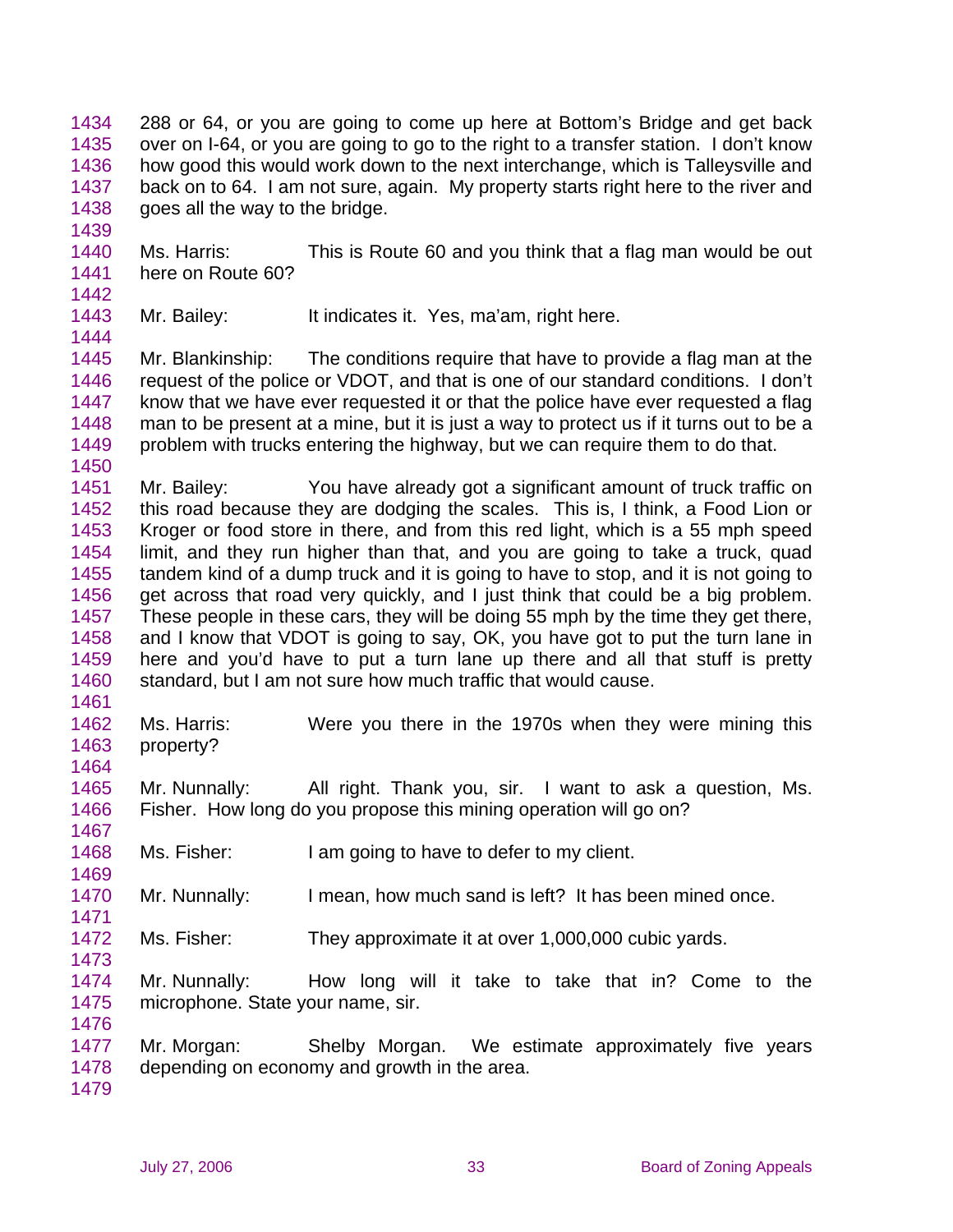1480 Mr. Nunnally: So, basically that would conclude the operation, five years?

1482 1483 Mr. Morgan: That is correct, and then the majority of the property is (unintelligible) which is no future development in that area.

1484

1492

1495

1481

1485 1486 1487 1488 1489 1490 1491 Ms. Fisher: First of all, I'd like for Mr. and Ms. Bailey to coordinate with New Kent County. Again, I will let them know that I sent the application to New Kent County. I actually, approximately two years ago, I was an employee of New Kent County. I was their Environmental Programs Manager, and in discussions with my client, we definitely thought since we'd be entering onto Route 60, it was a good idea to coordinate and he certainly did agree. So, New Kent is aware of this situation.

1493 1494 Mr. Nunnally: Have you had any discussions with any officials from New Kent County about this application?

1496 1497 1498 1499 1500 1501 1502 1503 1504 1505 1506 1507 1508 1509 1510 1511 1512 1513 1514 Ms. Fisher: I spoke to Rodney Hathaway prior to filing the application to let him know what we were going to do. Rodney Hathaway is the Planning Manager in the Community Development part of New Kent. Again, I let him know that we were going to file the application and asked him if he would like a copy of the application, and then, indeed, did send it to him. I haven't heard anything from them, because they are very busy down there with Patriot's Landing and they are overwhelmed with development going on down there in New Kent County. As to trucks on Route 60, again I talked with VDOT and they did indicate that we would probably have to put in turn lanes. I'd like to say it is a public highway, but you know VDOT will allow public trucks to enter and travel on the roadway. I have worked with them very recently on a project further east on Route 60 near the Talleysville exit. This particular client of mine was beginning a portable asphalt plant. Actually, he has now turned it into a permanent asphalt plant. He has a lot of contact with the State VDOT and VDOT is making them put in a left-hand turn lane, and that is right up at the Talleysville exit. Again, there were concerns about the heavy trucks on Nail Castle Road with this ingress/egress onto Route 60 for this project, and my client, in that case, agreed to do any upgrades necessary and is working with VDOT to ensure that the roads can handle the truck traffic.

1515

1518

1520

1522

1524

1516 1517 Mr. Nunnally: Did the officials at New Kent County know that we were having this hearing today?

- 1519 Mr. Blankinship: We notified them.
- 1521 Mr. Nunnally: You did?
- 1523 Mr. Blankinship: Yes, we did.
- 1525 Mr. Nunnally: So they were notified?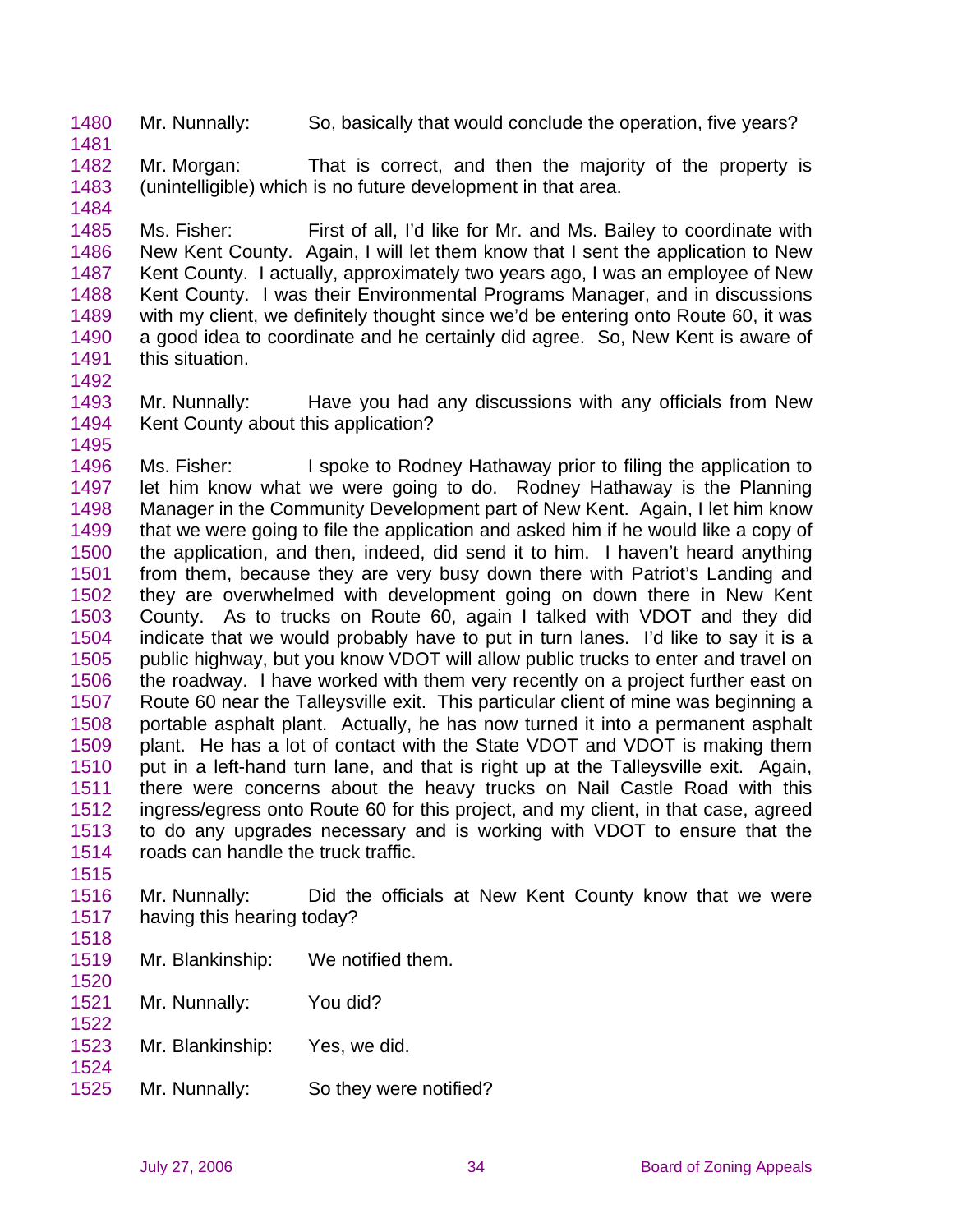1527 Ms. Dwyer: Tell us about the bridge.

1529 1530 1531 1532 Ms. Fisher: John Deal is an attorney working with my client, also. Apparently that bridge was put in 30 some years ago, possibly unpermitted, and Mr. Deal is working with VMRC, the Corps and DEQ to actually go ahead and get that permitted. It is an existing bridge with deeded access.

- 1534 1535 Ms. Dwyer: Until the deed is approved. If you use the bridge, you can't extract any material.
- 1536

1541

1546

1554

1557

1533

1526

1528

- 1537 1538 1539 1540 Ms. Fisher: No, ma'am. It is existing. We are just doing that on our own accord, because we know a lot of scrutiny is placed on this type of project, as existing non-permitted. There aren't any stop work orders and there are no legal actions against use of the property. Does that make sense?
- 1542 1543 1544 Mr. Blankinship: From an access point of view, it is just a private bridge on a private road. It is not the County or State's responsibility in terms of traffic.
- 1545 Ms. Fisher: Correct.
- 1547 1548 1549 Mr. Blankinship: It is just the wetlands. It is just the wetlands permitting now that wasn't followed through.
- 1550 1551 1552 1553 Ms. Fisher: There were a few concerns about dodging the scale on Route I-64. There are scales on Route 60, and the signs I'd venture forth to say that my clients are aware of the signs and dodging scales and it is in their best interest. Again, as a business entity, they follow the rules and regulations.
- 1555 1556 Mr. Blankinship: Do you know where this material will go and whether they will be turning right or left, or does that just depend on…
- 1558 1559 1560 1561 1562 1563 1564 1565 1566 Ms. Fisher: I would say it depends on the market and I guess a little further in response to the development in New Kent County in Bottoms Bridge, you'd certainly, and with the environmental background I do have, you would certainly want some open, preserved land, and I think it goes along with Henrico County's Comprehensive Plan, and it is certainly a commendable end use to do this. My client could try to pursue a rezoning to rezone to an M-1 or M-2, but that is going to generate a heck of a lot of traffic, and there is going to be traffic down there for the next 10 years, I would venture to say, with the development going on at Bottoms Bridge.

1567

Ms. Harris: Is Patriot's Landing 500 plus homes?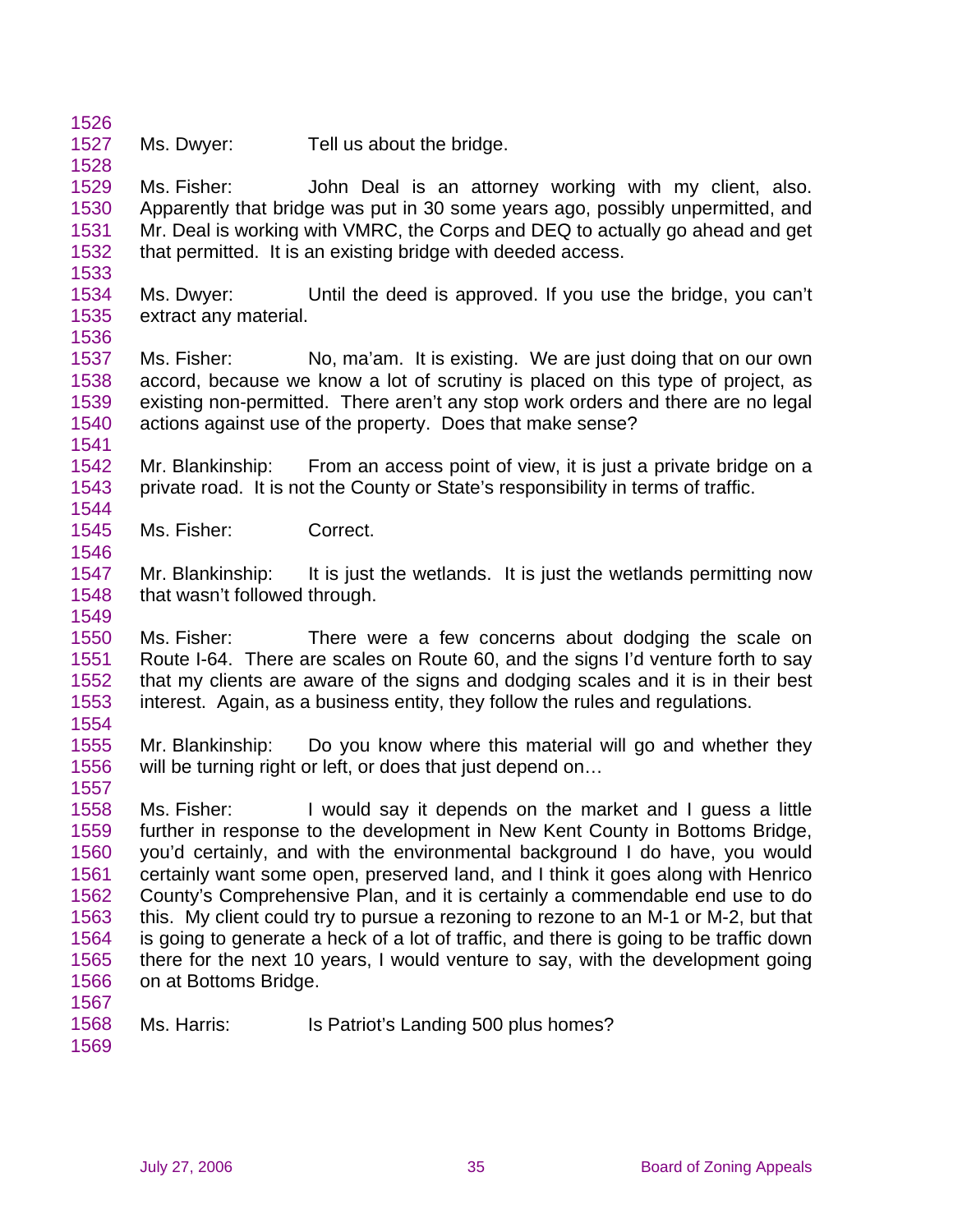1570 1571 1572 1573 1574 1575 1576 1577 1578 1579 1580 1581 1582 1583 1584 1585 1586 1587 1588 1589 1590 1591 1592 1593 1594 1595 1596 1597 1598 1599 1600 1601 1602 1603 1604 1605 1606 1607 1608 1609 1610 1611 1612 1613 1614 1615 Ms. Fisher: I am not sure. There are a lot of plans down in the Bottoms Bridge area and heavy truck traffic is expected in that area for some time yet to come. Mr. Kirkland: Do you have any perspective clients for use of this sand, at this point or is it up in the air? Mr. Morgan: Right now it is up in the air. The sand is going to be used as a burrow material more so, and it won't be washed. It won't be concrete or brick sand, so it will be multiple users, rather than a specific end user. Mr. Nunnally: Then they don't have anything in mind right now? Mr. Morgan: No, sir. Ms. Dwyer: One question about reclamation. If you cannot use this as wetland mitigation and you have to fill it in and seed it, will it be restored to the same grade of the surrounding land or do you plan to mound it? Ms. Fisher: Right now they are planning to restore it to the same grade. I know I have come before you before asking to mound. This is restoring to the same grade. Mr. Blankinship: This is in the floodplain, too. It probably wouldn't be allowed to increase the grade. Mr. Nunnally: Any other questions from the Board by staff. Hearing none, that concludes the case. **DECISION:**  Mr. Nunnally: UP-31-2006, Gillies Creek? Mr. Kirkland: I move we approve it. Mr. Wright: Second. Mr. Nunnally: Motion by Mr. Kirkland and seconded by Mr. Wright to approve. All in favor say aye. Mr. Wright: Wait. Condition No. 26, that was going to be rewritten by Mr. Blankinship, I believe. Mr. Blankinship: Would you like that revised so they have permission to bring all types of materials so long as they notify us monthly what it is for.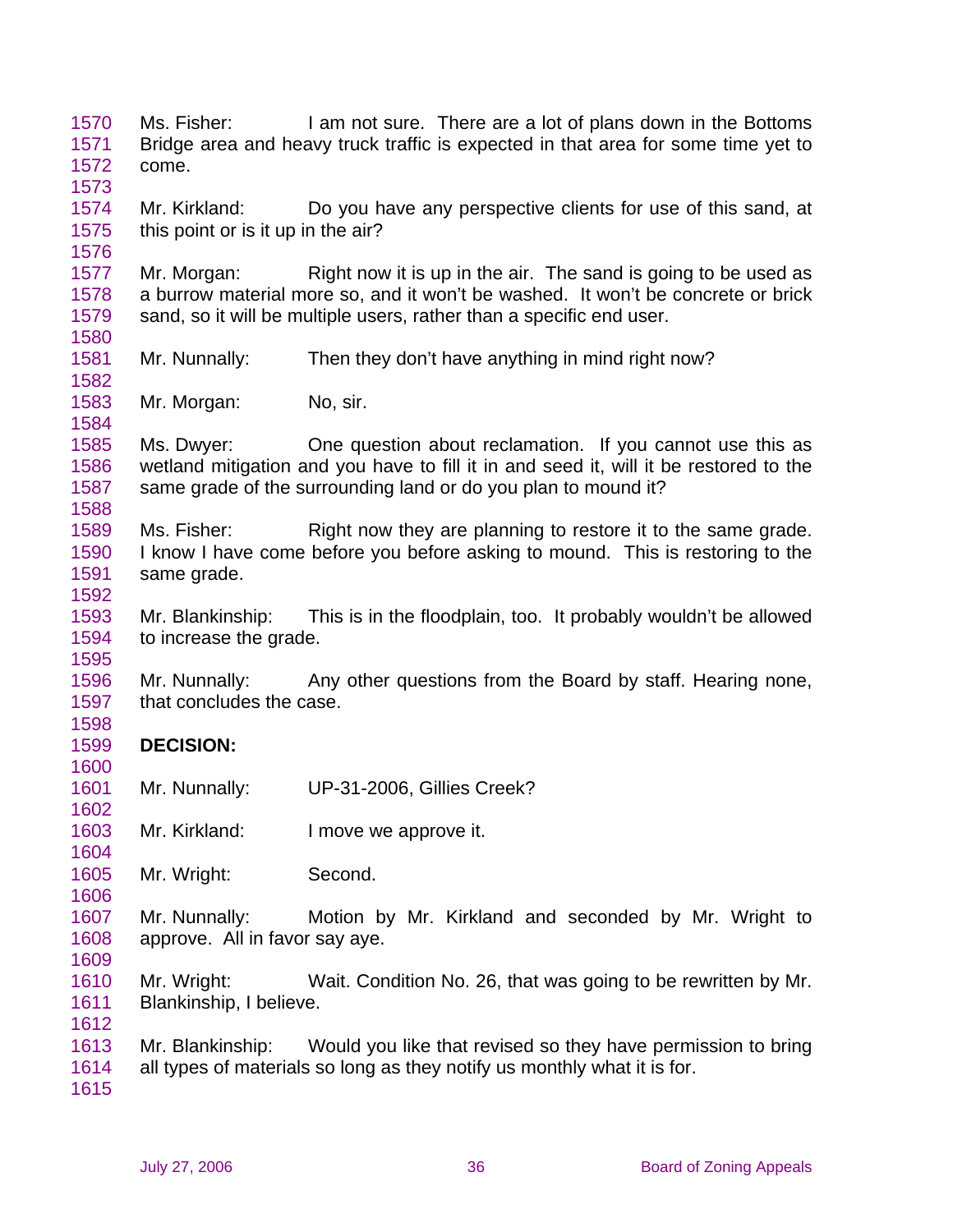- 1616 Mr. Kirkland; That will be fine.
- 1618 Ms. Dwyer: Has your experience been that that worked well, or…
- 1620 Mr. Blankinship: As far as we know.
- 1622 Ms. Dwyer: I sense some reticence on staff's part.

1624 1625 1626 Mr. Morgan: I would just like to say they are going to have a big group of people overseeing them, CMRS and that group to keep a real tight eye on this project. They dot their i's and the Corps, too.

1628 1629 1630 Mr. Nunnally: Motion by Mr. Wright and seconded by Mr. Kirkland to approve. All in favor say aye. All opposed say no. The motion is approved.

1631 1632 1633 1634 1635 1636 After an advertised public hearing and on a motion by Mr. Wright and a second by Mr. Kirkland, the Board **granted** application **UP-31-2006** for a conditional use permit pursuant to Sections 24-89(c) and 24-103 to extract materials from the earth at 5500 White Oak Drive (Parcels 863-706-3470, 860-709-5622 and 864- 704-2093), zoned C-1, Conservation District (Varina). The Board granted the conditional use permit subject to the following conditions:

1637

1617

1619

1621

1623

1627

- 1638 1639 1640 1641 1. This use permit is subject to all requirements of Section 24-103 of Chapter 24 of the County Code. The operation shall be conducted in accordance with the plans and narrative submitted with the application, except as noted below.
- 1642 1643 1644 1645 1646 1647 1648 1649 1650 1651 1652 1653 2. Before beginning any work, the applicant shall provide a financial guaranty in an amount of \$3,000 per acre for each acre of land to be disturbed, for a total of \$207,000, guaranteeing that the land will be restored to a reasonably level and drainable condition. This permit does not become valid until the financial guaranty has been approved by the County Attorney. The financial guaranty may provide for termination after 90 days notice in writing to the County. In the event of termination, this permit shall be void, and work incident thereto shall cease. Within the next 90 days the applicant shall restore the land as provided for under the conditions of this use permit. Termination of such financial guaranty shall not relieve the applicant from its obligation to indemnify the County of Henrico for any breach of the conditions of this use permit. If this condition is not satisfied within 90 days of approval, the use permit shall be void.
- 1654

1655 1656 1657 1658 1659 1660 1661 3. Before beginning any work, the applicant shall submit erosion control plans to the Department of Public Works (DPW) for review and approval. Throughout the life of the operation, the applicant shall continuously satisfy DPW that erosion control procedures are properly maintained, and shall furnish plans and bonds that DPW deems necessary. The applicant shall provide certification from a licensed professional engineer that dams, embankments and sediment control structures meet the approved design criteria as set forth by the State. If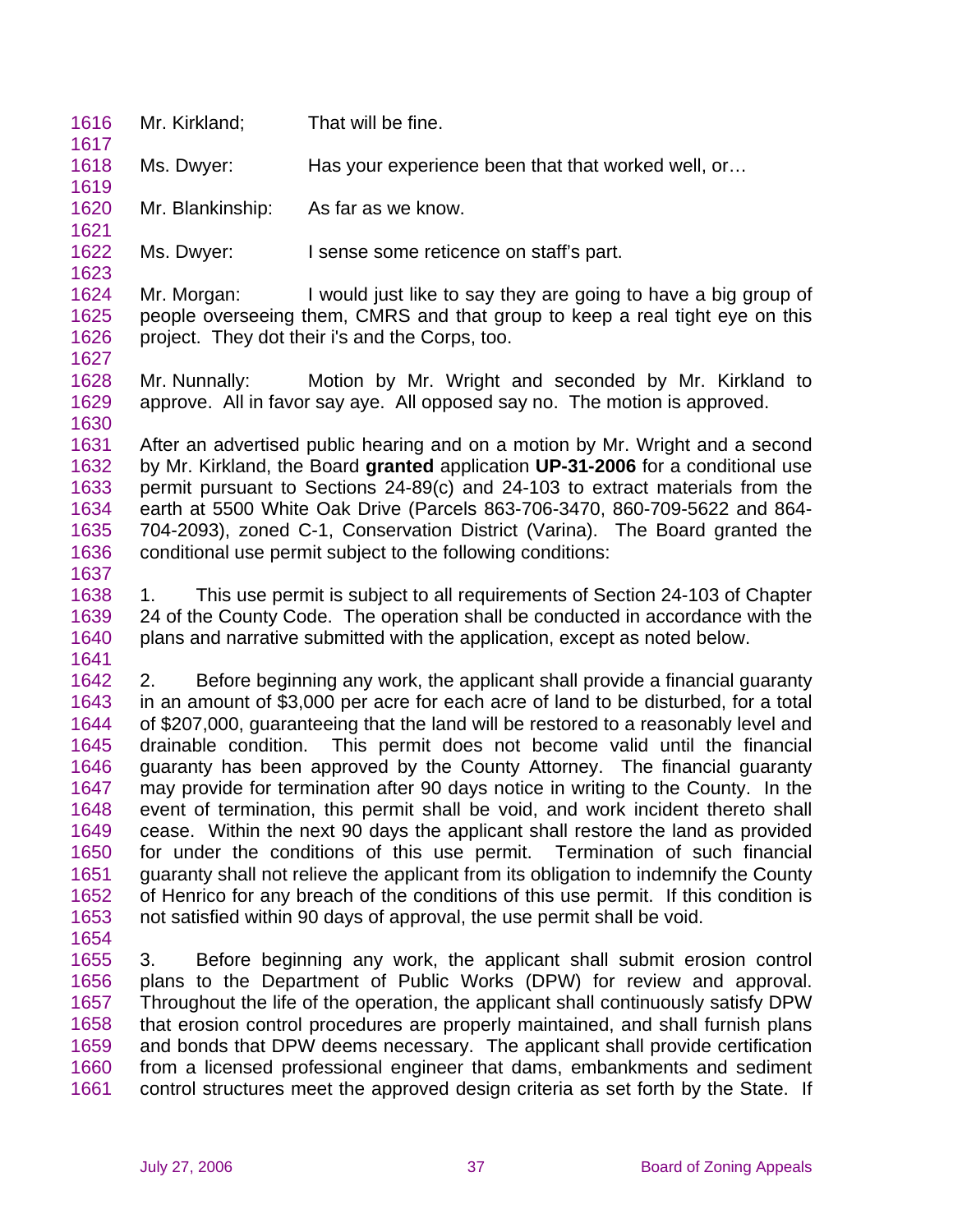1662 1663 1664 this condition is not satisfied within 90 days of approval, the use permit shall be void.

1665 1666 1667 1668 4. Before beginning any work, the applicant shall obtain a mine license from the Virginia Department of Mines, Minerals and Energy. If this condition is not satisfied within 90 days of approval, the use permit shall be void.

1669 1670 1671 1672 1673 1674 1675 5. Before beginning any work, the areas approved for mining under this permit shall be delineated on the ground by five-foot-high metal posts at least five inches in diameter and painted in alternate one foot stripes of red and white. These posts shall be so located as to clearly define the area in which the mining is permitted. They shall be located, and their location certified, by a certified land surveyor. If this condition is not satisfied within 90 days of approval, the use permit shall be void.

1677 1678 1679 1680 6. In the event that the approval of this use permit is appealed, all conditions requiring action within 90 days will be deemed satisfied if the required actions are taken within 90 days of final action on the appeal.

1681 1682 1683 7. The operator shall begin excavation by April 1, 2007, and diligently pursue the mining and reclamation of the site thereafter, or the use permit shall be void.

1684 1685 1686 1687 1688 8. The applicant shall comply with the Chesapeake Bay Preservation Act and all state and local regulations administered under such act applicable to the property, and shall furnish to the Planning Department copies of all reports required by such act or regulations.

1689 1690 1691 9. Hours of operation shall be from 7:00 a.m. to 5:30 p.m. Monday through Saturday.

1692 1693 10. No operations of any kind are to be conducted at the site on Sundays or national holidays.

1695 1696 1697 1698 11. All means of access to the property shall be from the established entrance onto US Route 60 in New Kent County. There shall be no access to the extraction operation through Scandia Lakes or any other subdivision in Henrico County.

1700 1701 1702 1703 12. The applicant shall erect and maintain gates at all entrances to the property. These gates shall be locked at all times, except when authorized representatives of the applicant are on the property.

1704 1705 1706 1707 13. The applicant shall post and maintain a sign at the entrance to the mining site stating the name of the operator, the use permit number, the mine license number, and the telephone number of the operator. The sign shall be 12 square feet in area and the letters shall be three inches high.

1676

1694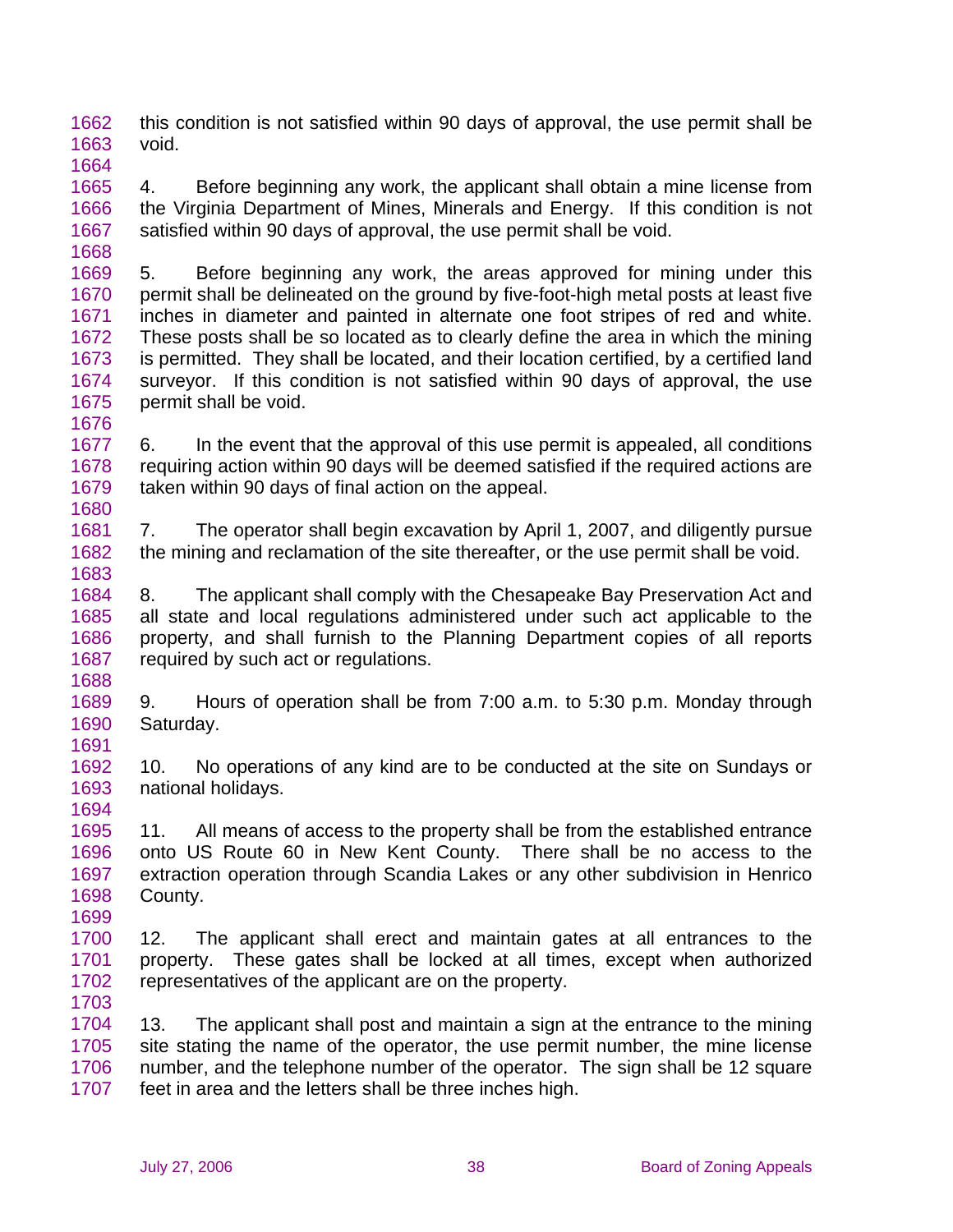1708 1709 1710 1711 1712 1713 1714 1715 14. The applicant shall post and maintain "No Trespassing" signs every 250 feet along the perimeter of the property. The letters shall be three inches high. The applicant shall furnish the Chief of Police a letter authorizing the Division of Police to enforce the "No Trespassing" regulations, and agreeing to send a representative to testify in court as required or requested by the Division of Police.

1716 1717 15. Standard "Truck Entering Highway" signs shall be erected on US Route 60 on each side of the entrances to the property.

1718

1730

1733

1719 1720 1721 16. The applicant shall post and maintain a standard stop sign at the entrance to US Route 60.

1722 1723 1724 1725 17. The applicant shall provide a flagman to control traffic from the site onto the public road, with the flagman yielding the right of way to the public road traffic at all times. This flagman will be required whenever necessary.

1726 1727 1728 1729 18. The entrance road shall be paved from its intersection with US Route 60 for a distance of 300 feet and a width of 24 feet. All roads used in connection with this use permit shall be effectively treated with calcium chloride or other wetting agents to eliminate any dust nuisance.

1731 1732 19. The operation shall be so scheduled that trucks will travel at regular intervals and not in groups of three or more.

1734 1735 1736 20. Trucks shall be loaded in a way to prevent overloading or spilling of materials of any kind on any public road.

1737 1738 1739 21. The applicant shall maintain the property, fences, and roads in a safe and secure condition indefinitely, or convert the property to some other safe use.

1740 1741 1742 1743 1744 1745 22. If, in the course of its preliminary investigation or operations, the applicant discovers evidence of cultural or historical resources, or an endangered species, or a significant habitat, it shall notify appropriate authorities and provide them with an opportunity to investigate the site. The applicant shall report the results of any such investigation to the Planning Department.

1746 1747 1748 1749 1750 1751 23. If water wells located on surrounding properties are adversely affected, and the extraction operations on this site are suspected as the cause, the effected property owners may present to the Board evidence that the extraction operation is a contributing factor. After a hearing by the Board, this use permit may be revoked or suspended, and the operator may be required to correct the problem.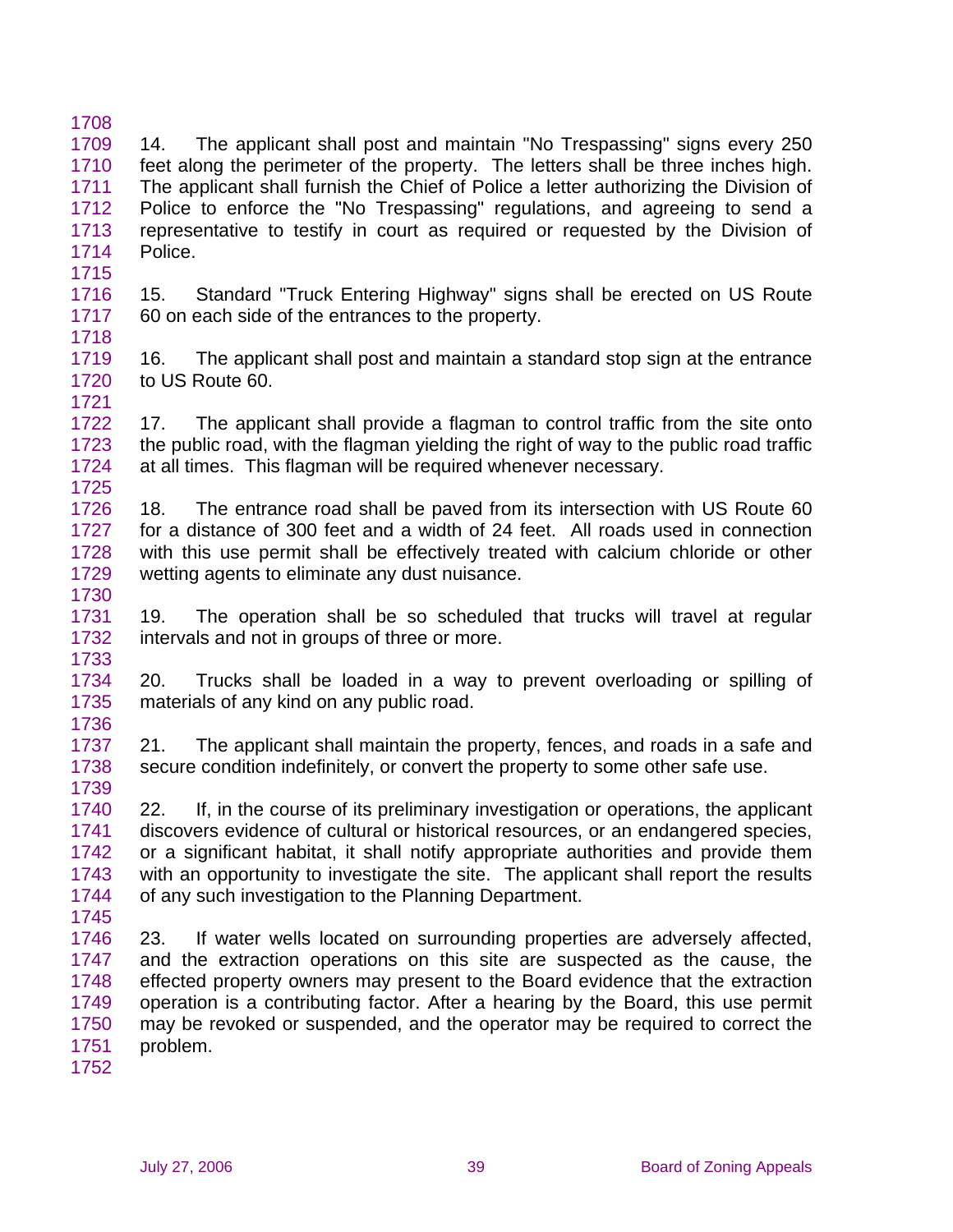1753 1754 1755 1756 24. Open and vertical excavations having a depth of 10 feet or more, for a period of more than 30 days, shall be effectively sloped to a 2:1 slope or flatter to protect the public safety.

1757 1758 1759 1760 1761 1762 1763 1764 1765 25. Topsoil shall not be removed from any part of the property outside of the area in which mining is authorized. Sufficient topsoil shall be stockpiled on the property for respreading in a layer with five inches of minimum depth. All topsoil shall be stockpiled within the authorized mining area and provided with adequate erosion control protection. If the site does not yield sufficient topsoil, additional topsoil shall be brought to the site to provide the required five-inch layer of cover. All topsoil shall be treated with a mixture of seed, fertilizer, and lime as recommended by the County after soil tests have been provided to the County.

1766 1767 1768 1769 1770 1771 1772 1773 26. [AMENDED] Any off-site materials to be deposited on the site shall be limited to imperishable materials such as stone, bricks, tile, sand, gravel, soil, asphalt, concrete and like materials, and shall not include any hazardous materials as defined by the Virginia Hazardous Waste Management Regulations. The operator shall submit a report stating the origin, nature and quantity of any off-site material deposited on the property, certifying that no contaminated or hazardous material was included.

1774 1775 1776 1777 1778 27. A superintendent, who shall be personally familiar with all the terms and conditions of Section 24-103 of Chapter 24 of the County Code, as well as the terms and conditions of this use permit, shall be present at the beginning and conclusion of operations each work day to see that all the conditions of the Code and this use permit are observed.

1780 1781 1782 1783 1784 1785 28. A progress report shall be submitted to the Board on August 1, 2007. This progress report must contain information concerning how much property has been mined to date of the report, the amount of land left to be mined, how much rehabilitation has been performed, when and how the remaining amount of land will be rehabilitated, and any other pertinent information about the operation that would be helpful to the Board.

1786 1787 1788 1789 29. Excavation shall be discontinued by August 1, 2008, and restoration accomplished by not later than August 1, 2009, unless a new permit is granted by the Board of Zoning Appeals.

1791 1792 1793 30. The rehabilitation of the property shall take place simultaneously with the mining process. Rehabilitation shall not be considered completed until the mined area is covered completely with permanent vegetation.

1795 1796 1797 31. All drainage and erosion and sediment control measures shall conform to the standards and specifications of the Mineral Mining Manual Drainage Handbook.

1798

1790

1794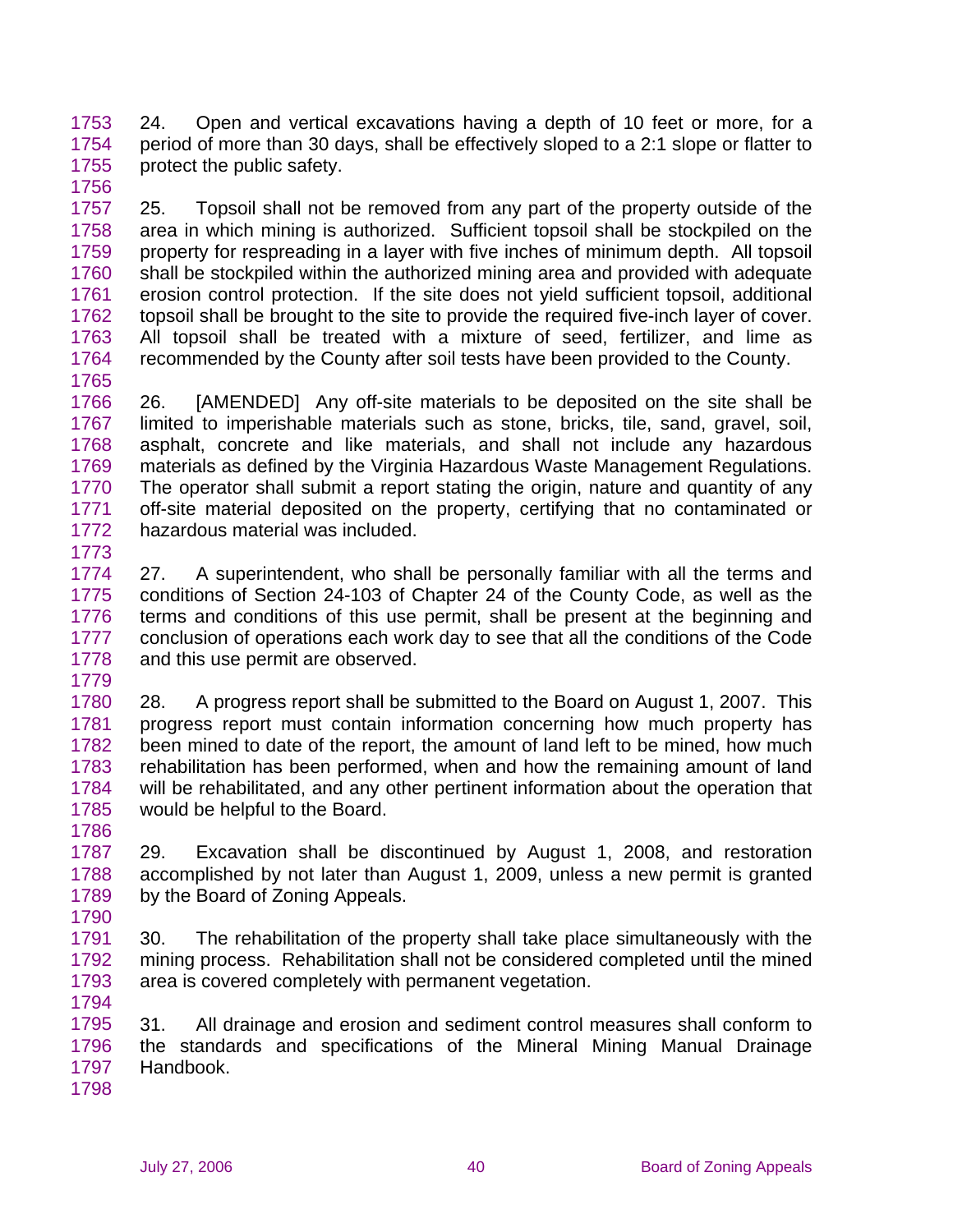1799 1800 32. Failure to comply with any of the foregoing conditions shall automatically void this permit.

1801 1802

| 100Z |              |                                           |   |
|------|--------------|-------------------------------------------|---|
| 1803 | Affirmative: | Dwyer, Harris, Kirkland, Nunnally, Wright | 5 |
| 1804 | Negative:    |                                           |   |
| 1805 | Abstained    |                                           |   |
| 1806 |              |                                           |   |

- 1807
- **A-30-2006 John R. Russo** requests a variance from Section 24-94 to build an addition at 4605 Brookemere Drive, (Crawford Park at Greenbrooke) (Parcel 745-765- 3002), zoned R-3C, One-Family Residence District (Conditional) (Three Chopt). The rear yard setback is not met. The applicant proposes 35 feet rear yard setback, where the Code requires 40 feet rear yard setback. The applicant requests a variance of 5 feet rear yard setback.

1808

1811

1815

1826

1809 1810 Mr. Nunnally: Is anyone else here interested in this case? If so, please stand and raise your right hand.

1812 1813 1814 Mr. Blankinship: Raise your right hand please. Do you swear the testimony you are about to give is the truth, the whole truth, and nothing but the truth, so help you God?

1816 1817 Mr. Russo: I do.

1818 1819 1820 Mr. Nunnally: Please state your name for the record, sir, and tell us what you are requesting.

1821 1822 1823 1824 1825 Mr. Russo: Good morning, ladies and gentlemen. My name is John Russo. I am requesting a 35-foot setback on my home. Right now it is zoned for a 40-foot setback for a difference of five feet, actually looking for 4 feet, 6 inches. I'd like to begin by how I found myself in this situation. This is a brand new home. I just closed on it approximately three weeks ago. I am from Long Island.

1827 1828 1829 1830 1831 1832 1833 1834 1835 1836 I don't know if we have an aerial map, but we had a choice of any lot on this particular cul-de-sac block that I bought on and chose this lot because of the size and the privacy of it, but I also had a choice of a home on either side of me, which I chose not to do based on the selling agent for the builder who gave me, led me to believe, I think is the proper term, that I would be able to make modifications and work with the builder. Those many modifications, 15 to 20, some of which were met, most of which were not, but the modifications to expand this home, the work that I am looking to do now with Kent Wood, my contractor, was denied to me. At that point I was in the process of past contract and I was committed with my family and my son, hoping to go through with the home and to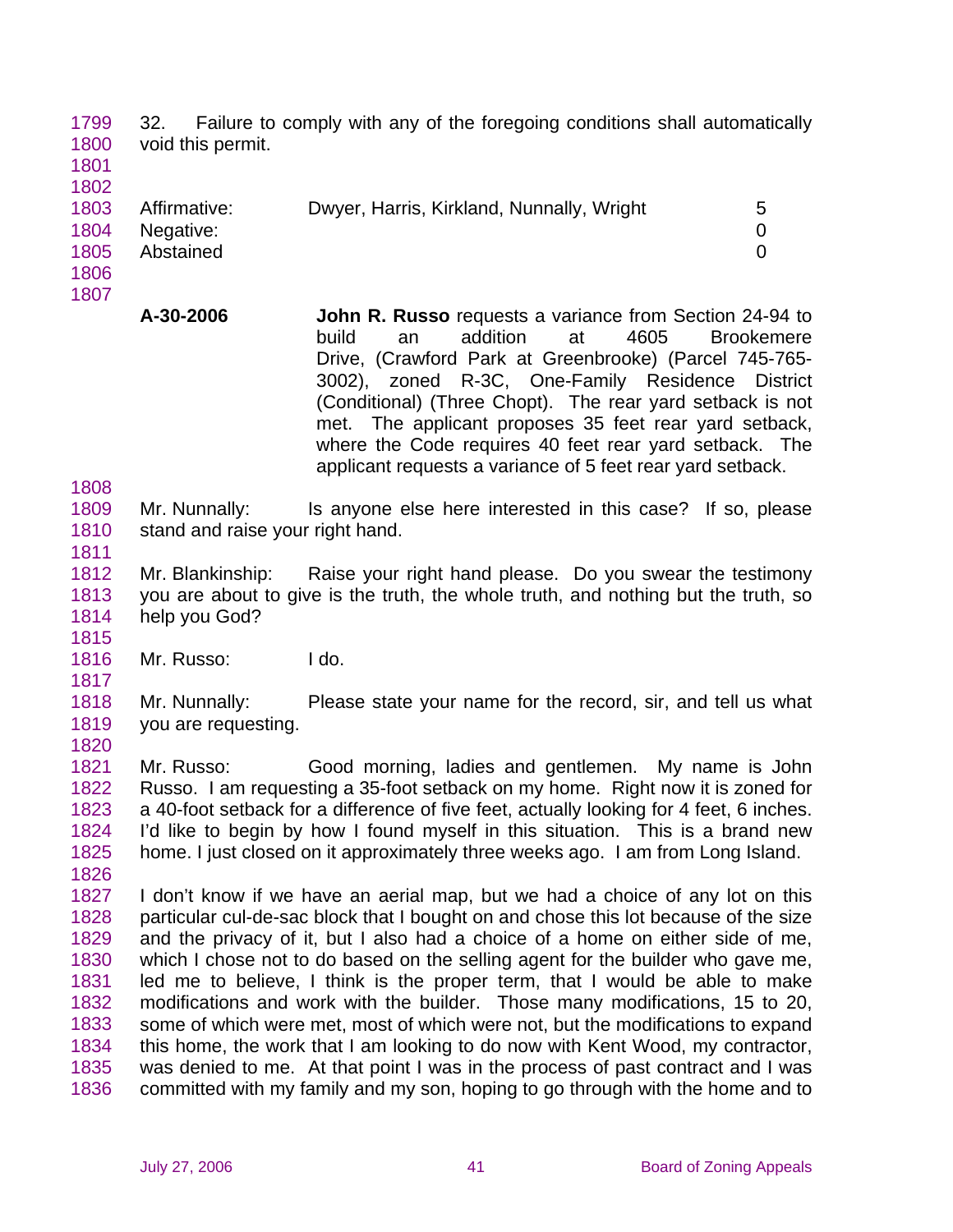1837 1838 1839 1840 1841 1842 1843 1844 1845 1846 1847 1848 1849 1850 1851 1852 1853 1854 1855 1856 1857 apply for a variance when I moved in, so that is what brought me to this point today. What I was looking to do was make the home commensurate with the home I came from. I came from a 3,800 square foot home. This home is approximately 3,000 square feet and I am looking for this rear extension to bring it up to what it was. Again, I could have purchased a home on either side of me which are deeper homes and more square footage homes, as well, but the likeliness of the builder accommodating me led me to the purchase of this home, so I find myself in no other situation but to apply for this variance. Now, my lot is actually oversized. The four lots on the bubble in the cul-de-sac are oversized and could handle this expansion very nicely, and it is completely private and wooded in the back, where there would be no one viewing it, and the homes on either side, again, are deeper and would be commensurate with those homes. My contractor, Kent Wood, has assured me he can do this with materials and colors of like kind and quality, since it is a new home and they are all readily available, and the architectural plans out by my house, in fact, even shows you are in according with the natural line of the home and the homes in the neighborhood, so it should be seen less through the community, however, again, no one is really back there to view that. Basically, I would like for you to consider my request. At this point, I am out of options, other than to sell and buy a new home, and I wouldn't want to do that and displace my son and my family who have settled in quite nicely.

1858

1861

1863

1876

1879

1859 1860 Mr. Nunnally: Mr. Russo, did the Planning Office discuss with you the case of Cochran versus The Fairfax County Board of Zoning Appeals?

1862 Mr. Russo: Yes, they did.

1864 1865 1866 1867 1868 1869 1870 1871 1872 1873 1874 Mr. Nunnally: Do you really understand with that case, you have information here that you signed, stating that you understood that. Based on that Supreme Court case, although everything you say sounds good, this Board has no authority to grant you a variance. The Supreme Court has taken that away from us since you have a reasonable use of the property without the variance. You already have a home on it, and that was the whole basis of the case before the Supreme Court, and we just don't have the authority as the Board of Zoning Appeals. If you have a reasonable use of the property, which you do. Since you have a home already on it, then this Board has no authority to grant you a variance.

1875 Mr. Russo: I just felt like I was in a compromising situation.

1877 1878 Mr. Nunnally: I can understand where you are coming from and I am sensitive to what you say, but we just don't have the authority for this.

1880 1881 Mr. Russo: I understand. One final question. I do have a foot on my plot plan where I can build back to the buildable lot line. My architects had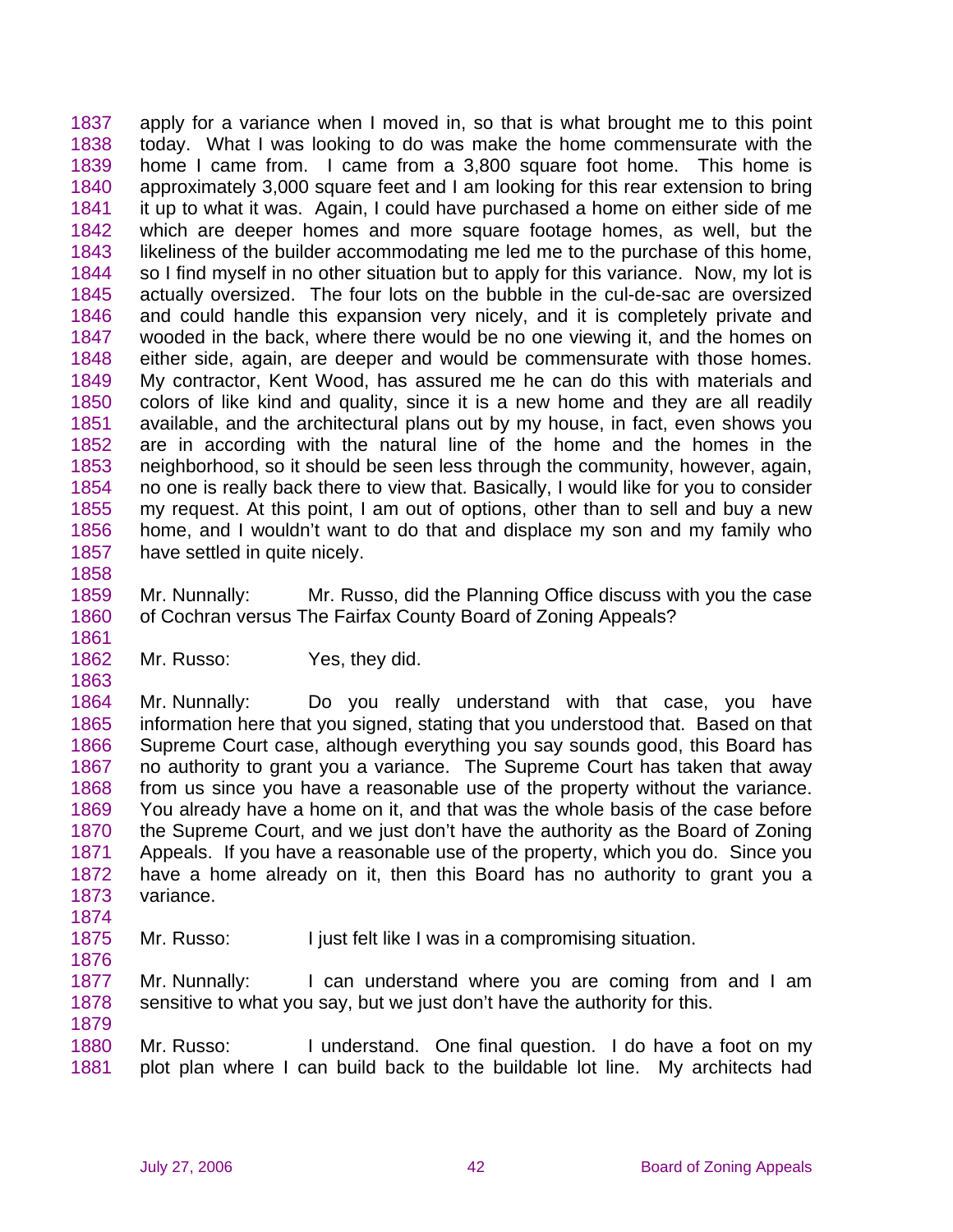1882 1883 asked, and I will try to work with him in that, but is it possible to cantilever over that a foot to two foot?

| 1885<br>1886 | Mr. Nunnally:    | To do what?                                                                                                                            |
|--------------|------------------|----------------------------------------------------------------------------------------------------------------------------------------|
| 1887         | Mr. Russo:       | To cantilever over the buildable lot line one foot to two foot.                                                                        |
| 1888         |                  |                                                                                                                                        |
| 1889         | Mr. Nunnally:    | I don't think so. That is pretty strict. The Ordinance is pretty                                                                       |
| 1890<br>1891 | strict on that.  |                                                                                                                                        |
| 1892         | Mr. Blankinship: | You can go right to the building line.                                                                                                 |
| 1893         |                  |                                                                                                                                        |
| 1894         | Mr. Russo:       | But you can't cantilever over that? OK. Thank you.                                                                                     |
| 1895         |                  |                                                                                                                                        |
| 1896         | Mr. Nunnally:    | Thank you, sir.                                                                                                                        |
| 1897         |                  |                                                                                                                                        |
| 1898         | <b>DECISION:</b> |                                                                                                                                        |
| 1899         |                  |                                                                                                                                        |
| 1900         | Mr. Wright:      | I move to deny it.                                                                                                                     |
| 1901         |                  |                                                                                                                                        |
| 1902<br>1903 | Ms. Harris:      | Second.                                                                                                                                |
| 1904         | Mr. Wright:      | Grounds for denial is that the owner has reasonable use of                                                                             |
| 1905         |                  | the property without the granting of the variance under the Cochran decision.                                                          |
| 1906         |                  | We have no authority to consider the case further.                                                                                     |
| 1907         |                  |                                                                                                                                        |
| 1908         | Mr. Nunnally:    | Motion by Mr. Wright and second by Ms. Harris that it be                                                                               |
| 1909         |                  | denied. All in favor say aye. All opposed say no. The case is denied.                                                                  |
| 1910         |                  |                                                                                                                                        |
| 1911         |                  | After an advertised public hearing and on a motion by Mr. Wright and a second                                                          |
| 1912         |                  | by Ms. Harris, the Board denied application A-30-2006 for a variance from                                                              |
| 1913         | Section<br>24-94 | build<br>an<br>addition<br>at<br>4605<br>to<br><b>Brookemere</b>                                                                       |
| 1914<br>1915 |                  | Drive, (Crawford Park at Greenbrooke) (Parcel 745-765-3002), zoned R-3C,<br>One-Family Residence District (Conditional) (Three Chopt). |
| 1916         |                  |                                                                                                                                        |
| 1917         |                  |                                                                                                                                        |
| 1918         | Affirmative:     | Dwyer, Harris, Kirkland, Nunnally, Wright<br>5                                                                                         |
| 1919         | Negative:        | 0                                                                                                                                      |
| 1920         | Abstained        | 0                                                                                                                                      |
| 1921         |                  |                                                                                                                                        |
| 1922         |                  |                                                                                                                                        |
|              | A-31-2006        | <b>Terry and Jennifer McGirt</b> request a variance from<br>Soction 24.0 to build a one family dwelling of 7242 Hughes                 |

Section 24-9 to build a one-family dwelling at 7243 Hughes Road, zoned A-1, Agricultural District, (Varina). The public street frontage requirement is not met. The applicant has 0 feet public street frontage. The applicant requests a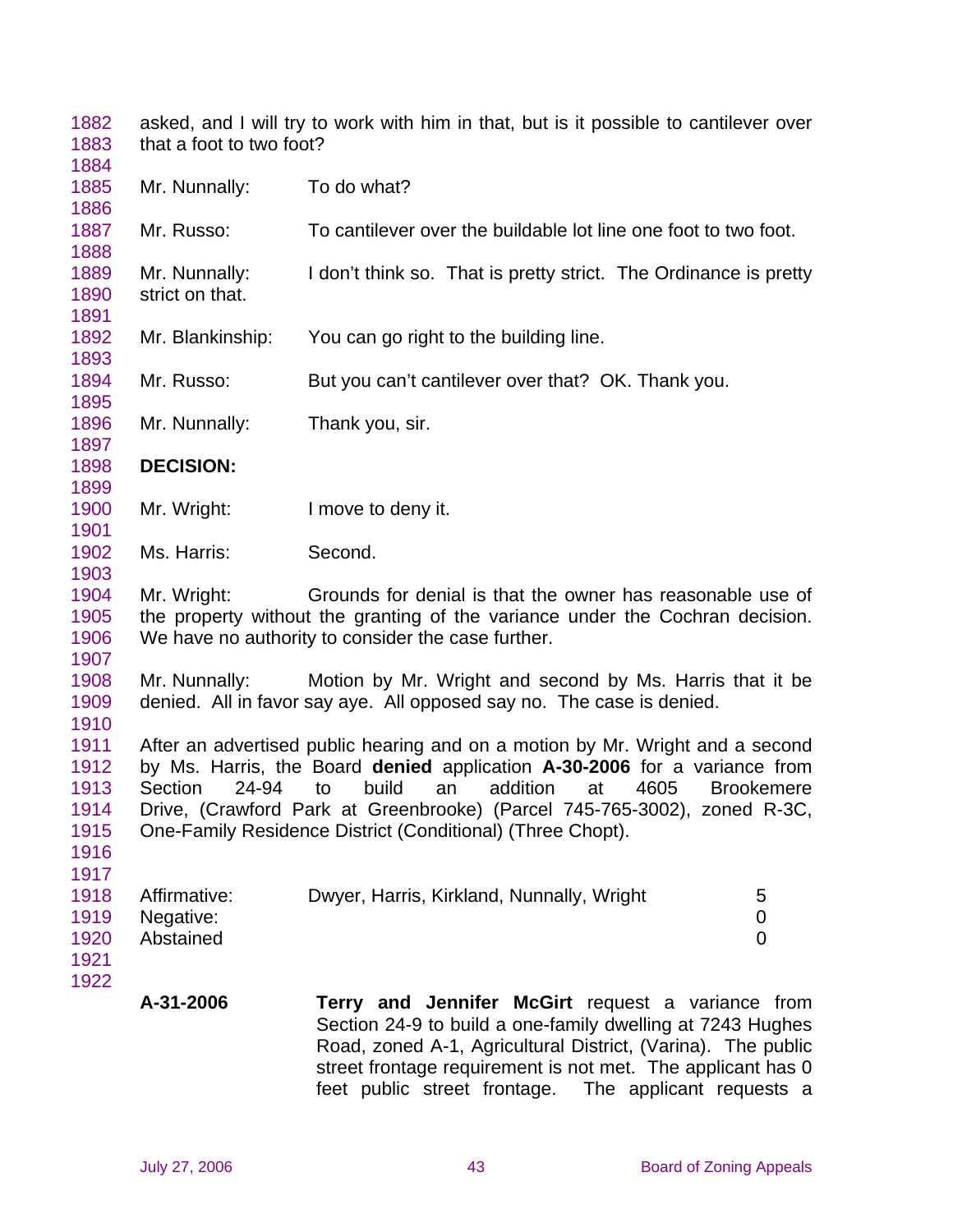variance of 50 feet public street frontage.

- 1924 1925 Mr. Nunnally: Is there anyone else here interested in this case? If you will please stand and raise your right hand and be sworn.
- 1927 1928 Mr. Blankinship: Do you swear the testimony you are about to give is the truth, the whole truth, and nothing but the truth so help you God?
- 1930 Mr. and Ms. McGirt: We do.
- 1931

1934

1941

1944

1948

1950

1957

1959

1962

1929

1923

1926

- 
- 1932 1933 Mr. Nunnally: Please state your name for the record, sir, and tell us what you are requesting.

1935 1936 1937 1938 1939 1940 Mr. McGirt: My name is Terry McGirt. I am requesting to build a singlefamily dwelling on a lot I am giving to my daughter. We have no public street frontage, where the County requires 50 feet. I own 20 acres on Hughes Road, which is a private road, and I plan on giving my daughter almost two acres, I think, 1.75 acres, to build a single-family dwelling. I am just requesting a variance.

1942 1943 Mr. Nunnally: Is that close to where you live, what you are going to give your daughter?

1945 1946 1947 Mr. McGirt: Yes, sir. I have a house on the property. I have lived there 17 years now. Well, she is probably a thousand feet from me. I am giving her the lot.

1949 Ms. Harris: How wide is that private road?

1951 1952 1953 Mr. McGirt: The road itself is probably, the gravel part is 20 feet, but we have a 50 foot right of way. The gravel road itself is probably 20 feet.

- 1954 1955 Ms. Harris: And is that road an extension of Hughes Road?
- 1956 Mr. McGirt: Yes, ma'am.

1958 Ms. Harris; Its this County improvement just before your property?

1960 1961 Mr. McGirt: Yes, I am approximately maybe  $\frac{3}{4}$ 's of a mile from the hard surface road, the County road.

- 1963 1964 1965 Ms. Dwyer: Is this on the Henrico Major Thoroughfare Plan? Do you know?
- 1966 Mr. McGirt: I do not know. I hope so, but I do not know.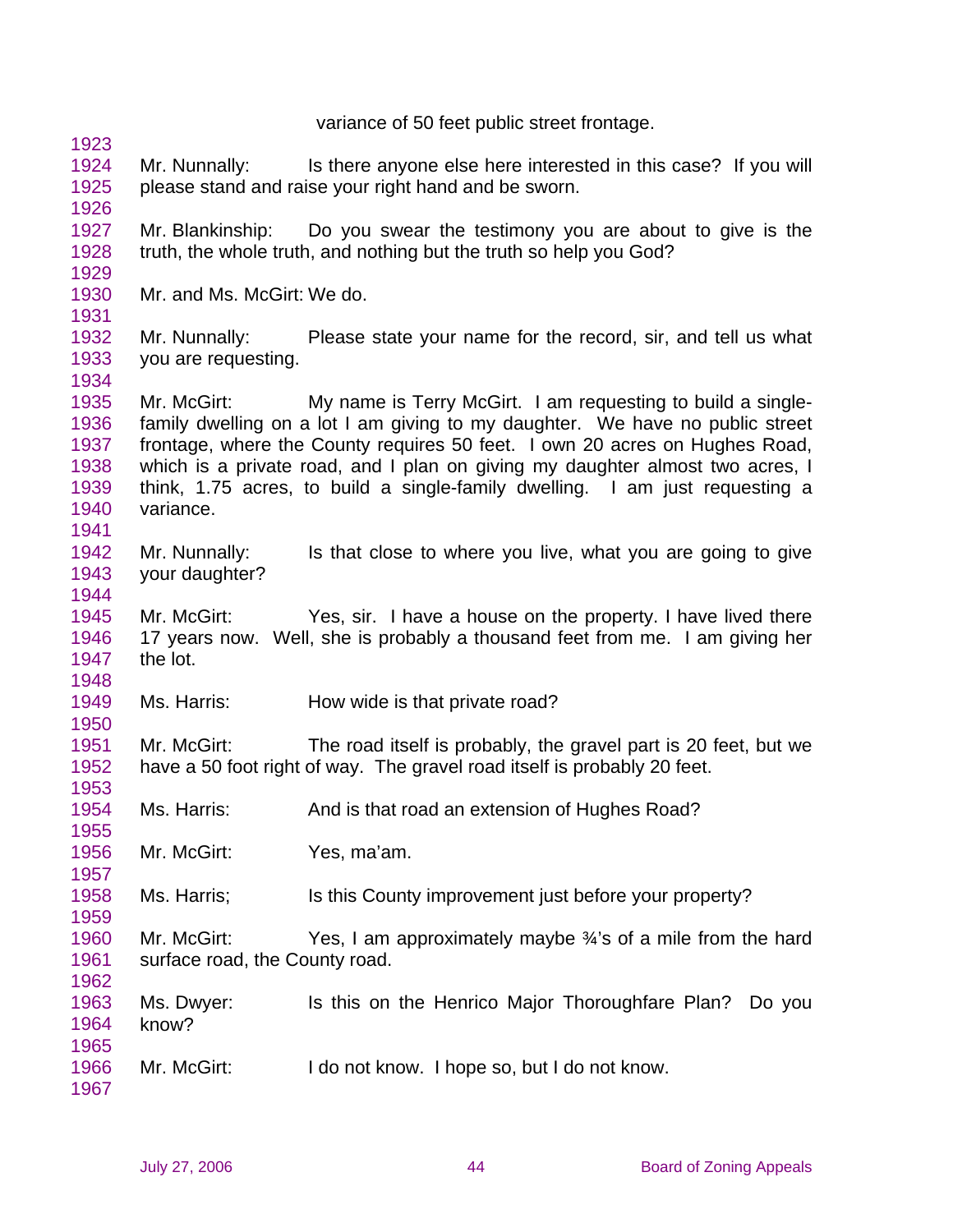1968 1969 Mr. Nunnally: This looks like a road that is used by a lot of folks. Is there any indication that the County will make this a public road?

1971 1972 1973 1974 1975 1976 1977 1978 Mr. Blankinship: Well, it is public up to a point, as he said, about  $\frac{3}{4}$ 's of a mile before his home, and you will see on the site map that there is actually a new subdivision proposed right there at the end of County maintenance, but we are not aware of any plans to extend the County portion of the road any further. It does serve, do you remember we had a variance case on the south side of the road, two or three years ago, and I remember counting at that time, 18,19 or 20 homes served by the private portion of this road. It is a well constructed and well maintained private road.

1980 1981 Mr. Nunnally: It looks like it is crying to be made a public road.

1982 1983 1984 1985 1986 1987 Ms. Dwyer: If this were a development as part of the subdivision plan, wouldn't the developer be required to build the road themselves? And that is one of the reasons for the subdivision ordinance is that developers could benefit by zoning and developing land and selling lots, and would also bear some of the costs of providing access to the road?

1988 Mr. Nunnally: Where is this subdivision?

1990 1991 1992 Mr. Blankinship: The area in there. What color is that? Right where that street meets Hughes Road. You see a little line across there that indicates the end of the County portion of Hughes Road.

1994 Mr. Nunnally: That would extend it but that wouldn't really help.

1996 1997 Ms. Dwyer: This developer will have to extend Hughes all the way to the end of their property.

1999 Mr. McGirt: Would he go to the entrance road?

2001 Mr. Blankinship: I don't know that. Do you, Mr. O'Kelly?

2003 2004 2005 Mr. O'Kelly: Yes, there is a parcel that fronts on that portion of Hughes Road that is not owned by the subdivision developer, the majority of the property, so they are not responsible to extend it.

2007 2008 2009 Ms. Dwyer: This 20 acres, Mr. McGirt, or 25 acres that you purchased, has it been subdivided under the subdivision ordinance or are you taking it piecemeal in getting a variance for each lot that you want to develop?

2011 2012 Mr. McGirt: Well, it is a family subdivision and they said I didn't have to go through subdivision rules.

2013

2010

1970

1979

1989

1993

1995

1998

2000

2002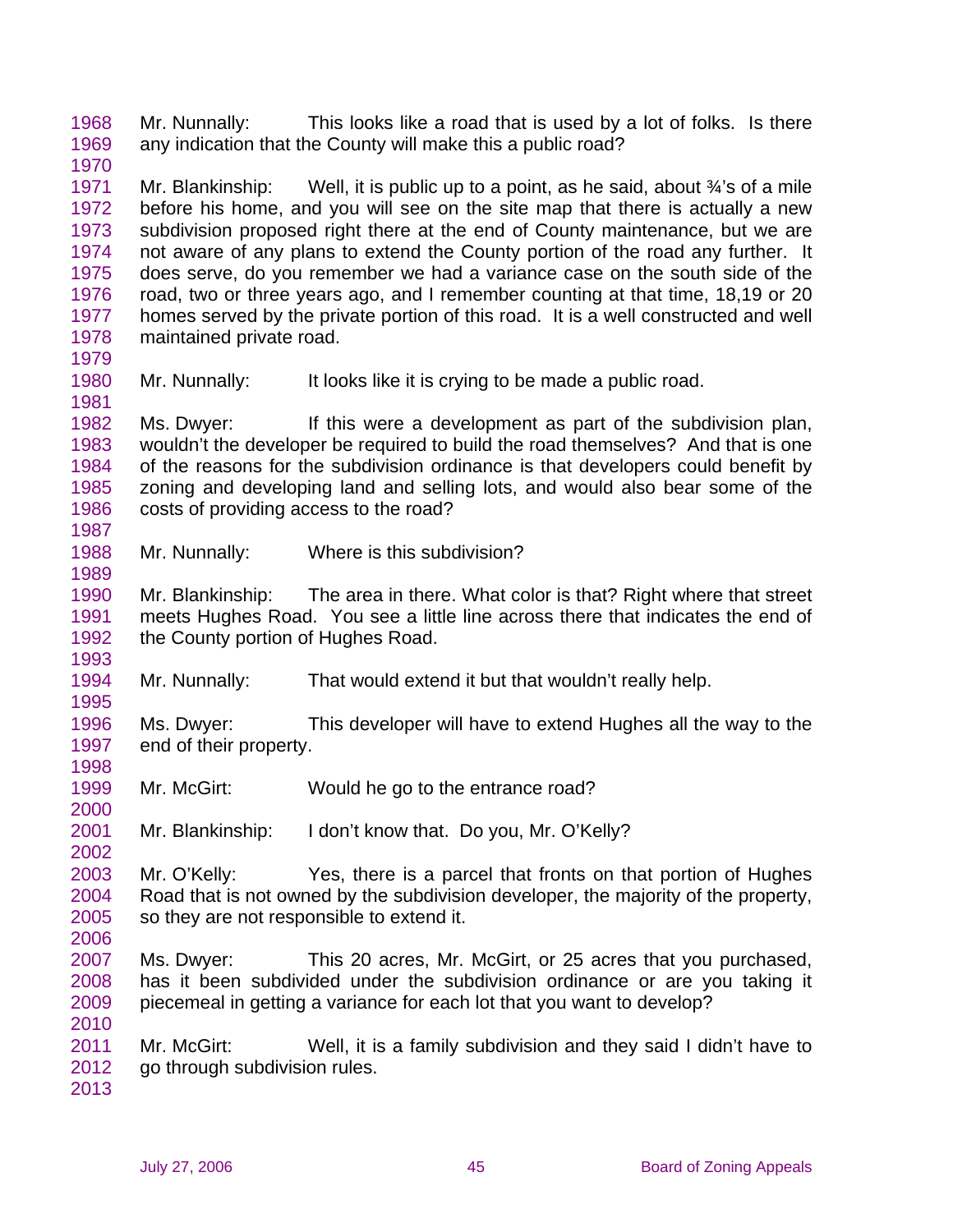2014 2015 2016 2017 2018 2019 2020 2021 2022 2023 2024 2025 2026 2027 2028 2029 2030 2031 2032 2033 2034 2035 2036 2037 2038 2039 2040 2041 2042 2043 2044 2045 2046 2047 2048 2049 2050 2051 2052 2053 2054 2055 2056 2057 2058 2059 Ms. Dwyer: If you are creating five lots from those 25 acres? Mr. McGirt; Well, I don't know if I will create five lots or not. I am going to give her a lot and I have three other daughters. If they would want to live on the property with us, I would be back before the Board requesting another variance. Mr. Nunnally: In a question of interest, Mr. Blankinship, if Mr. McGirt were to subdivide this in accordance with the ordinance, would he be required to extend Hughes Road and go back all the way up and extend it all the way down to his property? Mr. Blankinship: Yes. Mr. Nunnally: I mean, not just at his property, but he would have to go all the way back up and that is a considerable distance. Ms. Dwyer: Well, if the other subdivider didn't have to extend the road because he didn't own property on the road, why would he? Mr. Blankinship: Any new lots that are created would have to front on a public street that connects to a public road. Mr. O'Kelly: Ms. Dwyer, the subdivision ordinance wouldn't apply in this case. It is a family division. Mr. Blankinship: If he wanted to do that, if it were not a family division, and if he just wanted to come in and build a subdivision and just put it on the market… Ms. Dwyer: The five lots. Mr. O'Kelly: He would have to front on a public road. Mr. Blankinship: He would have to go back to the existing public portion of Hughes Road. Mr. Nunnally: Wow. That would be quite an expense. Mr. Blankinship: Yes, it would. Mr. Nunnally: Any other questions from the Board or staff? Anyone here in opposition? Hearing none, that concludes the case. Thank you, sir. Mr. McGirt: Thank you. **DECISION:**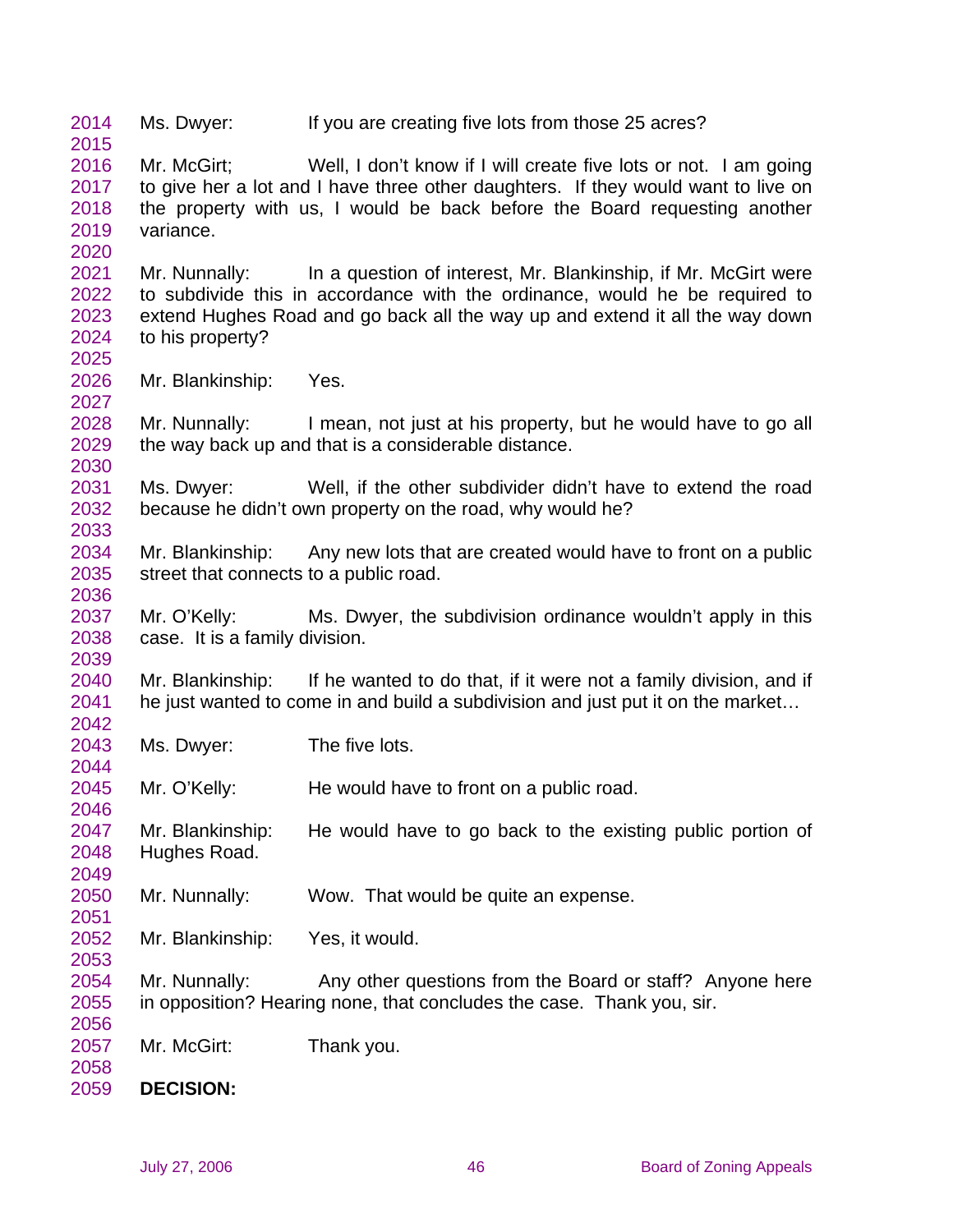2061 Ms. Harris: I move we approve.

2063 Mr. Wright: Second.

2060

2062

2064

2067

2075

2081

2084

2065 2066 Mr. Nunnally: We have a motion by Ms. Harris to approve and a second by Mr. Wright. All in favor say aye.

2068 2069 2070 2071 2072 Ms. Harris: This is a situation here where a private road is an extension of a County road and it seems practical that it would be too expensive an ordeal for them to make this extension due to the fact that this is a family division. History will bear out that we do hear some consideration for that type of case.

2073 2074 Mr. Nunnally: Motion by Ms. Harris and second by Mr. Wright to be approved. All in favor say aye. All opposed say no. Approved.

2076 2077 2078 2079 2080 After an advertised public hearing and on a motion by Ms. Harris and a second by Mr. Wright, the Board **granted** application **A-31-2006** a variance from Section 24-9 to build a one-family dwelling at 7243 Hughes Road, zoned A-1, Agricultural District, (Varina). The Board granted the variance subject to the following conditions:

2082 2083 1. This variance applies only to the public street frontage requirement. All other applicable regulations of the County Code shall remain in force.

2085 2086 2087 2088 2089 2. Approval of this request does not imply that a building permit will be issued. Building permit approval is contingent on Health Department requirements, including, but not limited to, soil evaluation for a septic drainfield and reserve area, and approval of a well location.

2090 2091 2092 2093 2094 3. At the time of building permit application the owner shall demonstrate that the parcel created by this division has been conveyed to members of the immediate family, and the subdivision ordinance has not been circumvented. Ownership of the parcel shall remain in the immediate family for a minimum of five years.

2096 2097 4. The applicant shall present proof with the building permit application that a legal access to the property has been obtained.

2099 2100 2101 2102 5. The owners of the property, and their heirs or assigns, shall accept responsibility for maintaining access to the property until such a time as the access is improved to County standards and accepted into the County road system for maintenance.

2103 2104

2095

2098

2105 Affirmative: Dwyer, Harris, Kirkland, Nunnally, Wright 5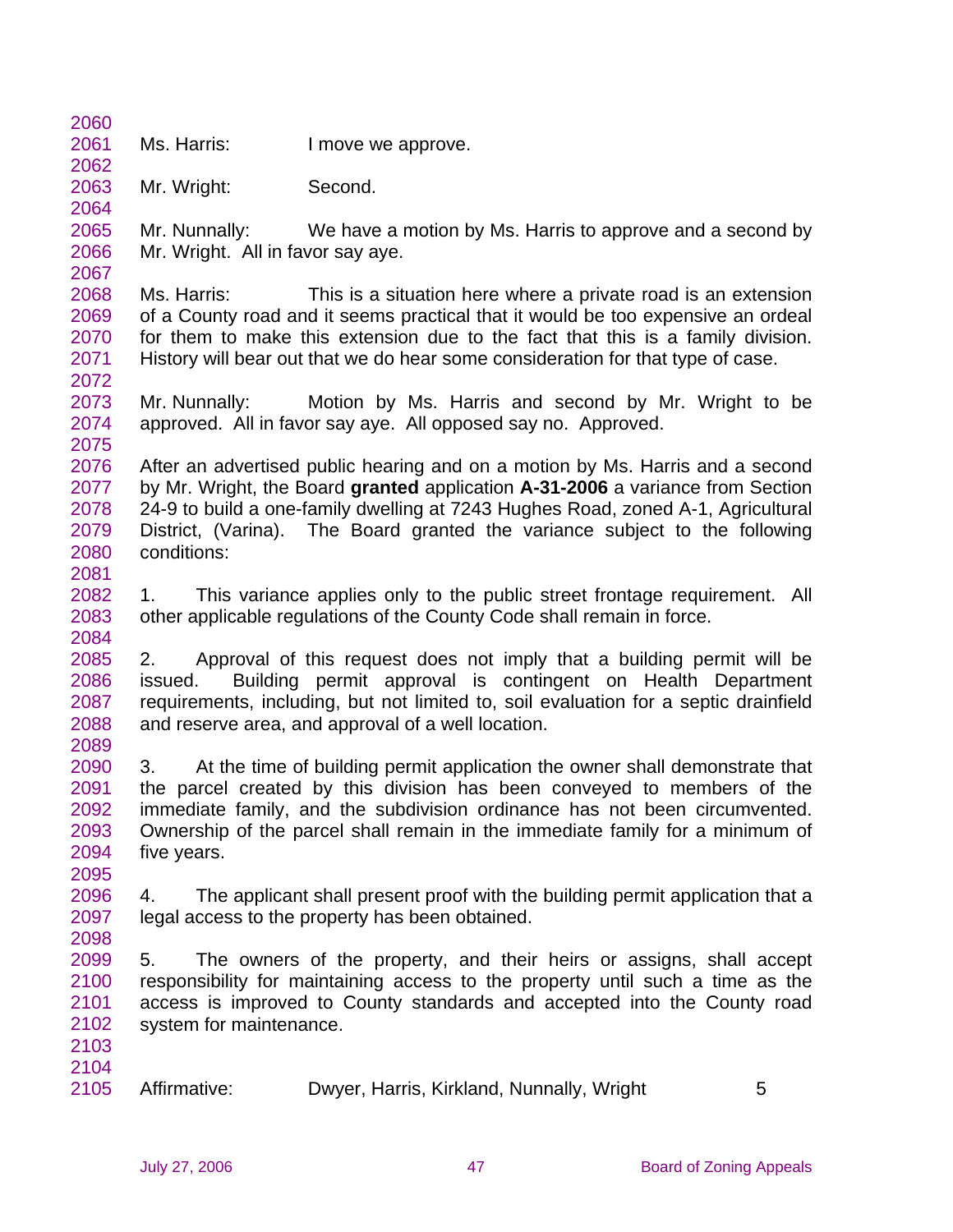**UP-32-2006 Our Lady of Lourdes Catholic Church** requests a temporary conditional use permit pursuant to Section 24- 116(c)(1) to hold a festival at 8200 Woodman Road (Parcel 776-754-8470), zoned R-3, One-Family Residence District, (Brookland).

2110 2111 Mr. Nunnally: Is there anyone else here who is interested in this case? Please stand and raise your right hand.

2113 2114 Mr. Blankinship: Do you swear the testimony you are about to give is the truth, and nothing but the truth, so help you God?

2116 Mr. Griffin: I do.

2118 2119 Mr. Nunnally: Please state your name for the record, sir, and tell us what you are requesting.

2121 2122 2123 2124 2125 2126 2127 2128 2129 2130 2131 2132 2133 2134 2135 2136 2137 2138 2139 Mr. Griffin: Good morning. My name is Bob Griffin, Robert H. Griffin. I am a deacon and administrator of Our Lady of Lourdes Catholic Church. Here with me this morning is also Dr. Emanuel Eugenio, who is the director of the festival we are asking permission to have at our parish. This is our first annual festival that we have decided to have. We have a strong Filipino community and we have decided to have this celebration of the Filipino culture at our parish for two purposes, one is to bring our community together to work on this project, and, of course, the other purpose is, hopefully, to raise some funds, although that is a secondary purpose. We have reviewed the suggested conditions that you have indicated and I would like to just address a couple of items that we thought were kind of critical to the request that we have been concerned with and to make sure we were covering. One is the parking. We have approximately 450 to 475 spaces designated at our place, permanent parking as well as grass parking now that we have identified. We also are going to use off-site parking for all of our volunteers and shuttle them back and forth, so we feel like we have reasonable parking. Security: We are possibly engaging three police officers with a supervisor. We happened to have a supervisor who is a member of the parish and we'll have three police offers, so we will have four officers on the premises the entire time of the festival.

2140

2112

2115

2117

2120

2141 2142 2143 2144 2145 Sound: We have engaged a professional sound person to provide the sound and to monitor the sound during the whole course of the festival, and health concerns, I think I heard earlier that this is an August 12 date. We are concerned with the heat and so we have plenty of water provided all around the grounds. We are planning on having a couple of tents and we also have EMTs in our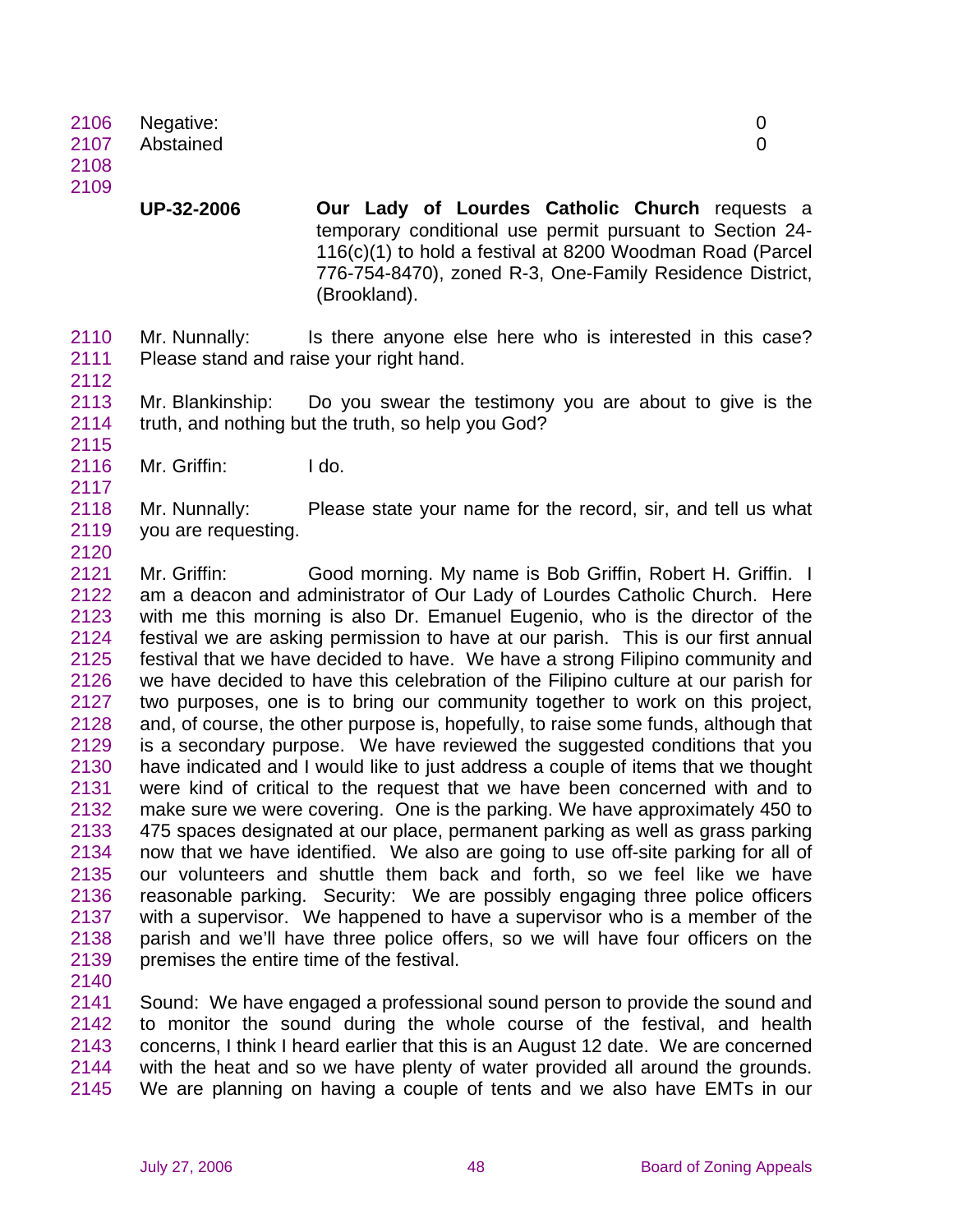2146 2147 2148 2149 2150 2151 2152 2153 2154 2155 2156 2157 2158 parish that have volunteered. We have a practitioner, who is going to be available, and we have contacted the Lakeside Rescue Squad to let them know what is going on, but we have adequate services in our County and our Festival Director happens to be a physician, who will be on the premises all day, so those were the issues that we felt. The food service. We are exempt from that particular code section, which I can cite for you if you like. So, we think this group, this has been a tremendous amount of work and a lot of fun and a lot of work, and a lot of people in our parish have participated. We probably have well over a hundred, more than a hundred volunteers and we are looking this weekend to solicit more volunteers, so we hope it will be an exciting day, but it has been a lot of work in preparation and a lot has gone into it, the planning. I will be happy to respond to any questions.

- 2159 2160 Mr. Wright: How many tents are you going to have on your property?
- 2161 Mr. Nunnally: If you would, come to the mike and give us your name.
- 2163 2164 2165 Dr. Eugenio: I am Emanuel Eugenio and at the moment, sir, we have 13 tents.
- 2166 Mr. Wright: And they will be erected on what day?
- 2168 2169 Dr. Eugenio: They would be erected on August 11, the day before and they will be erected by a professional company.
- 2171 Mr. Wright: When are they coming down?
- 2173 2174 2175 Dr. Eugenio: They are coming down Monday, the final day everything will be off of the property, Monday, August 14.
- 2176 2177 Mr. Wright: Mr. Blankinship, do you need to extend the permit days for the tents, if it is Friday through Monday?
- 2179 Mr. Nunnally: Well, the conditions say Monday, August 14
- 2181 Ms. Dwyer: It doesn't say anything about Friday.
- 2183 Mr. Blankinship: We can certainly add that language to that.
- 2185 2186 2187 Mr. Griffin: I thought we had applied and said we were going to set the tents up on a Friday.
- 2188 Mr. Wright: I just want to make sure it is specified in the conditions.
- 2190 2191 Ms. Dwyer: Do we need condition 4 that says the food service shall be inspected when they are exempt?

2162

2167

2170

2172

2178

2180

2182

2184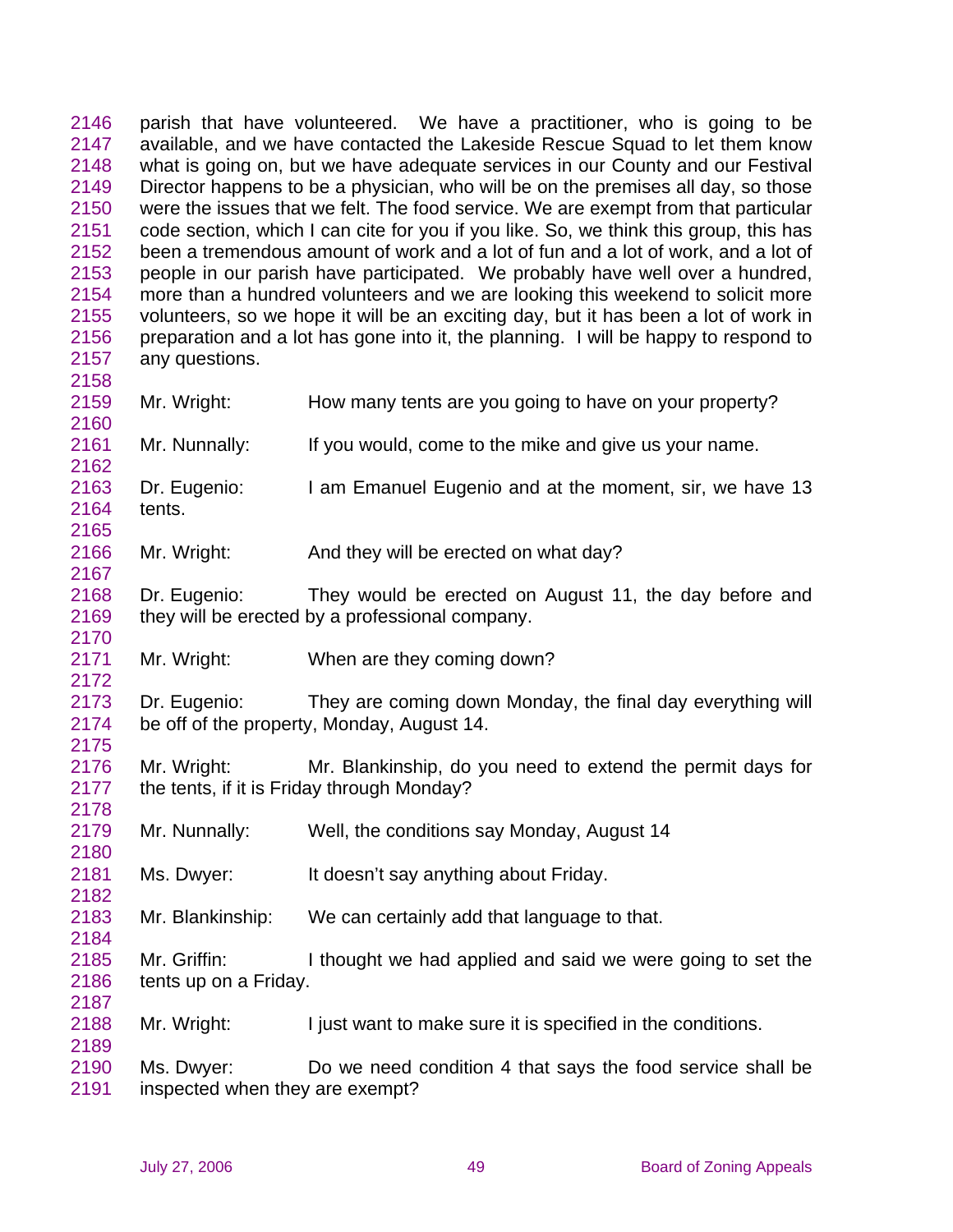| 2192 |                                                                        |                                                                                   |  |  |
|------|------------------------------------------------------------------------|-----------------------------------------------------------------------------------|--|--|
| 2193 | Mr. Griffin:                                                           | The Code and I mentioned that Code Section 35.1-25                                |  |  |
| 2194 |                                                                        | exempts us from that requirement, because we are preparing the food on the        |  |  |
| 2195 | premises. I have got a copy of that code section if you would like it. |                                                                                   |  |  |
| 2196 |                                                                        |                                                                                   |  |  |
| 2197 | Mr. Blankinship:                                                       | Do you want to just delete the condition or amend it in some                      |  |  |
| 2198 | way.                                                                   |                                                                                   |  |  |
| 2199 |                                                                        |                                                                                   |  |  |
| 2200 | Mr. Griffin:                                                           | I think somewhere in your paper work it says that we are                          |  |  |
| 2201 | exempt.                                                                |                                                                                   |  |  |
| 2202 |                                                                        |                                                                                   |  |  |
| 2203 | Ms. Dwyer:                                                             | Well, you can say "unless exempted," but it is unnecessary.                       |  |  |
| 2204 |                                                                        |                                                                                   |  |  |
| 2205 | Mr. Nunnally:                                                          | Unless exempted.                                                                  |  |  |
| 2206 |                                                                        |                                                                                   |  |  |
| 2207 | Ms. Dwyer:                                                             | How many people are you expecting?                                                |  |  |
| 2208 |                                                                        |                                                                                   |  |  |
| 2209 | Mr. Griffin:                                                           | We are preparing for 2,000. This is the first time we have                        |  |  |
| 2210 | done this and we don't know.                                           |                                                                                   |  |  |
| 2211 |                                                                        |                                                                                   |  |  |
| 2212 | Ms. Dwyer:                                                             | It says in your electrical condition that you will be using                       |  |  |
| 2213 |                                                                        | existing. You don't have electrical connections all around on the grassy area?    |  |  |
| 2214 |                                                                        |                                                                                   |  |  |
| 2215 | Mr. Griffin:                                                           | We do not.                                                                        |  |  |
| 2216 |                                                                        |                                                                                   |  |  |
| 2217 | Ms. Dwyer:                                                             | So you don't have cords.                                                          |  |  |
| 2218 |                                                                        |                                                                                   |  |  |
| 2219 | Mr. Griffin:                                                           | We have to have an electrical connection for the pavilion, but                    |  |  |
| 2220 |                                                                        | we have got an electrician that we have, that we are working with, and he and Dr. |  |  |
| 2221 |                                                                        | Eugenio and some members of the committee are going to work on the site plan,     |  |  |
| 2222 |                                                                        | putting the cords, we are actually going to use probably a generator. We are      |  |  |
| 2223 |                                                                        | very conscious of running cords and, of course, we applied to the Fire Marshall   |  |  |
| 2224 |                                                                        | and we are aware of all of those restrictions. We have one of our members of      |  |  |
| 2225 |                                                                        | the committee who is in charge of safety for us and he is a member of the Fire    |  |  |
| 2226 |                                                                        | Department in Henrico County, so he is coordinating that for us, and helping us   |  |  |
| 2227 |                                                                        | make sure that we do what we need to do.                                          |  |  |
| 2228 |                                                                        |                                                                                   |  |  |
| 2229 | Ms. Harris:                                                            | I notice in your hours of operation information that you filed                    |  |  |
| 2230 |                                                                        | by June 23 for a permit from the Alcohol Beverage Commission. Have you            |  |  |
| 2231 | received that?                                                         |                                                                                   |  |  |
| 2232 |                                                                        |                                                                                   |  |  |
| 2233 | Mr. Griffin:                                                           | We have received that permit.                                                     |  |  |
| 2234 |                                                                        |                                                                                   |  |  |
| 2235 | Ms. Harris:                                                            | So, you will be selling alcohol on premises?                                      |  |  |
| 2236 |                                                                        |                                                                                   |  |  |
| 2237 | Mr. Griffin:                                                           | We will.                                                                          |  |  |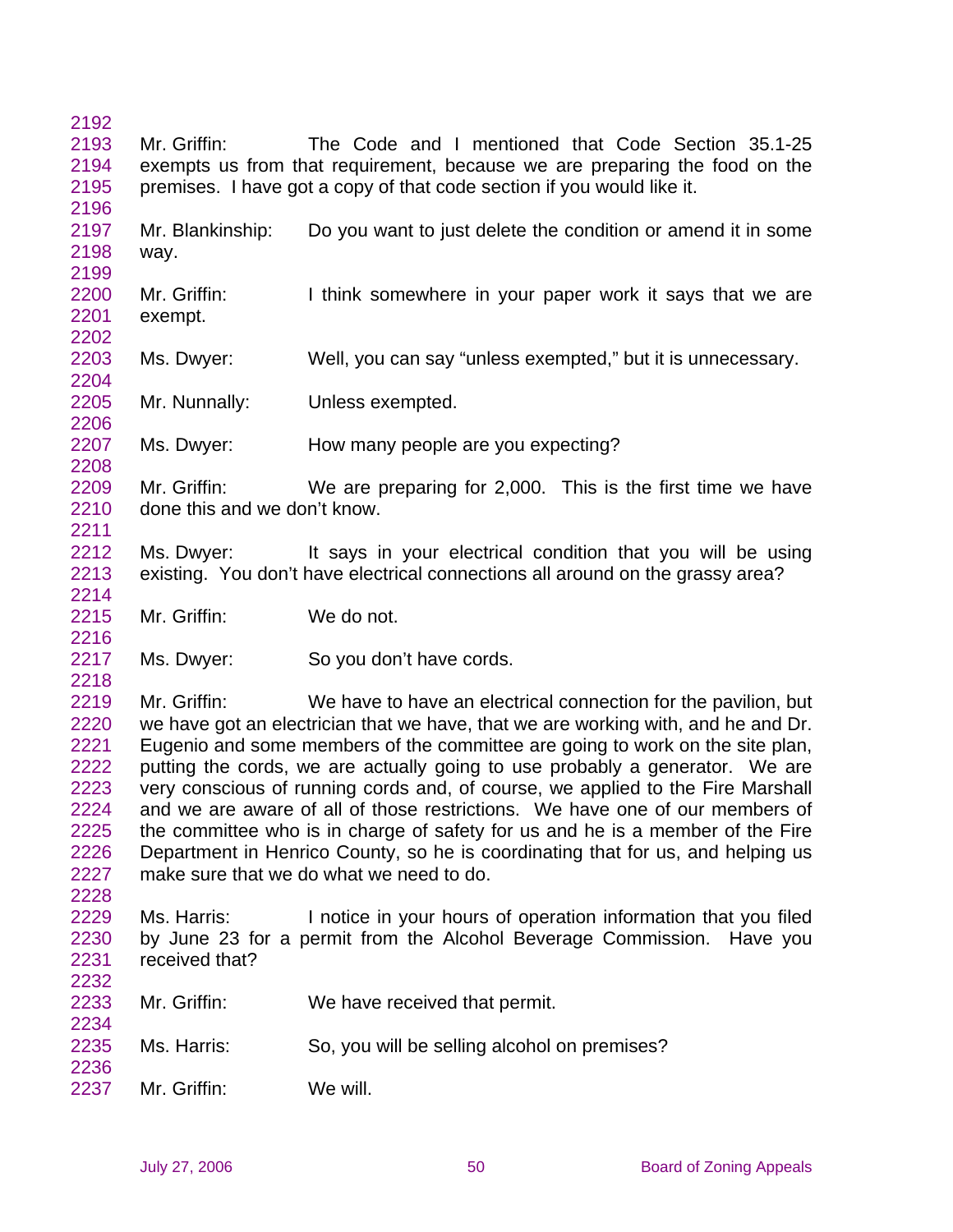2239 2240 2241 Ms. Harris: Would you have any objections to our putting the security plans that you mentioned to us about the one security patrol officer and the three police officers in the conditions?

2243 2244 2245 2246 2247 Mr. Griffin: Oh, no. Absolutely not. We have already requested that. It is not a security officer. Actually it is four Henrico County police officers. As I understand it, whenever you engage three police officers, you have to have a supervisor, and so our particular person in our parish happens to be a sergeant in your police force and he will provide the supervision.

2249 2250 2251 2252 Ms. Harris: Also, Mr. Blankinship, will we put the information about the emergency help and personnel in the conditions? You mentioned that they would have these people on hand. Do we need to just write it down as a condition?

2254 2255 2256 2257 Ms. Dwyer: Why don't we incorporate the whole plan? We have an operation plan that they have submitted and we can just incorporate that in the plan.

2258 Mr. Blankinship: No. 6 can be plan.

2238

2242

2248

2253

2259

2264

2266

2269

2271

2260 2261 2262 2263 Mr. Griffin: We are certainly open to any suggestions that you have, because we, I hope you could see that we have done a lot of work to prepare for this, at least we think we have. You may have, obviously, you may have different experiences.

2265 Mr. Blankinship: This is the best application of this type that I have seen.

2267 2268 Mr. Griffin: Well, we appreciate that. I am a deacon in the Catholic Church. I do not rove anywhere.

2270 Mr. Blankinship: It is No. 25.

2272 2273 2274 2275 Ms. Harris: I just cannot imagine an audience on a Saturday of 2,000 people and they are going to serve alcohol on the premises. I know you will conform with the ABC requirements, but it is going to be interesting.

2276 2277 2278 2279 2280 2281 2282 2283 Mr. Griffin: Well, you know, one of the thoughts here, and we have no idea how this will go, is that we have had a Greek Festival and a Lebanese Festival, but we do not have a Filipino Festival in our community, and so this was one of the thoughts that we had. Whether that will ever take place, but in the meantime, we are looking to gather people together in the community to have a good time. We will be very, very careful of that, and that is why we are going to have the police officers there, and we have many volunteers, so we are very aware of that, and we will certainly be conscious of that and be careful.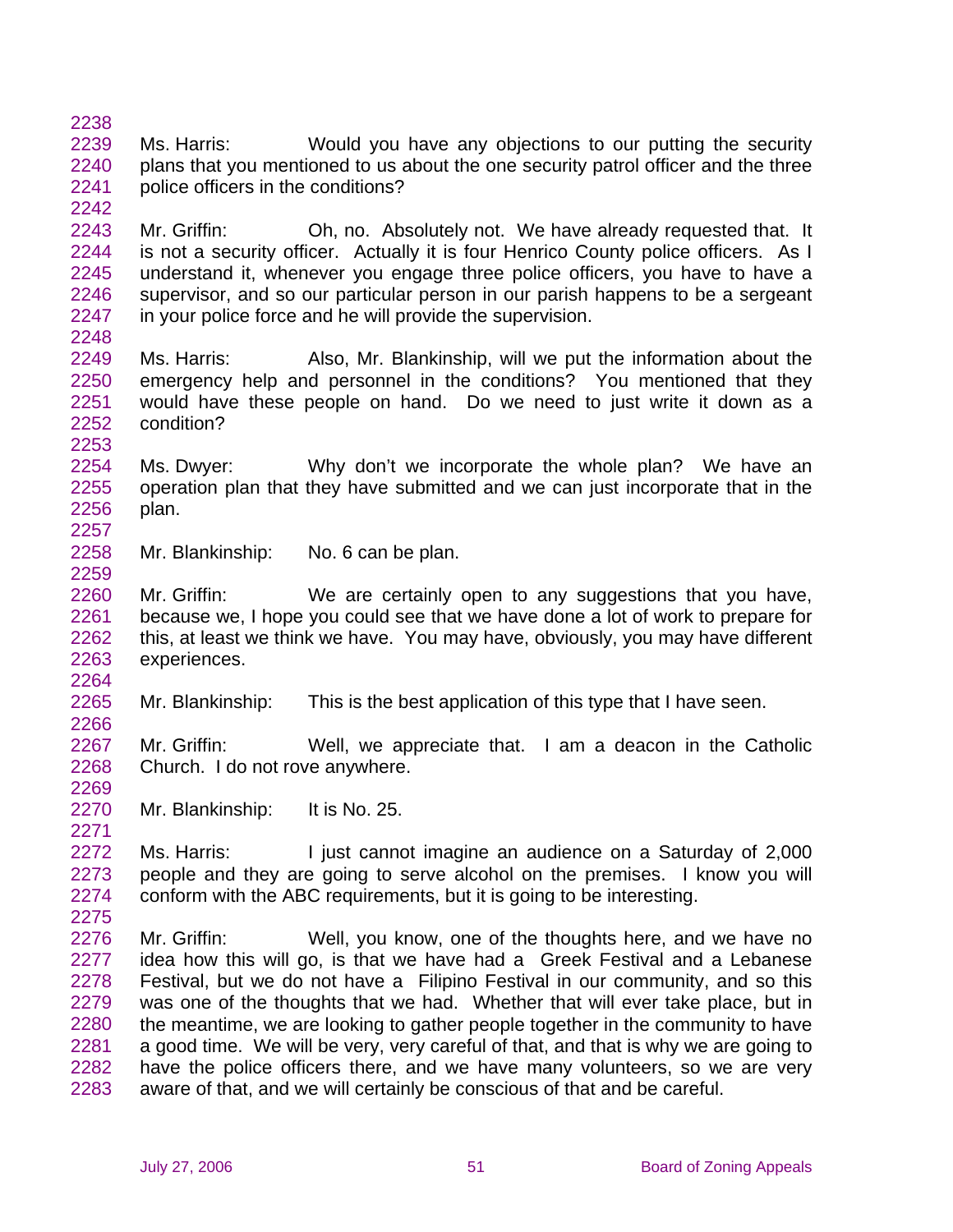| 2284 |                  |                                                                                   |
|------|------------------|-----------------------------------------------------------------------------------|
| 2285 | Mr. Nunnally:    | Any other questions from the Board or staff? Is anyone in                         |
| 2286 |                  | opposition? Hearing none, that concludes the case. Thank you for coming, sir.     |
| 2287 |                  |                                                                                   |
| 2288 | Mr. Griffin:     | Thank you all.                                                                    |
| 2289 |                  |                                                                                   |
| 2290 | <b>DECISION:</b> |                                                                                   |
| 2291 |                  |                                                                                   |
| 2292 | Mr. Kirkland:    | I move we approve it, and Mr. Blankinship, I would like to                        |
| 2293 |                  | comment that was the best report I have ever seen.                                |
| 2294 |                  |                                                                                   |
| 2295 | Mr. Blankinship: | It put us in an awkward position. Of course, he mentioned                         |
| 2296 |                  | there are other festivals similar to it to take place and they never apply for    |
| 2297 |                  | permits. So, when they applied, some staff suggested that we not process the      |
| 2298 |                  | application, but it was just too good. He put so much work into it.               |
| 2299 |                  |                                                                                   |
| 2300 | Ms. Dwyer:       | Also, do we want to change the first condition to allow Friday                    |
| 2301 | as setup?        |                                                                                   |
| 2302 |                  |                                                                                   |
| 2303 | Mr. Blankinship: | Correct.                                                                          |
| 2304 |                  |                                                                                   |
| 2305 | Ms. Dwyer:       | And didn't we decide to eliminate No. 4.                                          |
| 2306 |                  |                                                                                   |
| 2307 | Mr. Kirkland:    | We want to include that plan of operation as a condition.                         |
| 2308 |                  |                                                                                   |
| 2309 | Mr. Blankinship: | That is No. 7 and No. 4, I made a note that we would                              |
| 2310 |                  | eliminate it unless they were exempt. So, if it turns out they are not exempt, we |
| 2311 | have it covered. |                                                                                   |
| 2312 |                  |                                                                                   |
| 2313 | Ms. Harris:      | I noticed that operation plan does not mention<br>the                             |
| 2314 |                  | emergency health personnel that they will have on hand.<br>Do you need to         |
| 2315 |                  | mention that? It is not in the operations plan.                                   |
| 2316 |                  |                                                                                   |
| 2317 | Mr. Kirkland:    | Was it not in there?                                                              |
| 2318 |                  |                                                                                   |
| 2319 | Ms. Dwyer:       | It is in there.                                                                   |
| 2320 |                  |                                                                                   |
| 2321 | Ms. Harris:      | Where?                                                                            |
| 2322 |                  |                                                                                   |
| 2323 | Ms. Dwyer:       | In case of medical emergency, the person concerned will be                        |
| 2324 |                  | brought to the first aid area and they have a volunteer nurse.                    |
| 2325 |                  |                                                                                   |
| 2326 | Ms. Harris:      | I didn't see that. That is fine.                                                  |
| 2327 |                  |                                                                                   |
| 2328 | Mr. Nunnally:    | A motion by Mr. Kirkland. Do I hear a second?                                     |
| 2329 |                  |                                                                                   |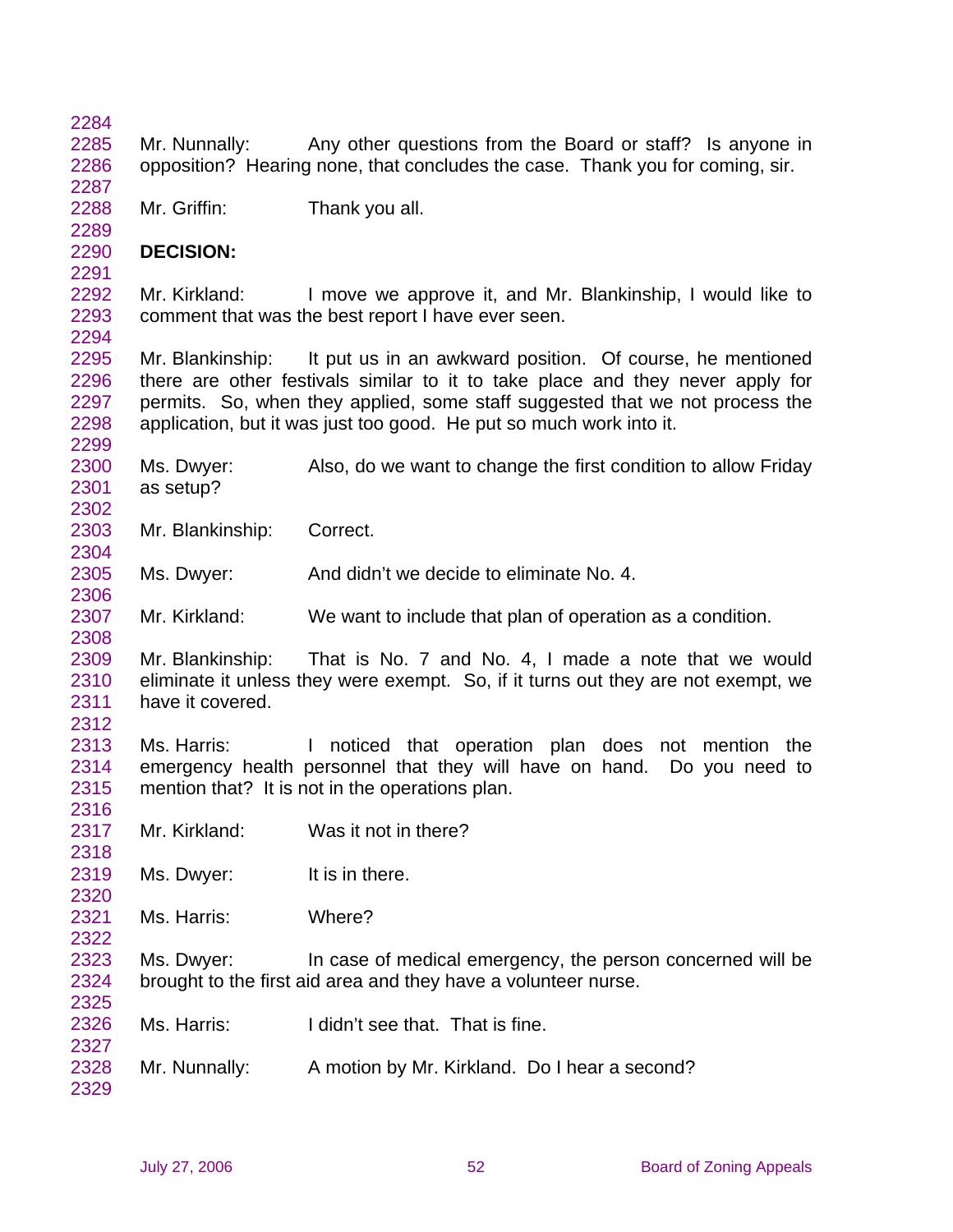2330 Ms. Dwyer: Second.

2331

2341

2352

2355

2362

2365 2366

2332 2333 2334 Mr. Nunnally: A motion by Mr. Kirkland and a second by Ms. Dwyer. All in favor say aye. All opposed say no. The motion passes.

2335 2336 2337 2338 2339 2340 After an advertised public hearing and on a motion by Mr. Kirkland, seconded by Ms. Dwyer, the Board **granted** application **UP-32-2006** for a temporary conditional use permit pursuant to Section 24-116(c)(1) to hold a festival at 8200 Woodman Road (Parcel 776-754-8470), zoned R-3, One-Family Residence District, (Brookland). The Board granted the temporary conditional use permit subject to the following conditions:

2342 2343 2344 2345 2346 1. [AMENDED] This approval is only for the proposed Filipino Festival to be held on Saturday, August 12, 2006 from 10 AM until 8 PM. The tents shall be erected no earlier than Friday, August 11, 2006. Cleanup shall occur no later than Monday, August 14, 2006, at which time this permit shall expire.

2347 2348 2349 2. The church's main parking lot shall be kept open in order to provide parking for attendees.

2350 2351 3. All necessary building and electrical permits shall be obtained from the Henrico County Office of Building Inspections.

2353 2354 4. [AMENDED] All food service shall be inspected and approved by the Henrico County Health Department, unless it is exempt from such regulation.

2356 2357 2358 2359 5. The applicant must maintain the property so that noise is controlled. The sound emanating from the festival shall not exceed 65 decibels at the property lines of the nearest residential property.

2360 2361 6. Any exterior lighting shall be shielded to direct light away from adjacent property and streets.

2363 2364 7. [ADDED] The festival shall be conducted in accordance with the operations plan submitted with the application.

| 2367 | Affirmative: | Dwyer, Harris, Kirkland, Nunnally, Wright | 5 |
|------|--------------|-------------------------------------------|---|
| 2368 | Negative:    |                                           |   |
| 2369 | Abstained:   |                                           |   |
| 2370 |              |                                           |   |

2371

**UP-33-2006 Country Club of Virginia** requests a conditional use permit pursuant to Section 24-12(c) to build a storage and maintenance building at 709 South Gaskins Road (Parcel 739-732-9785), zoned R-0, One Family Residence District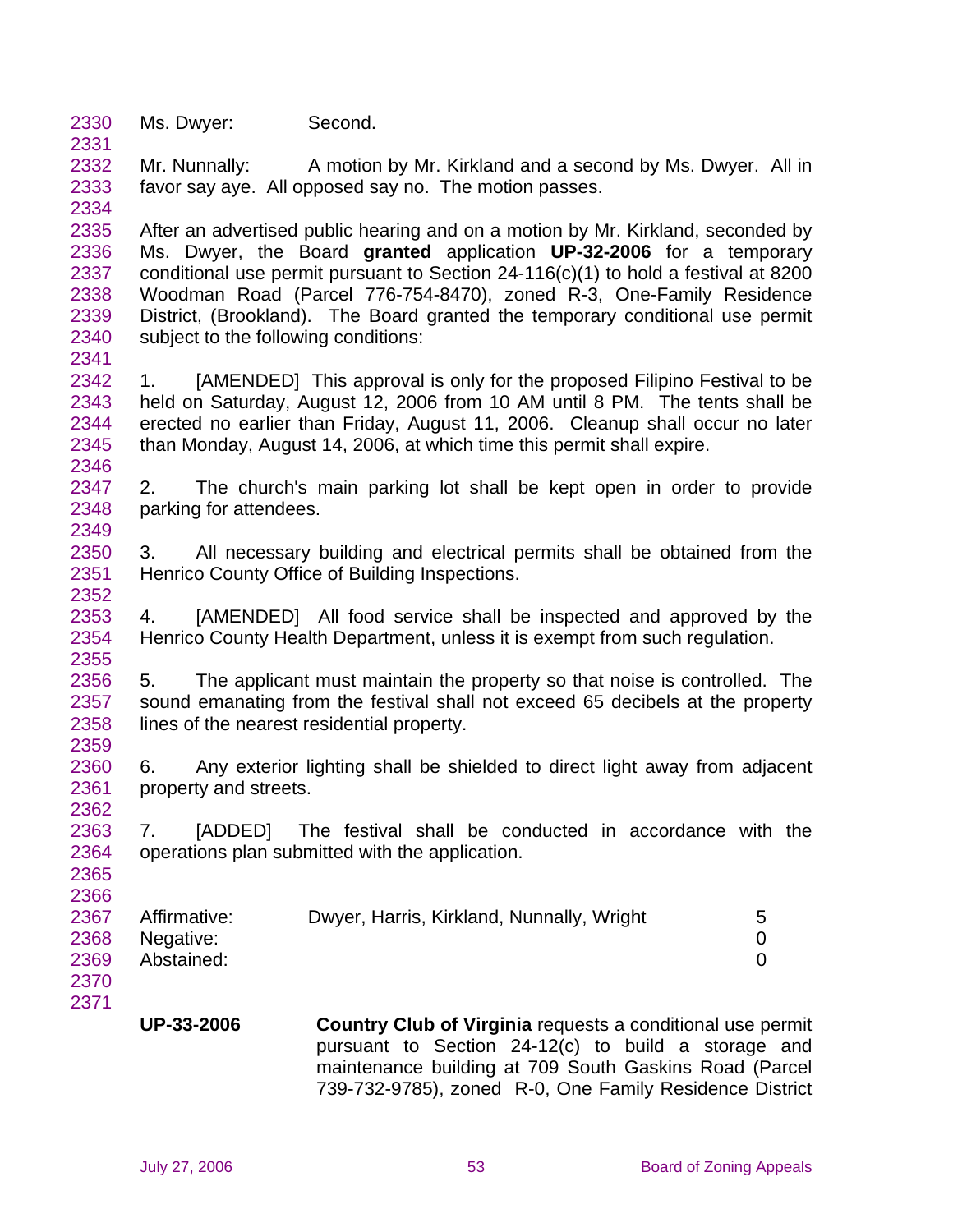## (Tuckahoe).

2373 2374 Mr. Nunnally: Is anyone else here interested in this case. If so, please stand and raise your right hand and be sworn.

2375

2378

2380

2383

2405

2407

2409

2413

2372

2376 2377 Mr. Blankinship: Do you swear the testimony you are about to give is the truth, the whole truth, and nothing but the truth, so help you God?

- 2379 Mr. Lewis: I do.
- 2381 2382 Mr. Nunnally: Please state your name for the record, sir, and tell us what you are requesting.

2384 2385 2386 2387 2388 2389 2390 2391 2392 2393 2394 2395 2396 2397 2398 2399 2400 2401 Mr. Lewis: My name in Monty Lewis and I am with E. D. Lewis and Associates and I am representing the applicant in this case. This is for a maintenance building that is going to be nestled in the middle of a bunch of other maintenance buildings, and actually there are two old buildings that were built, probably before the 1930's. They are going to be taken down once this is erected. The buildings that will be taken down are north of the maintenance building that you see on your plan, right around here (referring to rendering) and that is not part of the application, since that goes to Building Inspections. This is just a general overview of that. We are not really increasing anything out there. We are just replacing, trading an old building for a new building. The photo that you probably see there is a reconstruction of a building that they had a fire in. We are adjoining that building. They are going to be attached to that building. The building that we are putting in going right, attached to that building to the left, takes out that tree and will take out also that little metal shed that you see on the right of that photo. The building will be almost identical to the ones that you see. It is going to be painted CMU metal and we will have two roll up doors and the others will be open bay for storage of lawn equipment.

2402 2403 2404 The chemicals that we are presently storing and will be storing in the building that is under construction, they are general herbicides and pesticides used for golf course maintenance.

- 2406 Mr. Nunnally: Have you read the conditions proposed?
- 2408 Mr. Lewis: Yes, sir, we have, and we have no problem with those.

2410 2411 2412 Ms. Dwyer: As I look at condition 5, it says "The applicant shall work with the Division of Fire." Have you contacted them, since you are storing chemicals and you have already had a fire? Have you contacted them?

2414 2415 Mr. Lewis: Yes. We met with David Seay, the Fire Marshall, who reviews the site plans, and we also met with Ralph Claytor with Public Utilities in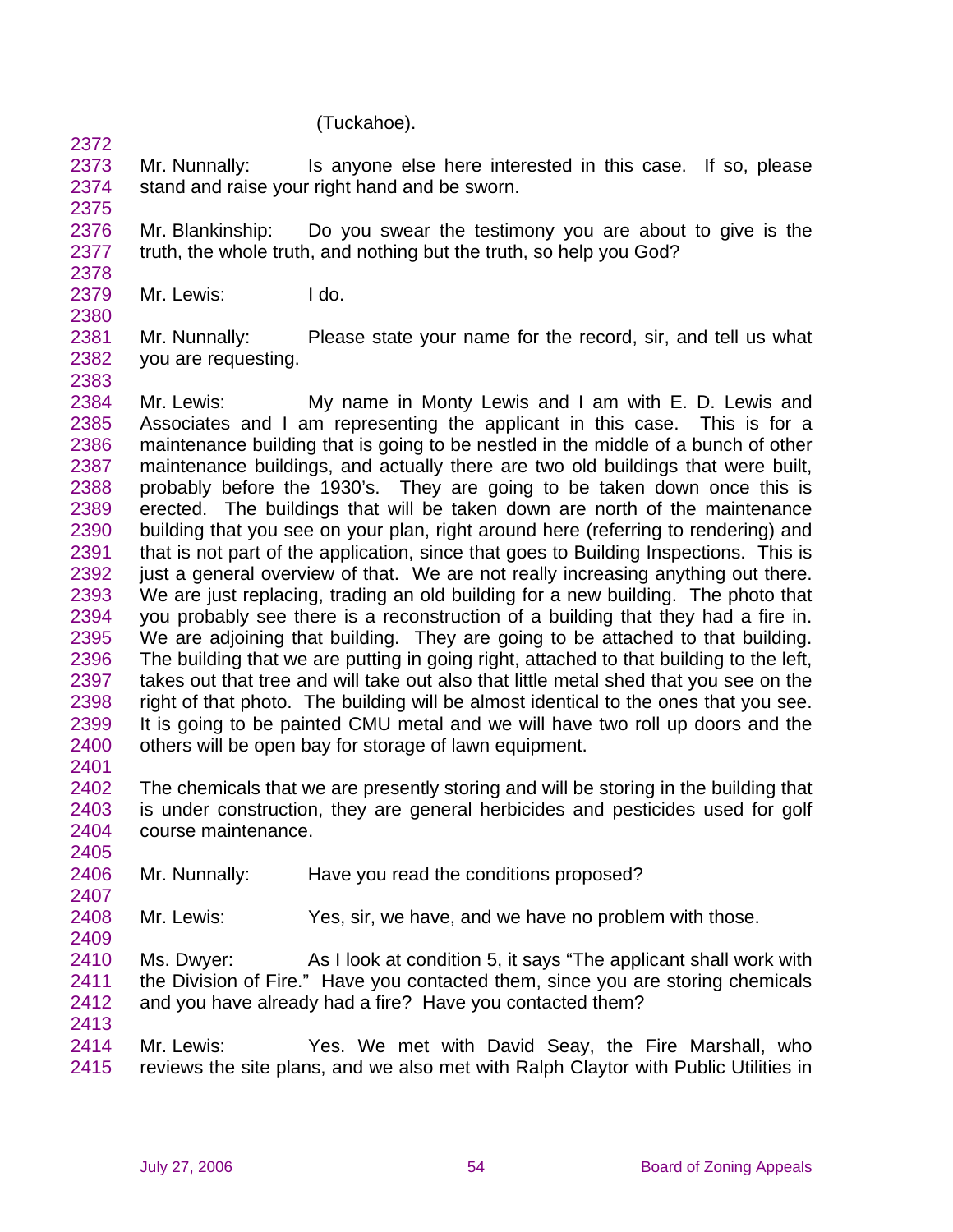2416 2417 regards to if fire protection was required, and it was not, because the majority of our building is open and we only have two roll up doors.

2418

2429

2433

2436

2438

2441

2419 2420 Ms. Dwyer: When you say fire protection, do you mean sprinklers?

2421 2422 2423 2424 2425 2426 2427 2428 Mr. Lewis: Fire hydrants. The nearest fire hydrant is up at the club house, but we don't have any fire hydrants near here, although we have some ponds that we told them that we could put some dry hydrants in if they needed to. They said that they are really getting away from dry hydrant use because it kind of contaminates the tanks, and they are afraid of cross connection and contamination of water somewhere else where they might hook up in Henrico. But, we have met with the Fire Department and Public Utilities and worked all of that out.

2430 2431 2432 Ms. Dwyer: Just for the record, Mr. Blankinship, I think it is kind of ambiguous to say "The applicant shall work with." I would prefer something like "shall contact."

2434 2435 Mr. Blankinship: They made the specific request of the Division of Fire and perhaps we should have edited it.

2437 Ms. Dwyer: I have no further questions.

2439 2440 Ms. Harris: Mr. Lewis, you were here previously on an addition to the Country Club of Virginia, were you not?

2442 2443 2444 2445 2446 2447 2448 2449 2450 2451 2452 Mr. Lewis: Yes, ma'am, when we tore down the old clubhouse and built a new clubhouse. We came before you all probably, I don't know, numerous times trying to get a maintenance building built somewhere, and they kept on moving this building. Those were on the other side of Gaskins Road. We had one, two, three sites out there and the reason that didn't work is a larger building that had offices in it, was completely enclosed, and utilities was a requirement to bring water lines about 4,000 feet down to that for fire protection, which meant this was not economically feasible. They have been a real asset to the people who live along there, because they don't have fire protection, but we couldn't make it work. The water line was costing half as much as the building.

2453 2454 Mr. Nunnally: Any other questions by the Board or the staff? Anyone in opposition? Hearing none, that concludes the case. Thank you.

## 2456 **DECISION:**

2458 Mr. Nunnally: UP-33-2008, Country Club of Virginia.

2460 Ms. Dwyer: I move we approve.

2455

2457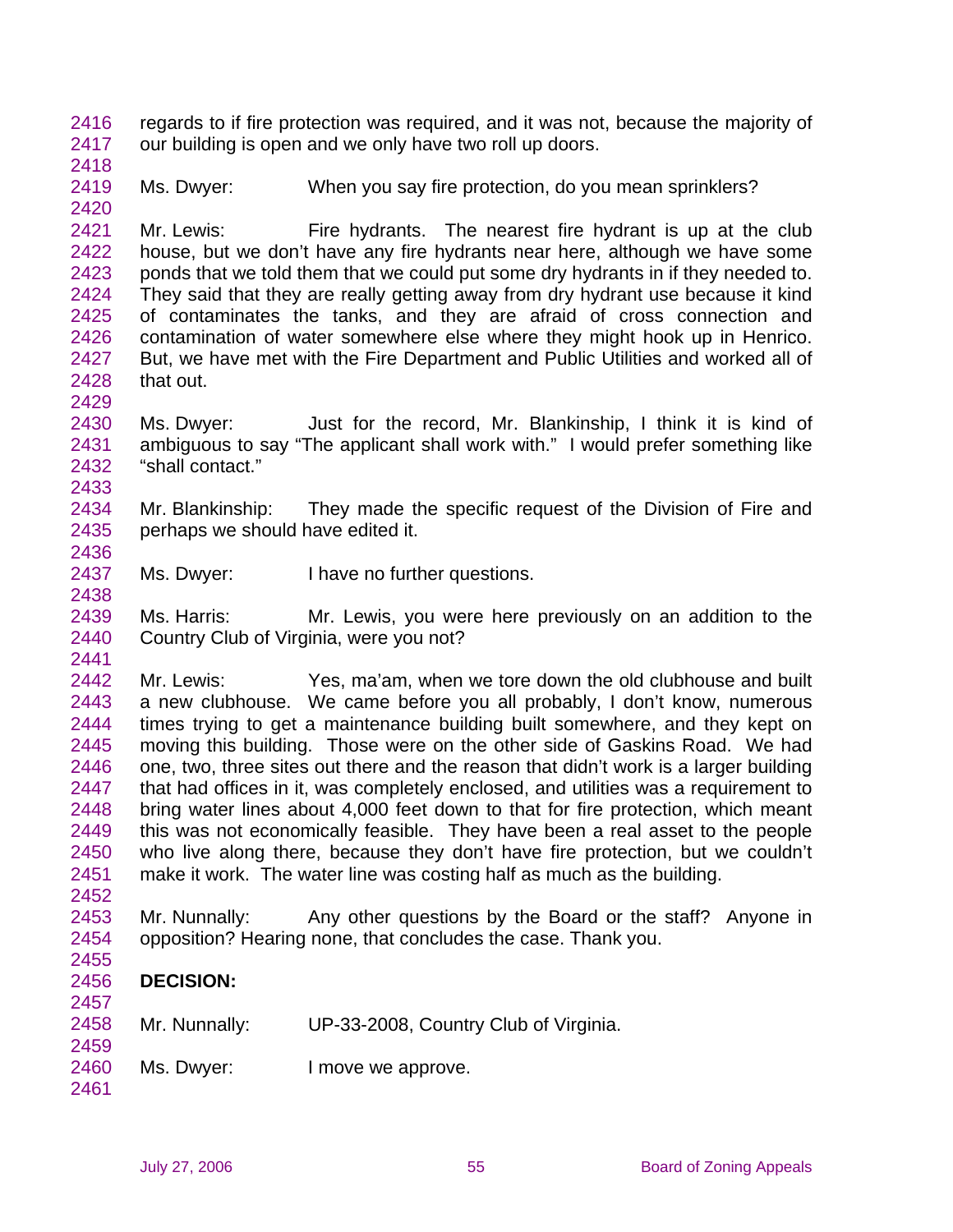2462 Ms. Harris: Second.

2464 2465 2466 2467 Ms. Dwyer: It appears to be an appropriate development and all of the safety issues seem to be taken care of. It doesn't seem to have any impact negatively on the adjacent neighbors. It is well planned and removed from residences.

2469 2470 Mr. Nunnally: Motion by Ms. Dwyer and a second by Ms. Harris to approve. All in favor say aye. All opposed say no. The case is approved.

2472 2473 2474 2475 2476 2477 After an advertised public hearing and on a motion by Dwyer, seconded by Ms. Harris, the Board **granted** application **UP-33-2006** a conditional use permit pursuant to Section 24-12(c) to build a storage and maintenance building at 709 South Gaskins Road (Parcel 739-732-9785), zoned R-0, One Family Residence District (Tuckahoe). The Board granted the conditional use permit subject to the following conditions:

2478

2483

2486

2498 2499

2504

2463

2468

2471

2479 2480 2481 2482 1. Only the improvements shown on the plan filed with the application may be constructed pursuant to this approval. Any additional improvements shall comply with the applicable regulations of the County Code. Any substantial changes or additions may require a new use permit.

2484 2485 2. The new construction shall match the existing building as nearly as practical in materials and color.

2487 2488 2489 2490 2491 3. At the time of building permit application, the applicant shall submit the necessary information to the Department of Public Works to ensure compliance with the requirements of the Chesapeake Bay Preservation Act and the code requirements for water quality standards.

2492 2493 2494 2495 4. Prior to construction, the applicant must obtain a building permit. As part of this process, the applicant shall satisfy all the requirements of the Department of Public Works and the other review agencies.

2496 2497 5. The applicant shall work with the Division of Fire to ensure that all chemicals kept in the maintenance facility are properly stored.

| 2500 | Affirmative: | Dwyer, Harris, Kirkland, Nunnally, Wright | 5 |
|------|--------------|-------------------------------------------|---|
| 2501 | Negative:    |                                           |   |
| 2502 | Abstained:   |                                           |   |
| 2503 |              |                                           |   |

**UP-34-2006 Christ Church Episcopal** requests a temporary conditional use permit pursuant to Section 24-116(c)(1) to install temporary classrooms at 5000 Pouncey Tract Road (Parcel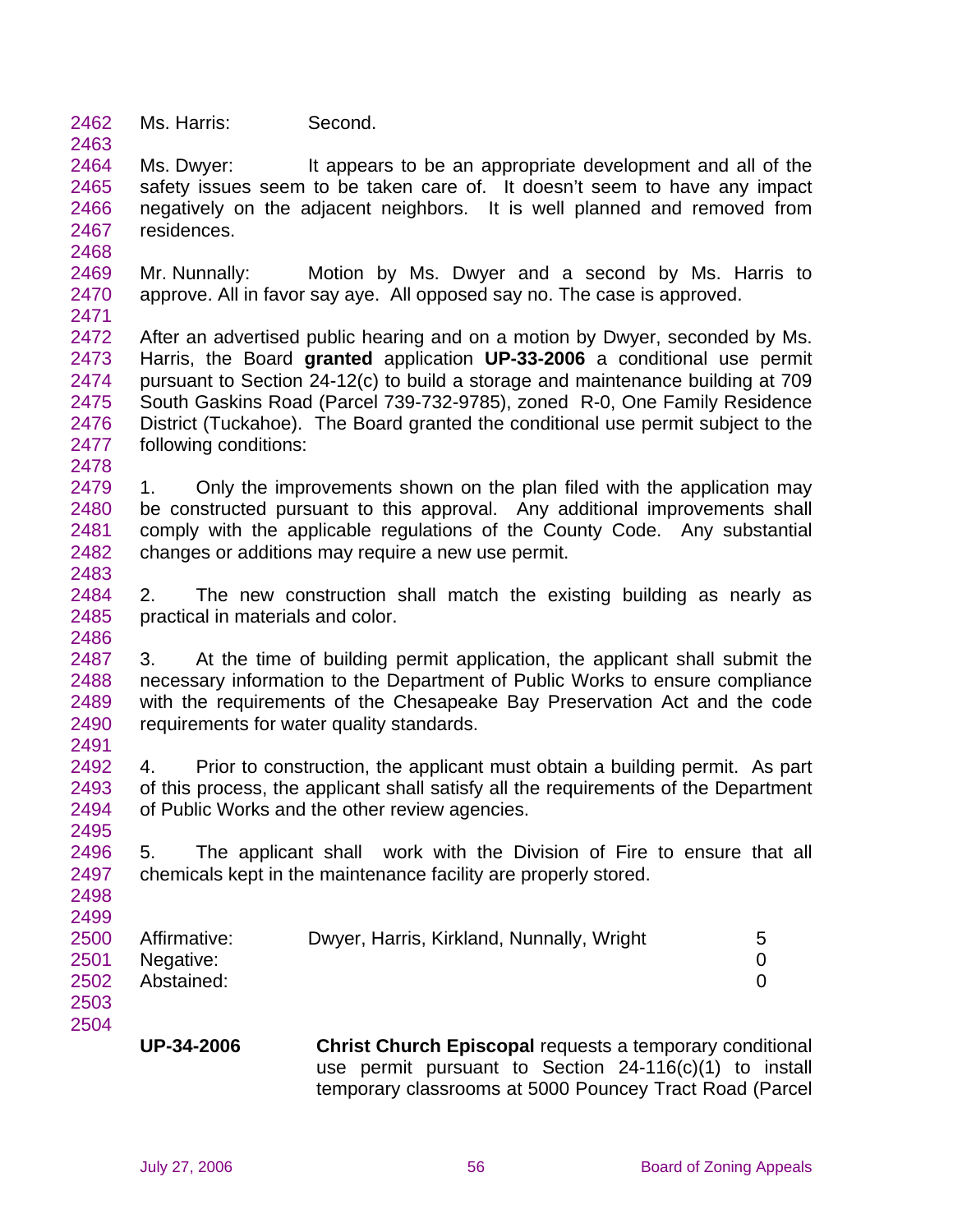738-769-3891) zoned A-1, Agricultural District (Three Chopt).

2505

2506 2507 Mr. Nunnally: Anyone else here interested in this case? If so, please stand and raise your right hand.

2508

2509 2510 2511 Mr. Blankinship: Do you swear the testimony you are about to give is the truth, the whole truth, and nothing but the truth, so help you God?

2512 2513 2514 2515 2516 2517 2518 2519 2520 2521 Ms. Akens: Good morning. My name is Karen Akens, and I am a member of the Vestry Board of Christ Church. We are proposing to place three temporary trailers on our property to meet our expanded classroom needs on Sunday morning, and also to be used at various times during the week. We are currently in the process of developing some plans for a new parish life center, which will permanently take care of our expanded needs, and we fully expect to submit these plans to the Planning Department well before the August 31, 2007 condition that was proposed. I would like to address the recommendation of the Planning Department.

2522 2523 2524 2525 2526 2527 2528 2529 2530 2531 2532 2533 2534 2535 2536 2537 2538 2539 2540 2541 2542 2543 2544 As far as placement of the trailers, when we initially submitted this application we had proposed to place them about where the word church is located on the current slide. After discussion with Paul Gidley, his recommendation, and discussing with our long-term planning commission about where our proposed building was going to go and knowing that the County was going to recommend that we move the trailers to the back of the property, we looked at a variety of locations and came up with the proposal in this location right now. We feel it is the best location on our property because it is close to the other buildings and provides access for bathrooms. There is a sidewalk that you cannot see on this slide, but there are sidewalks that lead directly to that parking area, so the ramps that would need to be built to access the trailers would be directly connected to the parking lot. The sidewalks are providing a way to access the trailers. We are fully aware that putting a trailer there takes out 21 parking spaces and our Board met last week and gave me approval to come before you today and say that we are, even this week, working on getting bids to expand the parking lot and we realize that it requires a POD process. We are also at the back area of the overflow parking lot, closest to the trees, which is gravel right now. We intend to pave that and that is 93 spaces there in addition to the 50 in the front part of the parking lot that are also paved. So, we are moving as fast as we physically can to replace the parking that would be covered by these trailers and we certainly hope to have that in place before the holidays if we were at a point where we could use, and we will need to have the most parking possible to accommodate our congregation.

2546 2547 2548 Mr. Wright: Would you have any problems if we would add that as a condition?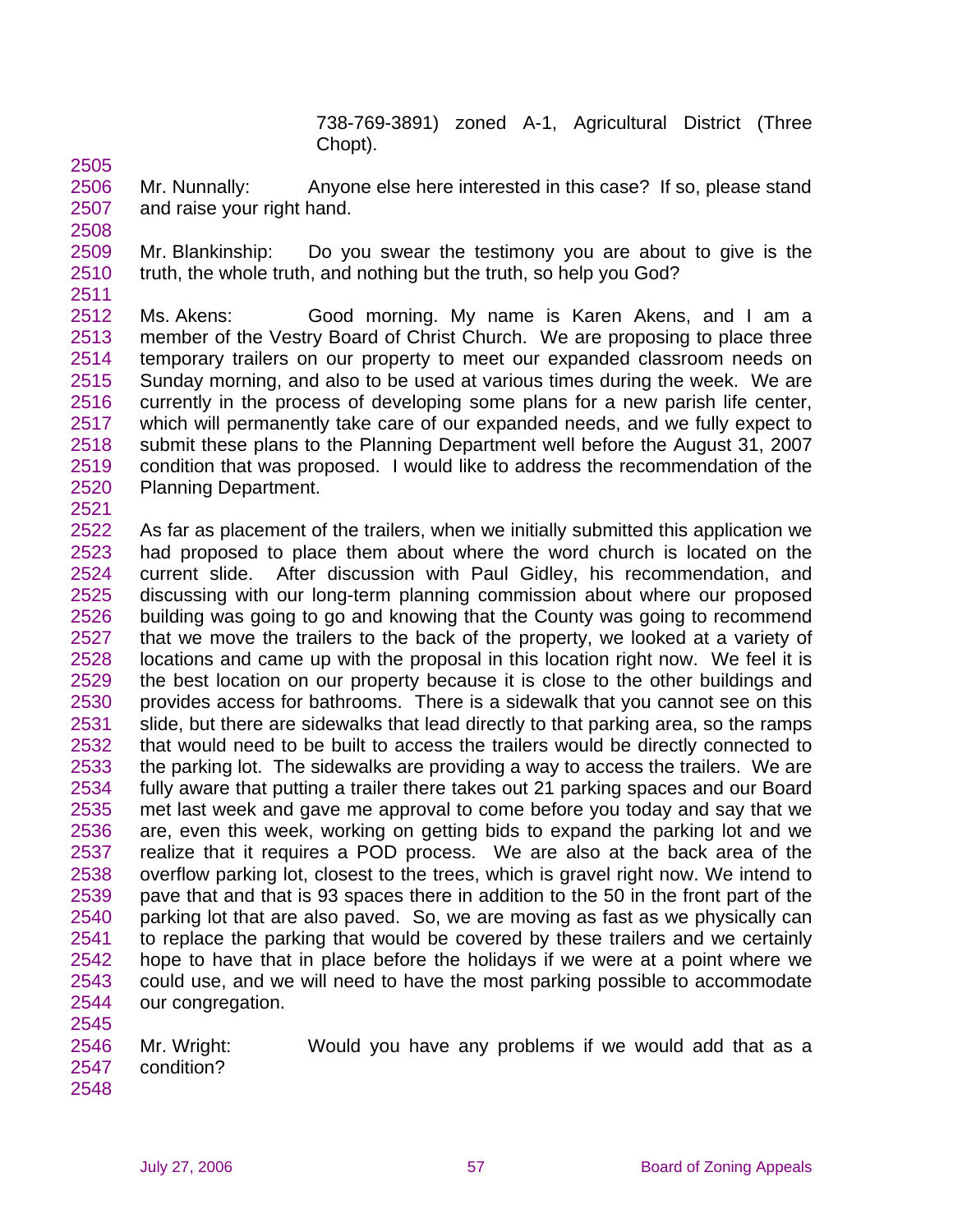2549 Ms. Akens: None whatsoever. We have to have that.

2551 2552 2553 Mr. Blankinship: Would the present parking facilities include enough area to take care of that?

2554 Ms. Akens: Yes. That is fine.

2550

2555

2557

2571

2574

2582

2584

2587

2556 Ms. Harris: Are there no trailers with bathroom or restroom facilities?

2558 2559 2560 2561 2562 2563 2564 2565 Ms. Akens: There are trailers available. Our current situation is that we are on a septic tank and we are pretty much at a maximum capacity for that septic tank. In my discussion with other members of the County, they think we would not be allowed to add any capacity to that septic tank. We are in negotiations and Tom can speak to this with the developers just to the north of our property to bring in a sewer line so that we can connect our property and if you have anymore questions about that, I am sure Tom can go over that.

2566 2567 2568 2569 2570 Mr. Balzie: Tom Balzie, Building and Grounds Ministry, and I would just like to say that the trailers are used for just an hour for meetings, so it is not something that the people would be in there all day long, and need a bathroom during the day, so I think that is one of the reasons that we are not planning to have the bathroom in addition to the cost of running the sewer to the trailer.

2572 2573 Mr. Nunnally: You were going to address further the question of your connection to the sewer system of the development next to your property.

2575 2576 2577 2578 2579 2580 2581 Mr. Balzie: Right. We have agreements with the developer. See where that cul-de-sac comes. He is going to put a manhole right there and then we can connect this, this little dome here, that is where our septic system is and right now what we do is we pump our sewerage, this is after it has been in there settling, we pump the sewerage up to the area, and this is our septic system, so all we would have to do is take those pumps and pump it up to this manhole here.

2583 Mr. Nunnally: And that is something that seems to be underway?

2585 2586 Mr. Balzie: It is underway and it is all graded out. They are proposing to have some houses, I think, by the end of this year.

2588 2589 2590 Ms. Dwyer: Mr. Wright, you got the applicant to agree to the condition relating to the parking. I am not sure exactly what you wanted.

2591 2592 2593 Mr. Wright: This would be to extend the parking, the present parking, to pick up at least 21 parking spaces that are being taken up by the trailer, and the testimony was that they are going to remove some trees and expand the parking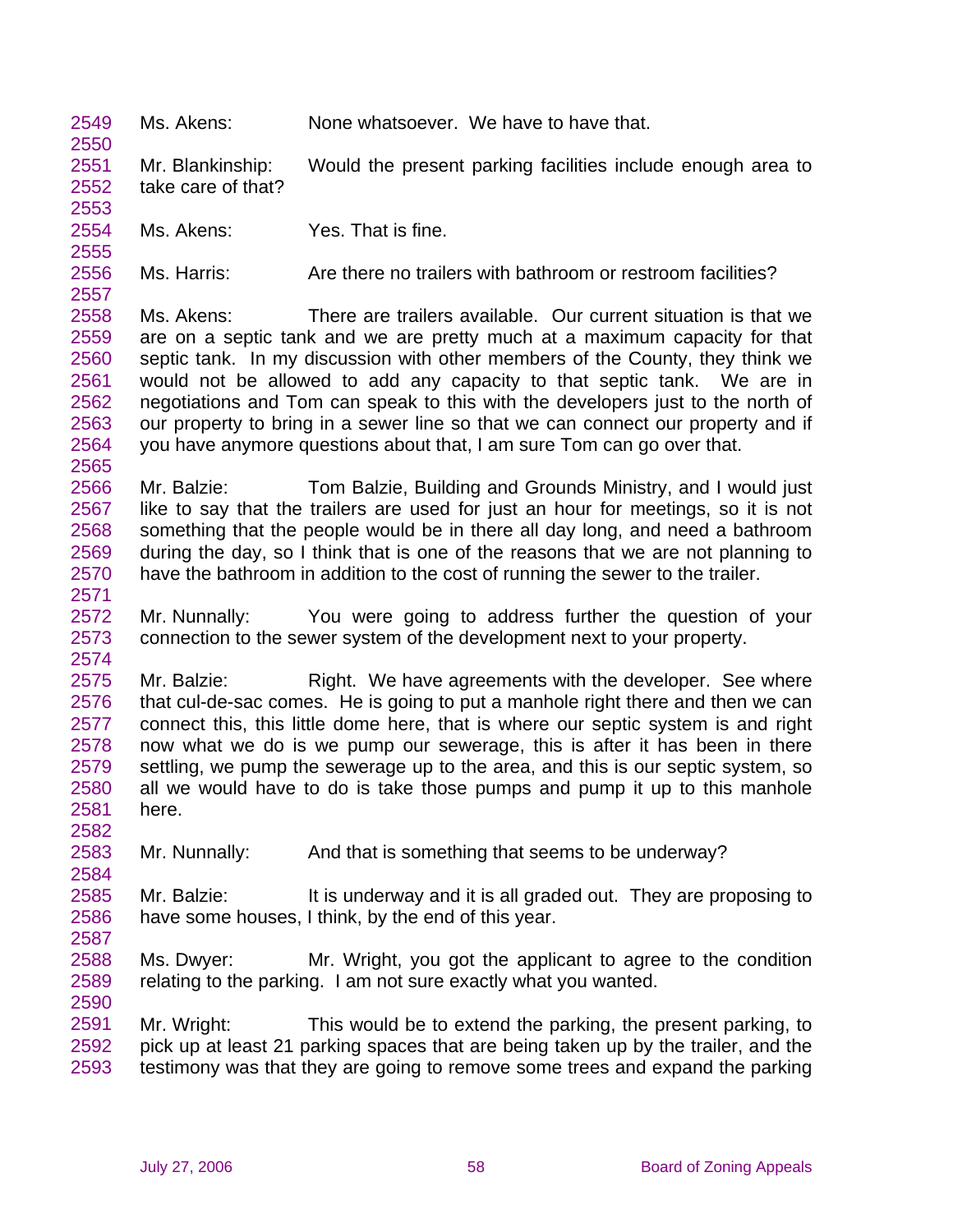2594 2595 2596 lot from its present situation, not just the temporary parking, but to allow 21 more spaces.

2597 2598 2599 2600 2601 2602 2603 2604 2605 2606 2607 2608 2609 2610 Ms. Akens: **Just to clarify that a little, our current plan is actually at a** bare minimum what this area right in here could accommodate, the 21 to 25 additional spaces. What we intend to do is, you actually expand back here almost to the property line. To build another lot, this lot here is 93 spaces, and we would, for foreseeable growth, our intention is to actually put in more than the 21, and at a minimum it would be the 21 spaces, and that also addresses another issue where Planning's recommendation was to possibly locate these here to the south of the parking lot. We have a long term planning committee that met with planners at the County in, I believe, January or February, and went over the full long-range plan and if we put the trailers here, that would be in the way of eventual building. I do have a question about conditions offered for my clarification, so that we understand it exactly right. I am looking at No. 3, "The trailers shall be removed from the property on or before August 31, 2008 at which time the permit will expire. The permits will not be renewed."

2612 2613 Mr. Blankinship: That is a requirement of the County Code. A temporary conditional use permit can only be approved for a period up to 24 months.

2615 2616 2617 Ms. Akens: OK. At that time, as I said before, we fully intend to submit construction plans which would negate the need for the trailers, but knowing how construction goes, if at that time, is there a possibility to apply for another permit?

2619 Mr. Blankinship: No. That is why that sentence is in there.

2621 Ms. Akens: Just so I am very clear.

2623 2624 2625 Mr. Blankinship: The previous condition is there, too, to make sure that halfway through we checked with you and everybody is sure.

2626 2627 Ms. Akens: I just want to be very clear that when I go back to my Board that this is a deadline in stone that we must meet. Thank you.

2629 2630 Mr. Nunnally: Any other questions from the Board or staff. Anyone in opposition? Hearing none, that concludes the case. Thank you for coming.

## 2632 **DECISION:**

2633

2631

2628

2611

2614

2618

2620

2622

2634 2635 Mr. Nunnally: UP-34-2006.

2636 2637 2638 2639 Mr. Wright: I move we approve it with the new condition that they would expand the parking to include at least 21 spaces to offset the parking that would be taken away by the use of parking the trailers on the parking lot. The basis for this, of course, is that I don't see where this would impact adjoining property.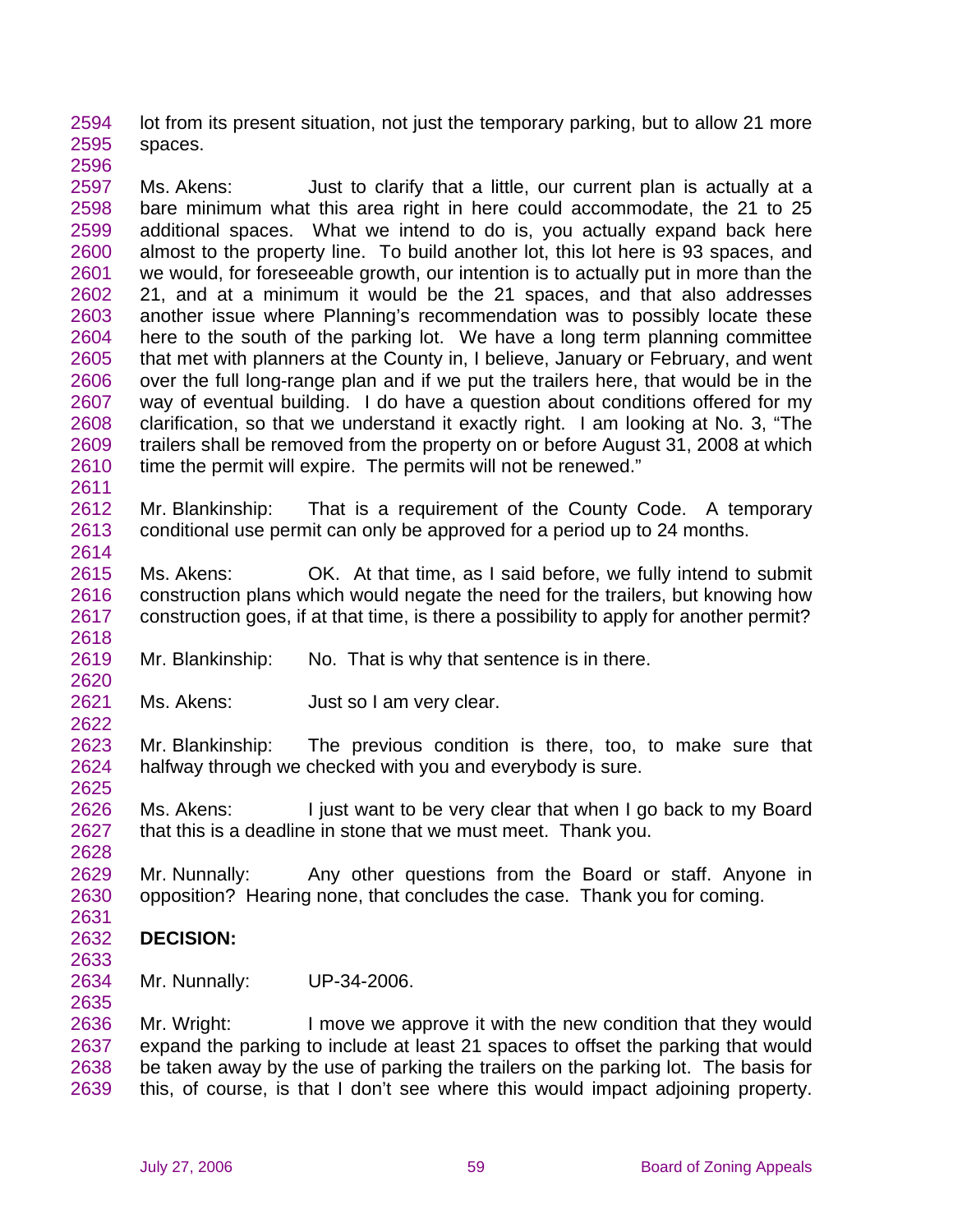2640 2641 The safety issues have been dealt with and I think they would be within the purview of the ordinance.

2642 2643

2644

2660

Mr. Kirkland: Second.

2645 2646 2647 Mr. Nunnally: Motion by Mr. Wright and a second by Mr. Kirkland to approve. All in favor say aye. All opposed say no. The case is approved.

2648 2649 2650 2651 2652 2653 2654 After an advertised public hearing and on a motion by Wright, seconded by Mr. Kirkland the Board **granted** application **UP-34-2006** for a temporary conditional use permit pursuant to Section 24-116(c)(1) to install temporary classrooms at 5000 Pouncey Tract Road (Parcel 738-769-3891) zoned A-1, Agricultural District (Three Chopt). The Board granted the temporary conditional use permit subject to the following conditions:

2655 2656 2657 2658 2659 1. This approval is only for the temporary use of the three trailers as shown on the site plan submitted as part of this request. Any additional improvements shall comply with the applicable regulations of the County Code. Any substantial changes or additions may require a new use permit. This approval is not for the proposed building or parking lot expansion.

2661 2662 2663 2. On or before August 31, 2007, the applicant shall submit a report to the Planning Department describing their plans for permanent classroom space.

2664 2665 2666 3. The trailers shall be removed from the property on or before August 31, 2008, at which time this permit shall expire. This permit shall not be renewed.

2667 2668 2669 2670 2671 2672 4. A detailed landscaping and lighting plan shall be submitted to the Planning Department with the building permit for review and approval. Approved landscaping shall be installed as soon as the weather permits. All landscaping shall be maintained in a healthy condition at all times. Dead plant materials shall be removed within a reasonable time and replaced during the normal planting season.

2674 2675 2676 5. All exterior lighting shall be shielded to direct light away from adjacent property and streets.

2677 2678 2679 6. The applicant shall satisfy the Department of Public Works that adequate sight distance has been provided.

2680 2681 2682 2683 7. If the building permit plans show more than 2,500 square feet of land disturbance, the applicant shall provide an Erosion and Sediment Control plan to the Department of Public Works for review and approval. Plans may be submitted with the building permit or separately.

2684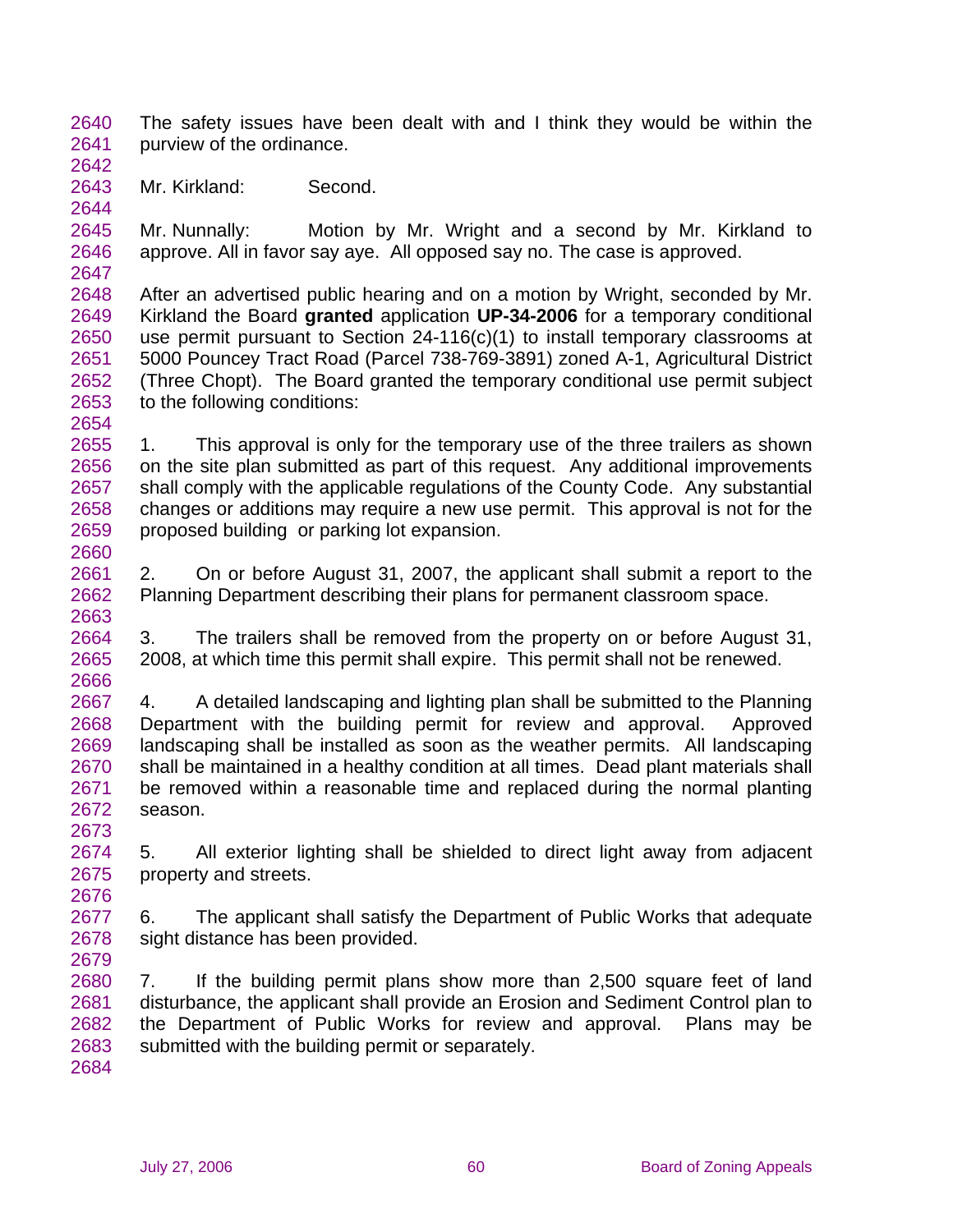2685 2686 2687 8. The trailers shall be skirted on all sides with a durable material as required by the building code for a permanent installation.

2688 2689 2690 9. [ADDED] The applicant shall diligently pursue plans to increase the capacity of the paved parking lot by at least 21 spaces to compensate for the spaces that will be obstructed by the trailers.

| Dwyer, Harris, Kirkland, Nunnally, Wright<br>5 |
|------------------------------------------------|
|                                                |
|                                                |

**UP-35-2006 Mount Gerizim World Outreach Ministries** requests a temporary conditional use permit pursuant to Section 24- 116(c)(1) to install a temporary classroom trailer at 4700 Oakleys Lane (Parcel 818-716-4343), zoned A-1, Agricultural District (Varina).

2697 2698 Mr. Nunnally: Is there anyone else here interested in this case? Is so, please stand and raise your right hand and be sworn.

2700 2701 Mr. Blankinship: Do you swear the testimony you are about to give is the truth, the whole truth, and nothing but the truth, so help you God?

2703 Mr. Jefferson: I do.

2705 2706 2707 Mr. Nunnally: Please state your name for the record and tell us what you are requesting.

2708 2709 2710 2711 2712 2713 2714 2715 Mr. Jefferson: Good morning. My name is Brian Jefferson and I am here for Mount Gerizim World Outreach Ministries, and I am part of the building committee and am here to ask for a trailer to put on our property to accommodate our use as classrooms for both Sunday mornings and possibly some Wednesday nights, Wednesday evening services. The size of the trailer we are proposing is actually 28 x 60. I believe in the paper work here it stated it was two trailers, both 14 x 60, and actually it is one trailer that will accommodate us with our two-section trailer.

2716

2720

2691 2692

2696

2699

2702

2704

2717 2718 Mr. Blankinship: What is the size again?

2719 Mr. Jefferson: 28 x 60, 28 feet by 60 feet. Yes, sir. One trailer.

2721 2722 2723 Mr. Nunnally: Have you read the conditions that are proposed for this case?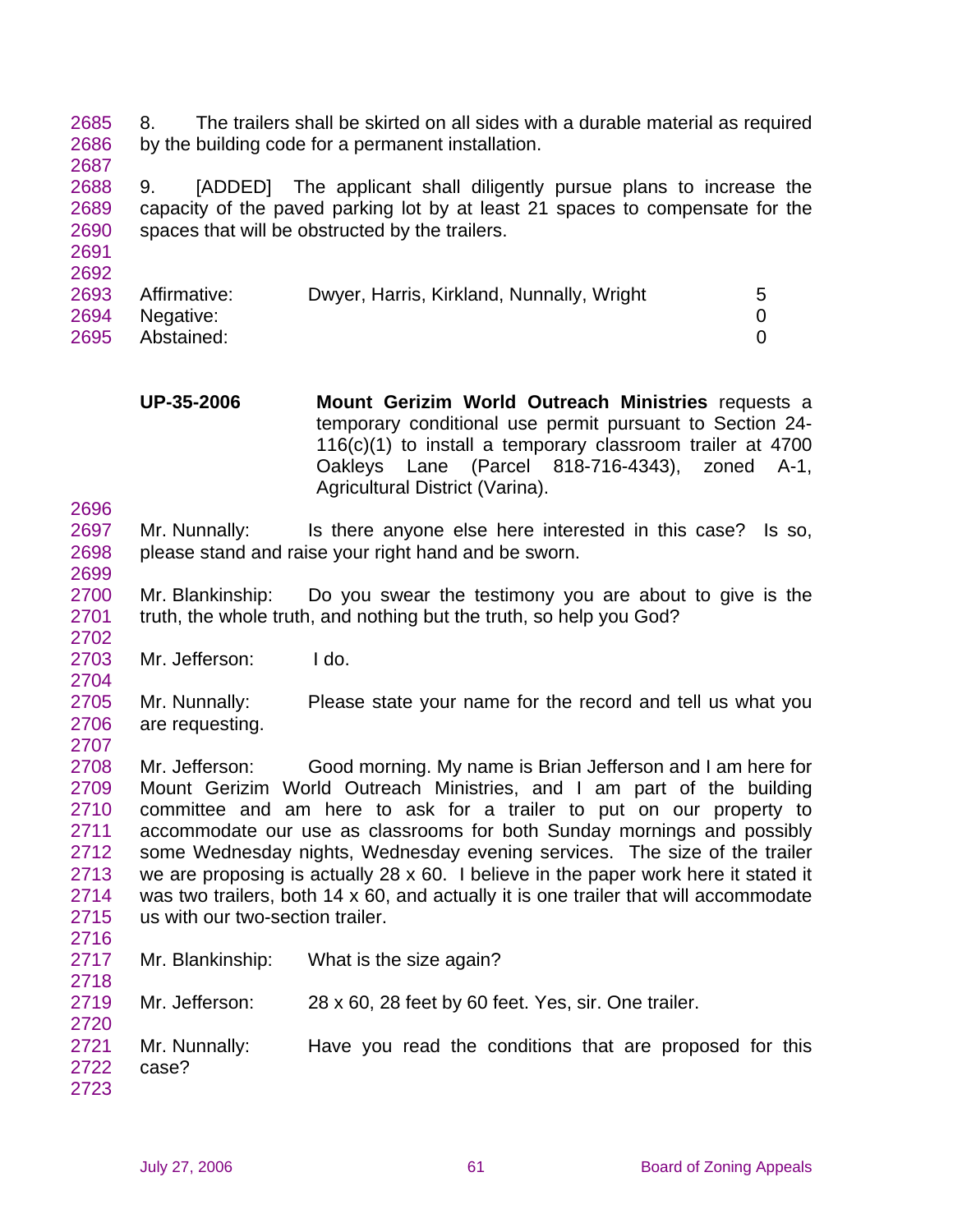| 2724<br>2725 | Mr. Jefferson:<br>has been proposed or suggested.                                | Yes, I have, and we don't take an exception to any of what                    |  |
|--------------|----------------------------------------------------------------------------------|-------------------------------------------------------------------------------|--|
| 2726         |                                                                                  |                                                                               |  |
| 2727         | Ms. Harris:                                                                      | Are there facilities in this trailer?                                         |  |
| 2728         |                                                                                  |                                                                               |  |
| 2729         | Mr. Jefferson:                                                                   | Not in the trailer, no.                                                       |  |
| 2730         |                                                                                  |                                                                               |  |
| 2731<br>2732 | Ms. Harris:                                                                      | But you have it.                                                              |  |
| 2733         | Mr. Jefferson:                                                                   | In the church, yes. At one time we were proposing it, but we                  |  |
| 2734         | are not now. Thank you.                                                          |                                                                               |  |
| 2735         |                                                                                  |                                                                               |  |
| 2736         | Mr. Nunnally:                                                                    | Any other questions from the Board or staff? Anyone in                        |  |
| 2737         |                                                                                  | opposition? Hearing none, that concludes the case. Thank you for coming, sir. |  |
| 2738         |                                                                                  |                                                                               |  |
| 2739         | Mr. Jefferson:                                                                   | Thank you.                                                                    |  |
| 2740         |                                                                                  |                                                                               |  |
| 2741         | <b>DECISION:</b>                                                                 |                                                                               |  |
| 2742         |                                                                                  |                                                                               |  |
| 2743         | Mr. Nunnally:                                                                    | The last case is UP-35-2006.                                                  |  |
| 2744         |                                                                                  |                                                                               |  |
| 2745         | Ms. Harris:                                                                      | I move we approve and strike condition No. 8.                                 |  |
| 2746         |                                                                                  |                                                                               |  |
| 2747         | Mr. Nunnally:                                                                    | Condition 8?                                                                  |  |
| 2748         |                                                                                  |                                                                               |  |
| 2749         | Ms. Harris:                                                                      | Yes, there are no sanitary facilities in the trailer.                         |  |
| 2750         |                                                                                  |                                                                               |  |
| 2751         | Mr. Kirkland:                                                                    | The condition should also be changed to reflect there is only                 |  |
| 2752         | one trailer.                                                                     |                                                                               |  |
| 2753         |                                                                                  |                                                                               |  |
| 2754         | Ms. Harris:                                                                      | Yes, one trailer 28 feet by 60 feet.                                          |  |
| 2755         |                                                                                  |                                                                               |  |
| 2756         | Mr. Kirkland:                                                                    | Yes, but it says the trailers shall be removed.                               |  |
| 2757         |                                                                                  |                                                                               |  |
| 2758         | Ms. Harris:                                                                      | Wherever we have trailers, make it singular, please.                          |  |
| 2759<br>2760 | Mr. Kirkland:                                                                    | Second.                                                                       |  |
| 2761         |                                                                                  |                                                                               |  |
| 2762         | Mr. Nunnally:                                                                    | Motion by Ms. Harris and seconded by Mr. Kirkland to                          |  |
| 2763         |                                                                                  | approve. All in favor say aye. All opposed say no. The case is approved.      |  |
| 2764         |                                                                                  |                                                                               |  |
| 2765         |                                                                                  | After an advertised public hearing and on a motion by Ms. Harris, seconded by |  |
| 2766         | Mr. Kirkland, the Board granted application UP-35-2006 for a temporary           |                                                                               |  |
| 2767         | conditional use permit pursuant to Section $24-116(c)(1)$ to install a temporary |                                                                               |  |
| 2768         | classroom trailer at 4700 Oakleys Lane (Parcel 818-716-4343), zoned A-1,         |                                                                               |  |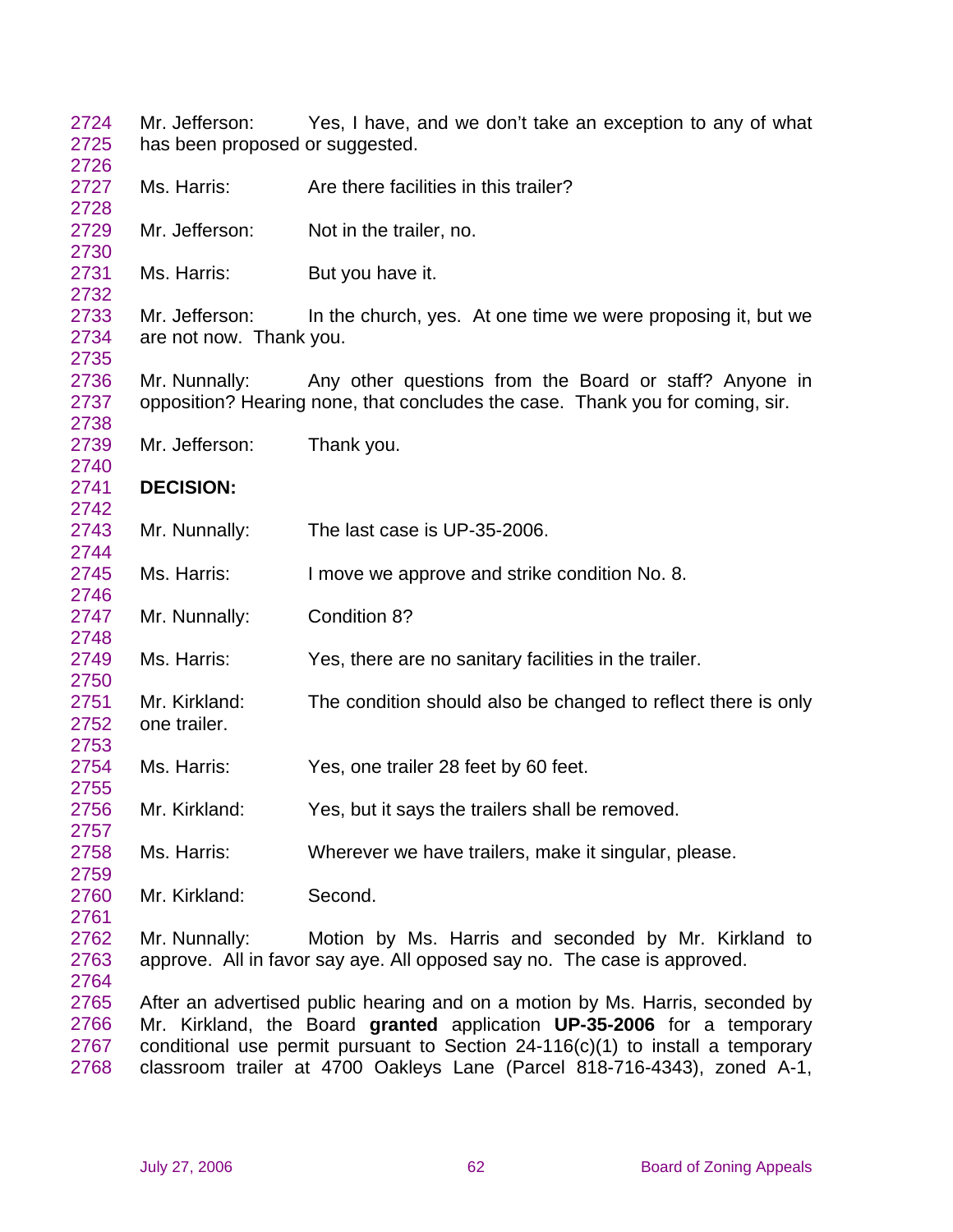2769 2770 2771 Agricultural District (Varina). The Board approved the temporary conditional use permit subject to the following conditions:

2772 2773 2774 2775 1. Only the improvements shown on the plan filed with the application may be constructed pursuant to this approval. Any additional improvements shall comply with the applicable regulations of the County Code. Any substantial changes or additions may require a new use permit.

2777 2778 2779 2780 2. [AMENDED] The trailer shall be removed from the site on or before August 1, 2008, at which time this permit shall expire. This permit shall not be renewed.

2781 2782 2783 3. On or before August 1, 2007, the applicant shall submit a report to the Planning Department describing their plans for permanent office space.

2784 2785 2786 2787 2788 2789 4. A detailed landscaping and lighting plan shall be submitted to the Planning Department with the building permit for review and approval. Approved landscaping shall be installed as soon as the weather permits. All landscaping shall be maintained in a healthy condition at all times. Dead plant materials shall be removed within a reasonable time and replaced during the normal planting season.

2791 2792 5. All exterior lighting shall be shielded to direct light away from adjacent property and streets.

2794 2795 2796 2797 2798 6. If the building permit plans show more than 2,500 square feet of land disturbance, the applicant shall provide an Erosion and Sediment Control plan to the Department of Public Works for review and approval. Plans may be submitted with the building permit or separately.

2799 2800 2801 7. [AMENDED] The trailer shall be skirted on all sides with a durable material as required by the building code for a permanent installation.

| 2803 | Affirmative: | Dwyer, Harris, Kirkland, Nunnally, Wright | 5. |
|------|--------------|-------------------------------------------|----|
| 2804 | Negative:    |                                           |    |
| 2805 | Abstained:   |                                           |    |
| 2806 |              |                                           |    |

2808 2809 2810 Mr. Blankinship: Mr. Chairman, we passed over **UP-30-2006**. Would you like to call that again?

**UP-30-2006 West End Assembly of God** requests a temporary conditional use permit pursuant to Section 24-116(c)(1) to erect a temporary box office and a tent at 401 N. Parham Road (Parcel 753-736-0655), zoned R-1, One-Family

2776

2790

2793

2802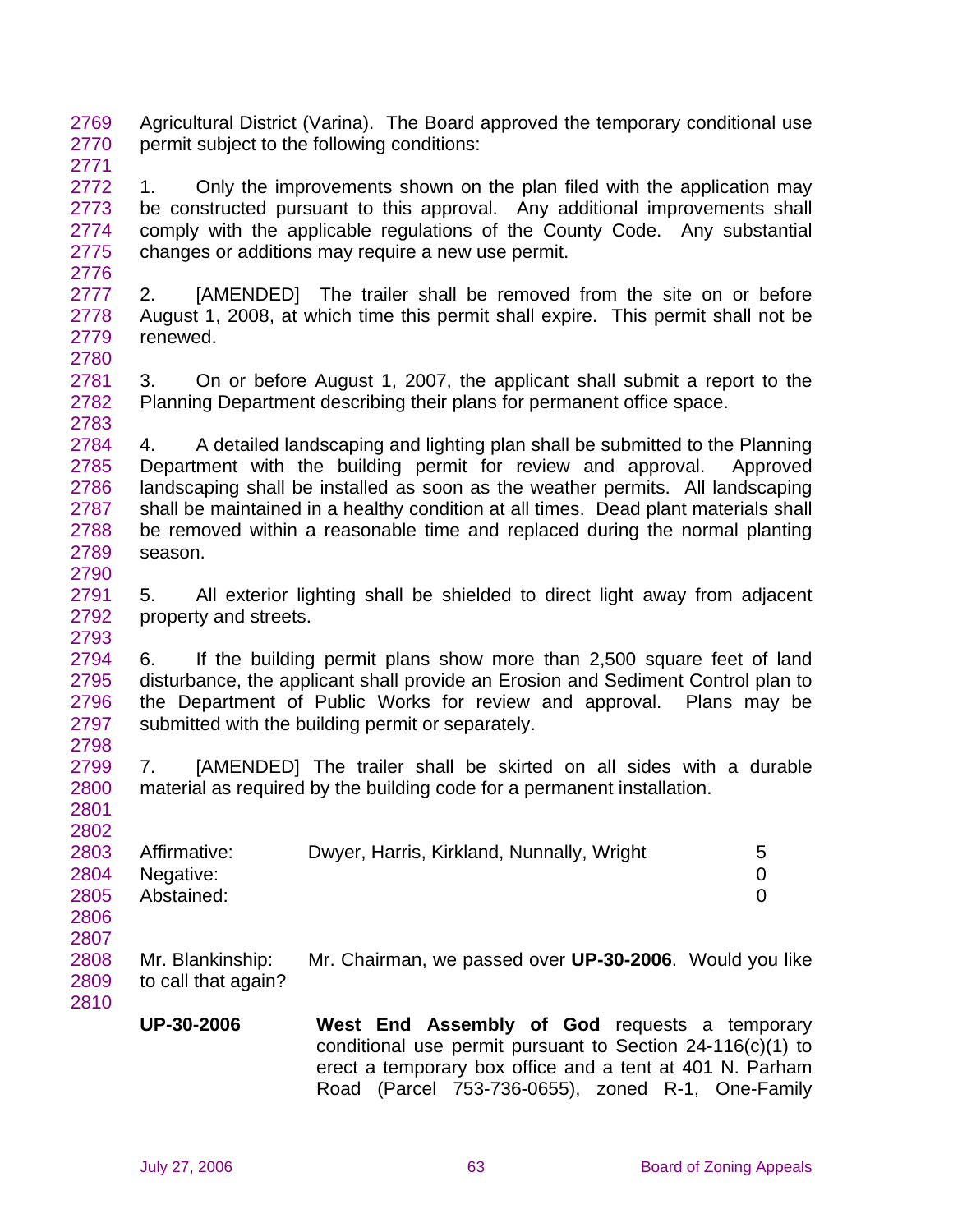Residence District (Tuckahoe) 2811 2812 2813 2814 2815 2816 2817 2818 2819 2820 2821 2822 2823 2824 2825 2826 2827 2828 2829 2830 2831 2832 2833 2834 2835 2836 2837 2838 2839 2840 2841 2842 2843 2844 2845 2846 2847 2848 2849 2850 2851 2852 2853 2854 2855 Mr. Nunnally: Is there anyone here for UP-30-2006, West End Assembly of God? Ms. Dwyer: I move we defer it until next month. Mr. Kirkland: Second. Mr. Nunnally: Motion made to defer by Ms. Dwyer and seconded by Mr. Kirkland. All in favor say aye. All opposed say no. The case has been deferred. After an advertised public hearing and on a motion by Ms. Dwyer, seconded by Mr. Kirkland, the Board **deferred** application **UP-30-2006**, until August 24, 2006. Affirmative: Dwyer, Harris, Kirkland, Nunnally, Wright 5 Negative: 0 Abstained: 0 Mr. Nunnally: How about the minutes? I have here one I want to get straight. It is on page 19. Mr. Wright: What line? Mr. Nunnally: Page 19, line 856. It says, "Mr. Nunnally, did you vote in opposition to this motion?" and I said yes. I didn't say. I don't know how you got this. I think it should have been the Board voted against it. I voted for it. And then back on the next page, page 20, "Ms. Dwyer, so you agree that it should be denied?" and it said Mr. Nunnally "yes", but I said… Mr. Wright: I think you were saying that you... Mr. Nunnally: I was for it. And then he said, "I am sorry, I thought you voted against the motion." I said I did vote against it, so it should be 4 and 1. Mr. Blankinship: It was a motion to deny and you voted against the motion to deny. Mr. Nunnally: That is right. Mr. Blankinship: It should be 4 and 1. Mr. Wright: My question is the way, the basis for the decision. If you go back, I think the basis for the decision should be that the Board has no authority to hear the case under the Cochran decision. And I don't think this is the proper basis for the decision.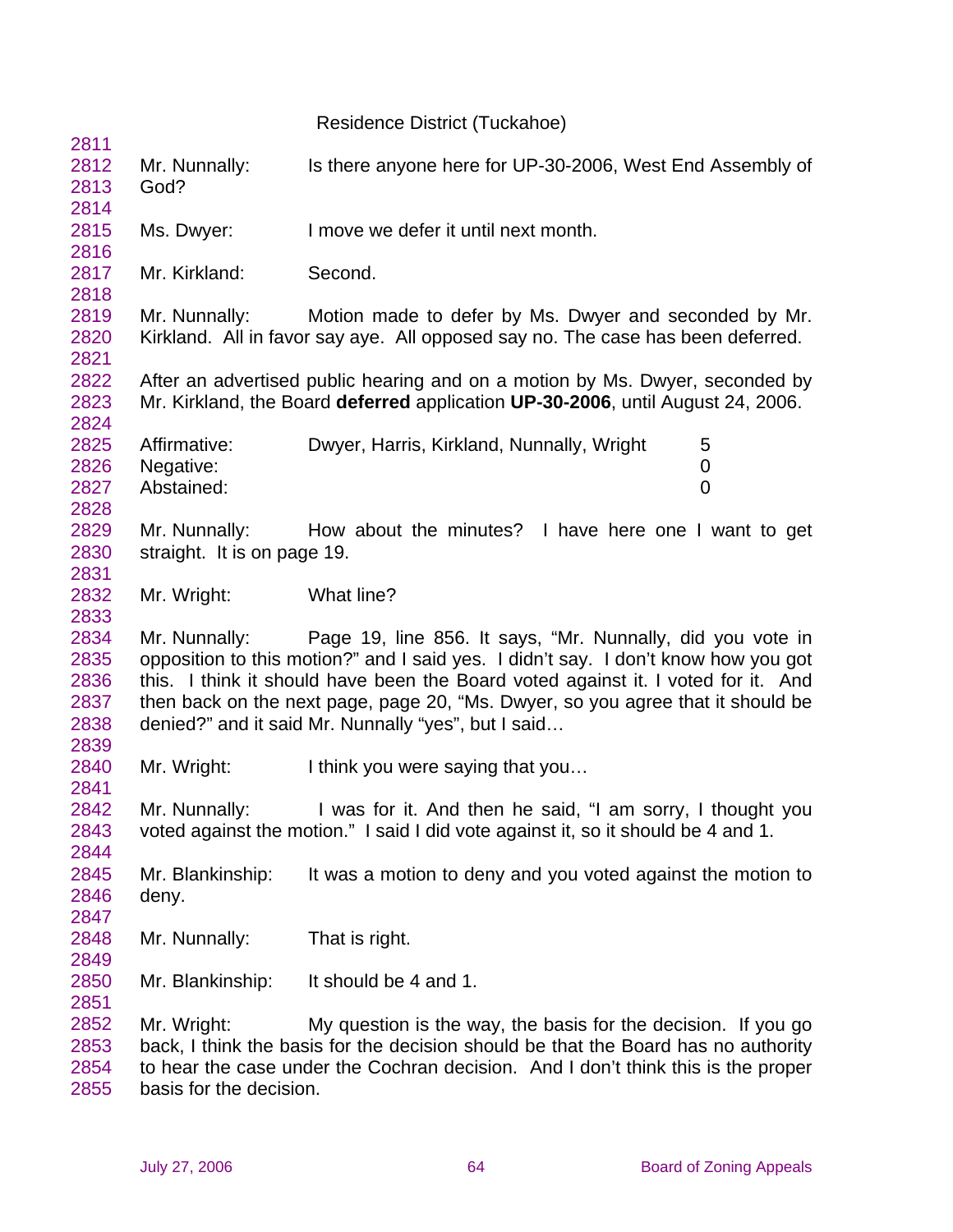| 2856         |                                                                              |                                                                                                                                                                           |  |  |  |
|--------------|------------------------------------------------------------------------------|---------------------------------------------------------------------------------------------------------------------------------------------------------------------------|--|--|--|
| 2857         | Ms. Dwyer:                                                                   | What page? But, if we didn't say that.                                                                                                                                    |  |  |  |
| 2858         |                                                                              |                                                                                                                                                                           |  |  |  |
| 2859         | Mr. Nunnally:                                                                | Somebody did.                                                                                                                                                             |  |  |  |
| 2860         |                                                                              |                                                                                                                                                                           |  |  |  |
| 2861         | Ms. Dwyer:                                                                   | Where?                                                                                                                                                                    |  |  |  |
| 2862         |                                                                              |                                                                                                                                                                           |  |  |  |
| 2863         | Mr. Kirkland:                                                                | I had it in here somewhere, because I asked the gentleman                                                                                                                 |  |  |  |
| 2864<br>2865 |                                                                              | about if he was instructed about it. Is that the right one? In line 869, I said "I am<br>sympathetic and I wish we could help, but I don't think we have the authority to |  |  |  |
| 2866         |                                                                              | do it. The Court took that away from us." On line 776, Mr. Kirkland: "Mr. Tomlin,                                                                                         |  |  |  |
| 2867         | when you went to the County Permit Center to apply for this permit, were you |                                                                                                                                                                           |  |  |  |
| 2868         |                                                                              | instructed about the Cochran vs. Fairfax?"                                                                                                                                |  |  |  |
| 2869         |                                                                              |                                                                                                                                                                           |  |  |  |
| 2870         | Mr. Kirkland:                                                                | Yes. Look at line 833 on page 19. Mr. Kirkland: "I move we                                                                                                                |  |  |  |
| 2871         |                                                                              | deny, the reason being that Mr. Palmer has reasonable use of the property since                                                                                           |  |  |  |
| 2872         |                                                                              | 1973 and under the Cochran vs. Fairfax County case, that is why I make the                                                                                                |  |  |  |
| 2873         | motion to deny." That is the basis for it, not what was stated.              |                                                                                                                                                                           |  |  |  |
| 2874         |                                                                              |                                                                                                                                                                           |  |  |  |
| 2875         | Ms. Dwyer:                                                                   | What was stated?                                                                                                                                                          |  |  |  |
| 2876         |                                                                              |                                                                                                                                                                           |  |  |  |
| 2877         | Mr. Blankinship:                                                             | It was stated "It is the essence of the Cochran case."                                                                                                                    |  |  |  |
| 2878         |                                                                              |                                                                                                                                                                           |  |  |  |
| 2879         | Mr. Kirkland:                                                                | Is that the Code section that states the Cochran case?                                                                                                                    |  |  |  |
| 2880         |                                                                              |                                                                                                                                                                           |  |  |  |
| 2881         | Mr. Nunnally:                                                                | Why don't we say what you normally say Ben? Is this what                                                                                                                  |  |  |  |
| 2882         |                                                                              | you are normally saying in those cases?                                                                                                                                   |  |  |  |
| 2883         |                                                                              |                                                                                                                                                                           |  |  |  |
| 2884         | Mr. Blankinship:                                                             | Yes. That is our standard. That is the shortest way and the                                                                                                               |  |  |  |
| 2885         |                                                                              | simplest way that I have managed to state.                                                                                                                                |  |  |  |
| 2886         |                                                                              |                                                                                                                                                                           |  |  |  |
| 2887         | Mr. Kirkland:                                                                | He was talking about hardship.                                                                                                                                            |  |  |  |
| 2888         |                                                                              |                                                                                                                                                                           |  |  |  |
| 2889         | Mr. Blankinship:                                                             | That is what the Cochran case is about.                                                                                                                                   |  |  |  |
| 2890         |                                                                              |                                                                                                                                                                           |  |  |  |
| 2891         | Mr. Kirkland:                                                                | No, it isn't. The Cochran case, first you've have got to get                                                                                                              |  |  |  |
| 2892         |                                                                              | past the threshold question of whether there was a reasonable use of the                                                                                                  |  |  |  |
| 2893         |                                                                              | property taken as a whole. That is not talking about hardship. You have got to                                                                                            |  |  |  |
| 2894         | get past that.                                                               |                                                                                                                                                                           |  |  |  |
| 2895         |                                                                              |                                                                                                                                                                           |  |  |  |
| 2896         | Mr. Blankinship:                                                             | I disagree, but I will certainly change it.                                                                                                                               |  |  |  |
| 2897<br>2898 | Mr. Kirkland:                                                                | How can you disagree when you read the Cochran case?                                                                                                                      |  |  |  |
| 2899         |                                                                              |                                                                                                                                                                           |  |  |  |
| 2900         | Mr. Blankinship:                                                             | Cochran<br>defines<br>The<br>hardship<br>approaching<br>case                                                                                                              |  |  |  |
| 2901         |                                                                              | confiscation as a situation in which there is no reasonable use of the property.                                                                                          |  |  |  |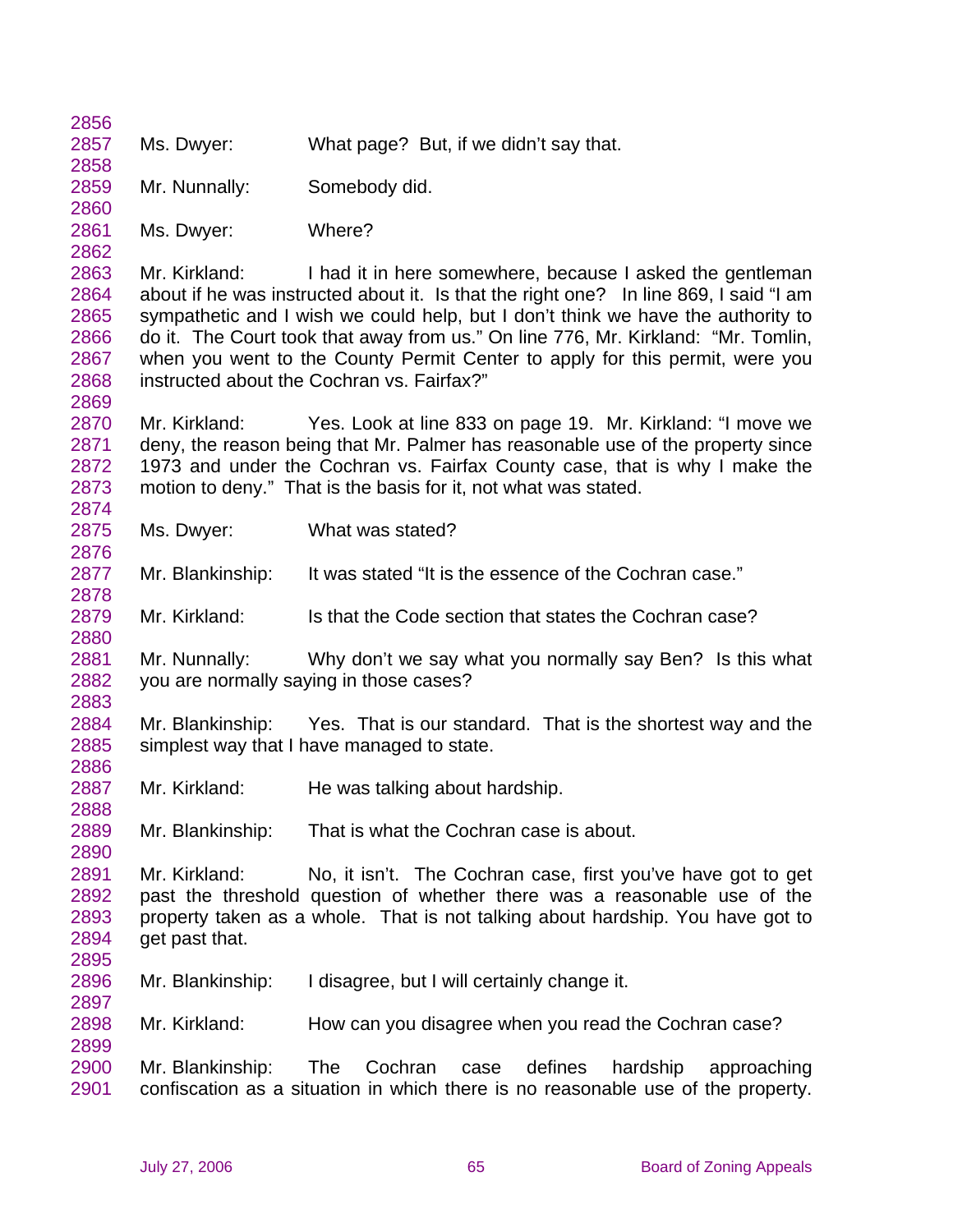That is what constitutes a hardship that approaches confiscation. But we will certainly change it to the language that Mr. Kirkland actually used when making the motion. Ms. Harris: On page 13, I need you to change a couple of things. On line 576, it is a different instead of different … Mr. Blankinship: OK Mr. Wright: I move we approve the minutes as corrected. Ms. Harris: **I** second the motion. Mr. Nunnally: Motion by Mr. Wright and seconded by Ms. Harris. The minutes are approved. All in favor say aye. All opposed say no. The minutes are approved as corrected. The vote was as follows: Affirmative: Dwyer, Harris, Kirkland, Nunnally, Wright 5 Negative: 0 Abstained: 0 **Meeting Schedule:**  Mr. Wright: I move we approve the meeting schedule as proposed. Ms. Dwyer: Second. Mr. Blankinship: Did you see that we moved Thanksgiving and Christmas, but we did not have to move October this year. Mr. Nunnally: Mr. Wright, did you make a motion that we approve that? Mr. Wright: I make a motion to approve the schedule for 2007. Mr. Nunnally: And Ms. Harris, you seconded it? Ms. Harris: Ms. Dwyer seconded it. Mr. Nunnally: All in favor say aye. All opposed say no. The meeting schedule for 2007 is approved. On a motion by Mr. Wright and seconded by Ms. Dwyer, the **2007 Meeting Schedule** for the Board of Zoning Appeals of Henrico County was **approved.**